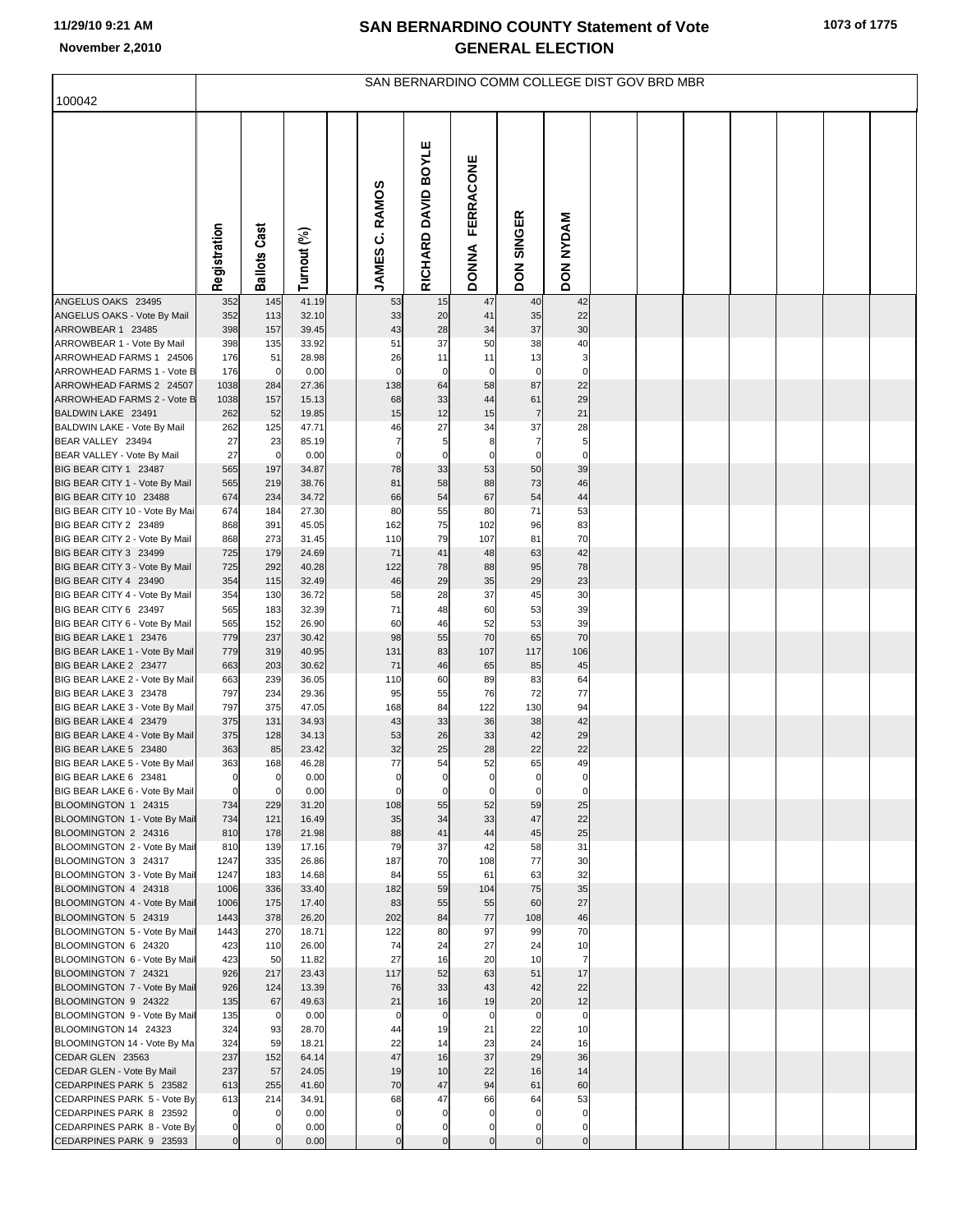| 100042                                                   |                        |                               |                |                               |                               |                                  |                             | SAN BERNARDINO COMM COLLEGE DIST GOV BRD MBR                    |  |  |           |  |
|----------------------------------------------------------|------------------------|-------------------------------|----------------|-------------------------------|-------------------------------|----------------------------------|-----------------------------|-----------------------------------------------------------------|--|--|-----------|--|
|                                                          |                        |                               |                |                               |                               |                                  |                             |                                                                 |  |  |           |  |
|                                                          | Registration           | <b>Ballots Cast</b>           | Turnout (%)    | JAMES C. RAMOS                | RICHARD DAVID BOYLE           | <b>FERRACONE</b><br><b>DONNA</b> | <b>SINGER</b><br><b>NOD</b> | <b>DON NYDAM</b>                                                |  |  |           |  |
| CEDARPINES PARK 9 - Vote By                              |                        | $\mathbf 0$                   | 0.00           |                               | $\mathbf 0$                   | $\mathbf 0$                      |                             | $\overline{0}$                                                  |  |  |           |  |
| CEDARPINES PARK 10 23594<br>CEDARPINES PARK 10 - Vote By | $\pmb{0}$<br>$\pmb{0}$ | $\mathbf 0$<br>$\overline{0}$ | 0.00<br>0.00   | $\Omega$<br>$\mathbf 0$       | $\mathbf 0$<br>$\pmb{0}$      | $\mathbf 0$<br>$\mathbf 0$       | $\mathbf 0$                 | $\mathbf 0$<br>$\mathbf 0$                                      |  |  |           |  |
| CENTRAL 1 24501                                          | 746                    | 127                           | 17.02          | 56                            | 21                            | 31                               | 31                          | 17                                                              |  |  |           |  |
| CENTRAL 1 - Vote By Mail                                 | 746                    | 132                           | 17.69          | 74                            | 31                            | 48                               | 40                          | 16                                                              |  |  |           |  |
| CENTRAL 2 24502                                          | 374                    | 99                            | 26.47          | 52                            | 22                            | 28                               | 31                          | 15                                                              |  |  |           |  |
| CENTRAL 2 - Vote By Mail<br>CENTRAL 3 24503              | 374<br>66              | 66<br>22                      | 17.65<br>33.33 | 28<br>12                      | 21                            | 26                               | 19<br>$\overline{7}$        | 20                                                              |  |  |           |  |
| CENTRAL 3 - Vote By Mail                                 | 66                     | $\mathbf{1}$                  | 1.52           |                               | 6                             | $^8$<br>***********              |                             | $\overline{7}$<br>Insufficient Turnout to Protect Voter Privacy |  |  | ********* |  |
| CENTRAL 4 24504                                          | 522                    | 113                           | 21.65          | 79                            | 19                            | 17                               | 18                          | 6                                                               |  |  |           |  |
| CENTRAL 4 - Vote By Mail                                 | 522                    | 69                            | 13.22          | 38                            | 14                            | 16                               | 18                          | 11                                                              |  |  |           |  |
| CENTRAL 5 24508                                          | 535                    | 129                           | 24.11          | 67                            | 27                            | 44                               | 26                          | 18                                                              |  |  |           |  |
| CENTRAL 5 - Vote By Mail<br>COLTON 1 23731               | 535<br>1232            | 123<br>328                    | 22.99<br>26.62 | 61<br>178                     | 31<br>71                      | 57<br>60                         | 42<br>86                    | 30<br>29                                                        |  |  |           |  |
| COLTON 1 - Vote By Mail                                  | 1232                   | 186                           | 15.10          | 92                            | 49                            | 53                               | 51                          | 20                                                              |  |  |           |  |
| COLTON 2 23732                                           | 611                    | 244                           | 39.93          | 142                           | 38                            | 54                               | 54                          | 28                                                              |  |  |           |  |
| COLTON 2 - Vote By Mail                                  | 611                    | 112                           | 18.33          | 68                            | 24                            | 43                               | 37                          | 14                                                              |  |  |           |  |
| COLTON 3 23733                                           | 10                     | $\overline{7}$                | 70.00          | $\overline{2}$                | $\overline{1}$                | 3                                | $\overline{2}$              | $\mathbf{1}$                                                    |  |  |           |  |
| COLTON 3 - Vote By Mail<br>COLTON 4 23734                | 10<br>897              | $\overline{0}$<br>271         | 0.00<br>30.21  | $\mathbf 0$<br>184            | $\mathbf 0$<br>63             | $\mathbf 0$<br>66                | $\mathbf 0$<br>73           | $\mathbf 0$<br>28                                               |  |  |           |  |
| COLTON 4 - Vote By Mail                                  | 897                    | 159                           | 17.73          | 102                           | 36                            | 58                               | 74                          | 31                                                              |  |  |           |  |
| COLTON 5 23735                                           | 679                    | 221                           | 32.55          | 159                           | 48                            | 55                               | 51                          | 17                                                              |  |  |           |  |
| COLTON 5 - Vote By Mail                                  | 679                    | 127                           | 18.70          | 98                            | 32                            | 38                               | 55                          | 14                                                              |  |  |           |  |
| COLTON 6 23736<br>COLTON 6 - Vote By Mail                | 955<br>955             | 313<br>195                    | 32.77<br>20.42 | 210<br>131                    | 82<br>51                      | 96<br>63                         | 96<br>86                    | 28<br>21                                                        |  |  |           |  |
| COLTON 7 23737                                           | 1153                   | 333                           | 28.88          | 226                           | 50                            | 75                               | 93                          | 24                                                              |  |  |           |  |
| COLTON 7 - Vote By Mail                                  | 1153                   | 215                           | 18.65          | 137                           | 57                            | 70                               | 78                          | 26                                                              |  |  |           |  |
| COLTON 8 23738                                           | 1021                   | 285                           | 27.91          | 205                           | 68                            | 71                               | 65                          | 25                                                              |  |  |           |  |
| COLTON 8 - Vote By Mail                                  | 1021                   | 128                           | 12.54          | 83                            | 33                            | 37                               | 41                          | 18                                                              |  |  |           |  |
| COLTON 9 23739<br>COLTON 9 - Vote By Mail                | 983<br>983             | 81<br>180                     | 8.24<br>18.31  | 50<br>120                     | 13<br>56                      | 24<br>61                         | 20<br>60                    | $6\phantom{1}$<br>32                                            |  |  |           |  |
| COLTON 10 23740                                          | 856                    | 472                           | 55.14          | 294                           | 109                           | 124                              | 103                         | 42                                                              |  |  |           |  |
| COLTON 10 - Vote By Mail                                 | 856                    | 140                           | 16.36          | 87                            | 51                            | 47                               | 56                          | 16                                                              |  |  |           |  |
| COLTON 11 23741                                          | 1046                   | 333                           | 31.84          | 221                           | 59                            | 67                               | 68                          | 21                                                              |  |  |           |  |
| COLTON 11 - Vote By Mail<br>COLTON 12 23742              | 1046<br>1302           | 146<br>305                    | 13.96<br>23.43 | 109<br>120                    | 29<br>66                      | 59<br>99                         | 51<br>84                    | 16<br>37                                                        |  |  |           |  |
| COLTON 12 - Vote By Mail                                 | 1302                   | 172                           | 13.21          | 73                            | 39                            | 47                               | 54                          | 29                                                              |  |  |           |  |
| COLTON 13 23743                                          | 808                    | 267                           | 33.04          | 130                           | 51                            | 67                               | 58                          | 45                                                              |  |  |           |  |
| COLTON 13 - Vote By Mail                                 | 808                    | 156                           | 19.31          | 68                            | 32                            | 46                               | 50                          | 41                                                              |  |  |           |  |
| COLTON 14 23744<br>COLTON 14 - Vote By Mail              | 58<br>58               | 37<br>$\overline{0}$          | 63.79<br>0.00  | 13<br>$\mathbf 0$             | $\overline{4}$<br>$\mathbf 0$ | 13<br>$\mathbf 0$                | 12<br>$\Omega$              | 6<br>$\Omega$                                                   |  |  |           |  |
| COLTON 15 23745                                          | 31                     | 13                            | 41.94          | 6                             | $\overline{2}$                |                                  |                             |                                                                 |  |  |           |  |
| COLTON 15 - Vote By Mail                                 | 31                     | $\overline{0}$                | 0.00           | $\overline{0}$                | $\circ$                       | $\overline{0}$                   |                             |                                                                 |  |  |           |  |
| COLTON 16 23721                                          | $\mathbf{1}$           |                               | 100.00         |                               |                               | *****<br>******                  |                             | <b>Insufficient Turnout to Protect Voter Privacy</b>            |  |  | ********* |  |
| COLTON 16 - Vote By Mail<br>COLTON 17 23722              |                        | $\overline{0}$<br>0           | 0.00<br>0.00   | $\mathbf{0}$<br>$\mathcal{C}$ | $\overline{0}$<br>$\Omega$    | $\mathbf 0$<br>$\mathbf 0$       | $\Omega$                    | $\overline{0}$<br>$\Omega$                                      |  |  |           |  |
| COLTON 17 - Vote By Mail                                 | $\Omega$               | $\Omega$                      | 0.00           | $\Omega$                      | $\mathbf 0$                   | $\mathbf 0$                      |                             | $\mathbf 0$                                                     |  |  |           |  |
| COLTON 18 23746                                          |                        |                               | 0.00           |                               | $\Omega$                      | $\Omega$                         |                             | $\Omega$                                                        |  |  |           |  |
| COLTON 18 - Vote By Mail                                 | $\overline{0}$         | $\mathbf{0}$                  | 0.00           | $\Omega$                      | $\mathbf 0$                   | $\mathbf 0$                      | $\mathbf 0$                 | $\mathbf 0$                                                     |  |  |           |  |
| COLTON 19 23723                                          | 366                    | 172                           | 46.99          | 85                            | 43                            | 46<br>26                         | 39<br>26                    | 22<br>13                                                        |  |  |           |  |
| COLTON 19 - Vote By Mail<br>COLTON 20 23724              | 366<br>1074            | 62<br>397                     | 16.94<br>36.96 | 25<br>145                     | 14<br>79                      | 109                              | 86                          | 53                                                              |  |  |           |  |
| COLTON 20 - Vote By Mail                                 | 1074                   | 197                           | 18.34          | 90                            | 52                            | 58                               | 64                          | 37                                                              |  |  |           |  |
| COLTON 21 23725                                          | 514                    | 122                           | 23.74          | 47                            | 23                            | 28                               | 28                          | 12                                                              |  |  |           |  |
| COLTON 21 - Vote By Mail                                 | 514                    | 56                            | 10.89          | 23                            | 14                            | 12                               | 12                          | $\overline{7}$                                                  |  |  |           |  |
| COLTON 22 23726<br>COLTON 22 - Vote By Mail              | 963<br>963             | 297<br>198                    | 30.84<br>20.56 | 133<br>90                     | 65<br>49                      | 86<br>59                         | 88<br>74                    | 38<br>46                                                        |  |  |           |  |
| COLTON 23 23727                                          | 790                    | 256                           | 32.41          | 97                            | 64                            | 67                               | 75                          | 55                                                              |  |  |           |  |
| COLTON 23 - Vote By Mail                                 | 790                    | 199                           | 25.19          | 90                            | 45                            | 65                               | 78                          | 36                                                              |  |  |           |  |
| COLTON 24 23728                                          | 69                     | 42                            | 60.87          | 6                             | $\overline{7}$                | 17                               | 13                          | 14                                                              |  |  |           |  |
| COLTON 24 - Vote By Mail                                 | 69                     | $\overline{0}$                | 0.00           | $\Omega$                      | $\mathbf 0$                   | $\overline{0}$                   | $\mathbf 0$                 | $\overline{0}$                                                  |  |  |           |  |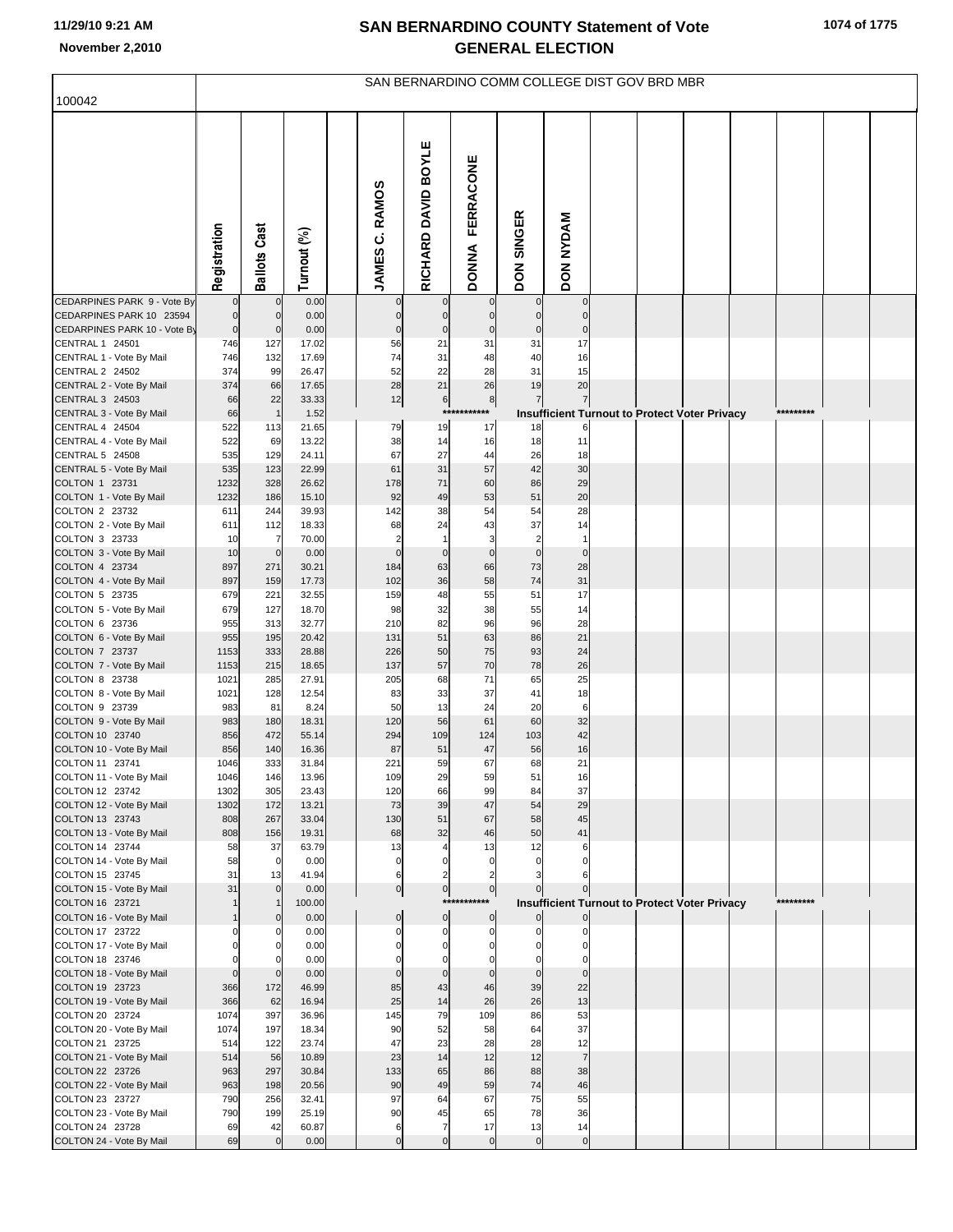| 100042                                              |                            |                     |                |                          |                               |                            |                             | SAN BERNARDINO COMM COLLEGE DIST GOV BRD MBR               |  |  |                        |  |
|-----------------------------------------------------|----------------------------|---------------------|----------------|--------------------------|-------------------------------|----------------------------|-----------------------------|------------------------------------------------------------|--|--|------------------------|--|
|                                                     |                            |                     |                |                          |                               |                            |                             |                                                            |  |  |                        |  |
|                                                     | Registration               | <b>Ballots Cast</b> | Turnout (%)    | C. RAMOS<br><b>JAMES</b> | RICHARD DAVID BOYLE           | FERRACONE<br><b>DONNA</b>  | <b>SINGER</b><br><b>NOQ</b> | DON NYDAM                                                  |  |  |                        |  |
| COLTON 25 23747<br>COLTON 25 - Vote By Mail         | 551<br>551                 | 152<br>82           | 27.59<br>14.88 | 84<br>50                 | 31<br>16                      | 35<br>27                   | 33<br>32                    | 10<br>13                                                   |  |  |                        |  |
| COLTON 27 23748                                     | 31                         | 19                  | 61.29          | 11                       | 12                            |                            | 9                           |                                                            |  |  |                        |  |
| COLTON 27 - Vote By Mail                            | 31                         | 0                   | 0.00           | $\Omega$                 | $\mathbf 0$                   |                            |                             | 0                                                          |  |  |                        |  |
| COLTON 30 23749<br>COLTON 30 - Vote By Mail         | 573<br>573                 | 171<br>86           | 29.84<br>15.01 | 117<br>49                | 39<br>29                      | 42<br>30                   | 51<br>38                    | 12<br>17                                                   |  |  |                        |  |
| COLTON 31 23750                                     | 3                          |                     | 33.33          |                          |                               | ***********                |                             | <b>Insufficient Turnout to Protect Voter Privacy</b>       |  |  | *********              |  |
| COLTON 31 - Vote By Mail                            |                            | $\Omega$            | 0.00           | $\mathbf 0$              | $\mathbf 0$                   | $\mathbf 0$                |                             | $\overline{0}$                                             |  |  |                        |  |
| COLTON 32 23751                                     | $\Omega$<br>$\mathbf 0$    |                     | 0.00<br>0.00   | $\mathbf 0$<br>0         | $\overline{0}$<br>$\mathbf 0$ | $\mathbf 0$<br>$\Omega$    | $\mathbf 0$<br>$\Omega$     | $\mathbf{0}$<br>$\Omega$                                   |  |  |                        |  |
| COLTON 32 - Vote By Mail<br>COLTON 33 23752         | 763                        | 162                 | 21.23          | 91                       | 33                            | 29                         | 32                          |                                                            |  |  |                        |  |
| COLTON 33 - Vote By Mail                            | 763                        | 142                 | 18.61          | 88                       | 33                            | 52                         | 53                          | 16                                                         |  |  |                        |  |
| COLTON 34 23753                                     | $\overline{7}$             | 6                   | 85.71          | 3                        | $\overline{2}$                |                            | $\overline{2}$              | $\mathbf 0$                                                |  |  |                        |  |
| COLTON 34 - Vote By Mail<br>COLTON 35 23754         | 7<br>65                    | $\mathbf 0$<br>10   | 0.00<br>15.38  | $\Omega$<br>9            | $\Omega$<br>3                 | $\mathsf{C}$<br>5          | $\Omega$<br>6               | $\mathbf 0$<br>$\mathbf 0$                                 |  |  |                        |  |
| COLTON 35 - Vote By Mail                            | 65                         | $\Omega$            | 0.00           |                          |                               |                            | $\Omega$                    | $\Omega$                                                   |  |  |                        |  |
| COLTON 36 23755                                     | $\Omega$                   | $\Omega$            | 0.00           | C                        | $\Omega$                      |                            | $\Omega$                    | $\Omega$                                                   |  |  |                        |  |
| COLTON 36 - Vote By Mail                            | $\mathbf 0$<br>769         | 254                 | 0.00<br>33.03  | 179                      | $\Omega$<br>41                | $\sqrt{ }$<br>77           | $\Omega$<br>73              | $\Omega$<br>24                                             |  |  |                        |  |
| COLTON 37 23756<br>COLTON 37 - Vote By Mail         | 769                        | 122                 | 15.86          | 73                       | 33                            | 44                         | 55                          | 16                                                         |  |  |                        |  |
| COLTON 38 23757                                     | $\mathbf 0$                | $\mathbf 0$         | 0.00           | $\mathbf 0$              | $\mathbf 0$                   | $\mathbf 0$                | $\mathbf 0$                 | $\mathbf 0$                                                |  |  |                        |  |
| COLTON 38 - Vote By Mail                            |                            |                     | 0.00           | $\Omega$                 | $\Omega$                      |                            |                             | $\Omega$                                                   |  |  |                        |  |
| COLTON 40 23758<br>COLTON 40 - Vote By Mail         | $\Omega$<br>$\Omega$       |                     | 0.00<br>0.00   | 0<br>$\Omega$            | $\Omega$<br>$\Omega$          |                            | $\Omega$                    | $\Omega$<br>$\Omega$                                       |  |  |                        |  |
| COLTON 47 23729                                     | 469                        | 162                 | 34.54          | 74                       | 36                            | 58                         | 37                          | 27                                                         |  |  |                        |  |
| COLTON 47 - Vote By Mail                            | 469                        | 108                 | 23.03          | 50                       | 17                            | 36                         | 32                          | 32                                                         |  |  |                        |  |
| COLTON 53 23730<br>COLTON 53 - Vote By Mail         | $\mathbf 0$<br>$\mathbf 0$ | $\Omega$<br>0       | 0.00<br>0.00   | $\mathbf 0$<br>$\Omega$  | $\mathbf 0$<br>$\mathbf 0$    | $\mathbf 0$<br>$\mathbf 0$ | $\overline{0}$<br>$\Omega$  | $\mathbf 0$<br>$\Omega$                                    |  |  |                        |  |
| COLTON WEST 1 23759                                 | 842                        | 268                 | 31.83          | 154                      | 39                            | 73                         | 81                          | 31                                                         |  |  |                        |  |
| COLTON WEST 1 - Vote By Mail                        | 842                        | 169                 | 20.07          | 90                       | 46                            | 56                         | 57                          | 32                                                         |  |  |                        |  |
| COLTON WEST 2 23760<br>COLTON WEST 2 - Vote By Mail | $\mathbf 0$<br>$\Omega$    | $\overline{2}$      | 0.00<br>0.00   |                          |                               | ***********<br>*********** |                             | Insufficient Turnout to Protect Voter Privacy              |  |  | *********<br>********* |  |
| CRAFTON 1 24263                                     | 1079                       | 383                 | 35.50          | 153                      | 71                            | 115                        | 101                         | <b>Insufficient Turnout to Protect Voter Privacy</b><br>84 |  |  |                        |  |
| CRAFTON 1 - Vote By Mail                            | 1079                       | 285                 | 26.41          | 117                      | 49                            | 96                         | 84                          | 87                                                         |  |  |                        |  |
| CRAFTON 3 24264<br>CRAFTON 3 - Vote By Mail         | 17<br>17                   | 13<br>$\mathbf 0$   | 76.47          | $\mathbf 0$              | $\mathbf 0$                   | 5<br>$\mathbf 0$           | $\mathbf 0$                 | $\mathbf 0$                                                |  |  |                        |  |
| CRAFTON 5 24268                                     | 199                        | 139                 | 0.00<br>69.85  | 54                       | 30                            | 33                         | 44                          | 57                                                         |  |  |                        |  |
| CRAFTON 5 - Vote By Mail                            | 199                        | $\overline{0}$      | 0.00           | $\mathbf 0$              | $\overline{0}$                | $\overline{0}$             | $\mathbf 0$                 | $\overline{0}$                                             |  |  |                        |  |
| CRESTLINE 1 23584                                   | 739                        | 239                 | 32.34          | 73                       | 52                            | 63                         | 73                          | 56                                                         |  |  |                        |  |
| CRESTLINE 1 - Vote By Mail<br>CRESTLINE 2 23585     | 739<br>940                 | 279<br>310          | 37.75<br>32.98 | 91<br>98                 | 65<br>57                      | 104<br>81                  | 85<br>84                    | 74<br>46                                                   |  |  |                        |  |
| CRESTLINE 2 - Vote By Mail                          | 940                        | 280                 | 29.79          | 95                       | 62                            | 96                         | 82                          | 56                                                         |  |  |                        |  |
| CRESTLINE 3 23586                                   | 776                        | 253                 | 32.60          | 86                       | 53                            | 75                         | 60                          | 45                                                         |  |  |                        |  |
| CRESTLINE 3 - Vote By Mail<br>CRESTLINE 4 23587     | 776<br>566                 | 288<br>182          | 37.11<br>32.16 | 111<br>46                | 53<br>30                      | 104<br>39                  | 104<br>46                   | 75<br>43                                                   |  |  |                        |  |
| CRESTLINE 4 - Vote By Mail                          | 566                        | 234                 | 41.34          | 75                       | 44                            | 83                         | 74                          | 65                                                         |  |  |                        |  |
| CRESTLINE 5 23589                                   | 597                        | 191                 | 31.99          | 51                       | 33                            | 60                         | 48                          | 42                                                         |  |  |                        |  |
| CRESTLINE 5 - Vote By Mail                          | 597                        | 183                 | 30.65          | 60                       | 35                            | 59                         | 61<br>$6 \mid$              | 46                                                         |  |  |                        |  |
| CRESTLINE 6 23605<br>CRESTLINE 6 - Vote By Mail     | 66<br>66                   | 52<br>$\mathbf{1}$  | 78.79<br>1.52  | 12                       | $\overline{7}$<br>***         | 12<br>*******              |                             | 22<br><b>Insufficient Turnout to Protect Voter Privacy</b> |  |  | *********              |  |
| CRESTLINE 7 23606                                   | 70                         | 48                  | 68.57          | 16                       | 5                             | 6                          | 8 <sup>1</sup>              | 11                                                         |  |  |                        |  |
| CRESTLINE 7 - Vote By Mail                          | 70                         | 0                   | 0.00           | $\overline{0}$           | $\overline{0}$                | $\bf 0$                    | $\mathbf{0}$                | $\mathbf{0}$                                               |  |  | *********              |  |
| CRESTLINE 8 23607<br>CRESTLINE 8 - Vote By Mail     | 3                          |                     | 66.67<br>0.00  | $\mathbf 0$              | $\mathbf 0$                   | ***********<br>$\mathbf 0$ | <sub>0</sub>                | <b>Insufficient Turnout to Protect Voter Privacy</b>       |  |  |                        |  |
| CRESTLINE 9 23608                                   | $\Omega$                   |                     | 0.00           | $\mathbf 0$              | $\overline{0}$                | $\mathbf 0$                | $\Omega$                    | $\Omega$                                                   |  |  |                        |  |
| CRESTLINE 9 - Vote By Mail                          | $\Omega$                   |                     | 0.00           | $\Omega$                 | $\Omega$                      | $\Omega$                   |                             |                                                            |  |  |                        |  |
| CRESTLINE 10 23609                                  | 5                          |                     | 100.00         | $\mathbf 0$              |                               | $\Omega$                   | $\Omega$                    |                                                            |  |  |                        |  |
| CRESTLINE 10 - Vote By Mail<br>CRESTLINE 11 23610   | 5<br>$\Omega$              |                     | 0.00<br>0.00   | 0<br>$\Omega$            | $\Omega$                      | $\sqrt{ }$                 | $\Omega$                    |                                                            |  |  |                        |  |
| CRESTLINE 11 - Vote By Mail                         | $\Omega$                   |                     | 0.00           | $\Omega$                 |                               | $\sqrt{ }$                 | $\Omega$                    | O                                                          |  |  |                        |  |
| CRESTLINE 12 23611                                  | 9                          |                     | 55.56          | $\Omega$                 |                               | 2                          |                             | $\overline{2}$                                             |  |  |                        |  |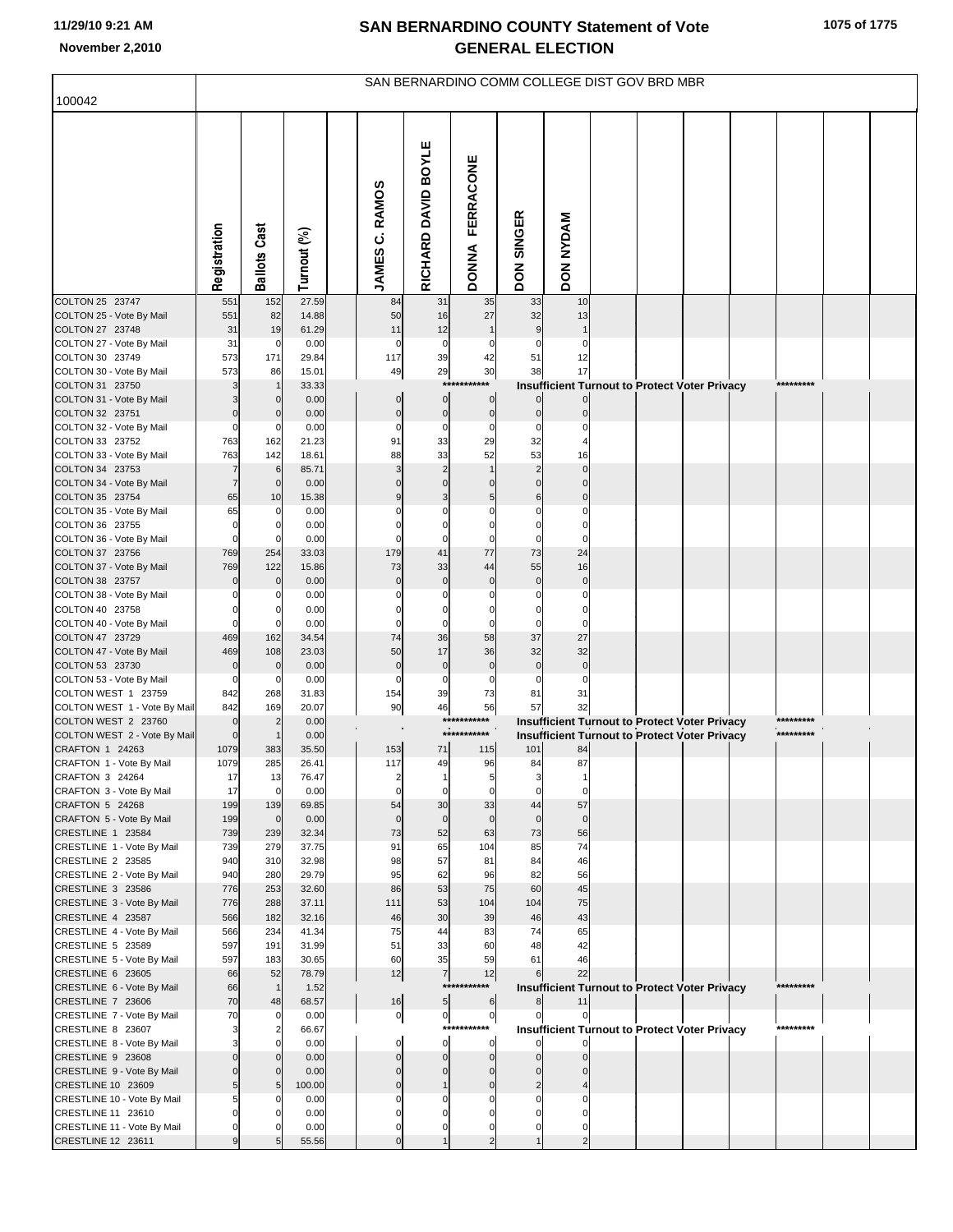|                                                   |                      |                               |                |                       |                                           |                               |                             | SAN BERNARDINO COMM COLLEGE DIST GOV BRD MBR         |  |  |           |  |
|---------------------------------------------------|----------------------|-------------------------------|----------------|-----------------------|-------------------------------------------|-------------------------------|-----------------------------|------------------------------------------------------|--|--|-----------|--|
| 100042                                            |                      |                               |                |                       |                                           |                               |                             |                                                      |  |  |           |  |
|                                                   | Registration         | <b>Ballots Cast</b>           | Turnout (%)    | <b>JAMES C. RAMOS</b> | RICHARD DAVID BOYLE                       | FERRACONE<br><b>DONNA</b>     | <b>SINGER</b><br><b>NOQ</b> | <b>DON NYDAM</b>                                     |  |  |           |  |
| CRESTLINE 12 - Vote By Mail                       |                      |                               | 0.00           | 0                     | $\overline{0}$                            | $\pmb{0}$                     | $\overline{0}$              | $\overline{0}$                                       |  |  |           |  |
| CRESTLINE 13 23612                                | $\overline{c}$       | $\overline{2}$<br>$\mathbf 0$ | 100.00<br>0.00 |                       |                                           |                               |                             | Insufficient Turnout to Protect Voter Privacy        |  |  | ********* |  |
| CRESTLINE 13 - Vote By Mail<br>CRESTLINE 14 23613 | 20                   | 14                            | 70.00          | 0                     | $\pmb{0}$<br>1                            | 0<br>3                        | 6                           |                                                      |  |  |           |  |
| CRESTLINE 14 - Vote By Mail                       | 20                   | $\mathbf 0$                   | 0.00           | $\mathbf 0$           | $\overline{0}$                            | $\Omega$                      | $\Omega$                    |                                                      |  |  |           |  |
| CRESTLINE 15 23614                                | 221                  | 78                            | 35.29          | 27                    | 15                                        | 22                            | 17                          | 19                                                   |  |  |           |  |
| CRESTLINE 15 - Vote By Mail                       | 221                  | 72                            | 32.58          | 19                    | 17                                        | 27                            | 27                          | 12                                                   |  |  |           |  |
| CRESTLINE 16 23615                                | 59                   | 32                            | 54.24          | 8                     | $\boldsymbol{8}$                          | 6                             | 8                           |                                                      |  |  |           |  |
| CRESTLINE 16 - Vote By Mail                       | 59                   | $\mathbf 0$                   | 0.00           | $\overline{0}$        | $\overline{0}$                            | $\pmb{0}$                     |                             |                                                      |  |  |           |  |
| CRESTLINE 17 23616                                | $\overline{2}$       |                               | 100.00         |                       | ***                                       |                               |                             | <b>Insufficient Turnout to Protect Voter Privacy</b> |  |  |           |  |
| CRESTLINE 17 - Vote By Mail<br>CRESTLINE 18 23617 | $\overline{c}$<br>16 | 0<br>9                        | 0.00<br>56.25  | $\mathbf 0$<br>2      | $\mathbf{0}$<br>1                         | $\mathbf 0$<br>$\overline{1}$ |                             | 6                                                    |  |  |           |  |
| CRESTLINE 18 - Vote By Mail                       | 16                   |                               | 0.00           | $\Omega$              | $\mathbf 0$                               | $\Omega$                      |                             |                                                      |  |  |           |  |
| CRESTLINE 19 23595                                | $\overline{7}$       | 6                             | 85.71          |                       | 3                                         |                               |                             |                                                      |  |  |           |  |
| CRESTLINE 19 - Vote By Mail                       | $\overline{7}$       | $\mathbf 0$                   | 0.00           | $\mathbf 0$           | $\Omega$                                  | $\mathsf{C}$                  | $\Omega$                    | $\Omega$                                             |  |  |           |  |
| DEL ROSA 1 24479                                  | 30                   | 22                            | 73.33          | 17                    | $\overline{2}$                            | 8                             | 12                          | 8                                                    |  |  |           |  |
| DEL ROSA 1 - Vote By Mail                         | 30                   | $\mathbf 0$                   | 0.00           | $\mathbf 0$           | $\mathbf 0$                               | $\mathcal{C}$                 | $\mathbf 0$                 | $\Omega$                                             |  |  |           |  |
| DEL ROSA 2 24480<br>DEL ROSA 2 - Vote By Mail     | 310<br>310           | 78<br>62                      | 25.16<br>20.00 | 44<br>28              | 14<br>8                                   | 18<br>25                      | 24<br>13                    | 15<br>15                                             |  |  |           |  |
| DEL ROSA 3 24481                                  | 736                  | 250                           | 33.97          | 122                   | 46                                        | 71                            | 70                          | 33                                                   |  |  |           |  |
| DEL ROSA 3 - Vote By Mail                         | 736                  | 201                           | 27.31          | 98                    | 41                                        | 71                            | 74                          | 48                                                   |  |  |           |  |
| DEL ROSA 4 24482                                  | 250                  | 140                           | 56.00          | 79                    | 36                                        | 55                            | 48                          | 27                                                   |  |  |           |  |
| DEL ROSA 4 - Vote By Mail                         | 250                  | $\mathbf 0$                   | 0.00           | $\mathbf 0$           | $\mathbf 0$                               | $\mathbf 0$                   | $\mathbf 0$                 | $\mathbf 0$                                          |  |  |           |  |
| DEL ROSA 5 24483                                  | 236                  | 101                           | 42.80          | 53                    | 16                                        | 40                            | 31                          | 22                                                   |  |  |           |  |
| DEL ROSA 5 - Vote By Mail<br>DEL ROSA 6 24484     | 236<br>179           | $\mathbf 0$<br>92             | 0.00<br>51.40  | $\mathbf 0$<br>43     | $\mathbf 0$<br>17                         | $\overline{0}$<br>23          | $\mathbf 0$<br>28           | $\overline{0}$<br>20                                 |  |  |           |  |
| DEL ROSA 6 - Vote By Mail                         | 179                  | $\mathbf 0$                   | 0.00           | $\mathbf 0$           | $\mathbf 0$                               | $\mathsf{C}$                  | $\mathbf 0$                 | $\mathbf 0$                                          |  |  |           |  |
| DEL ROSA 7 24485                                  | 74                   | 33                            | 44.59          | 19                    | 6                                         | 8                             |                             | 8                                                    |  |  |           |  |
| DEL ROSA 7 - Vote By Mail                         | 74                   | $\mathbf 0$                   | 0.00           | $\mathbf 0$           | 0                                         | C                             | $\Omega$                    | $\Omega$                                             |  |  |           |  |
| DEL ROSA 8 24486                                  | 112                  | 51                            | 45.54          | 22                    | 13                                        | 12                            | 12                          | 10                                                   |  |  |           |  |
| DEL ROSA 8 - Vote By Mail                         | 112                  | $\mathbf 0$                   | 0.00           | $\mathbf 0$           | $\mathbf 0$                               | $\Omega$                      | $\mathbf 0$                 | $\overline{0}$                                       |  |  |           |  |
| DEL ROSA 9 24487<br>DEL ROSA 9 - Vote By Mail     | 433<br>433           | 120<br>102                    | 27.71<br>23.56 | 58<br>58              | 28<br>19                                  | 32<br>37                      | 29<br>38                    | 15<br>16                                             |  |  |           |  |
| DEL ROSA 10 24488                                 | 62                   | 32                            | 51.61          | 13                    | $\overline{2}$                            | $\,6$                         | 13                          | $\overline{\mathbf{3}}$                              |  |  |           |  |
| DEL ROSA 10 - Vote By Mail                        | 62                   | $\overline{0}$                | 0.00           |                       |                                           |                               |                             |                                                      |  |  |           |  |
| DEL ROSA 11 24489                                 | 22                   | 6                             | 27.27          |                       | $\Omega$                                  | $\overline{2}$                |                             |                                                      |  |  |           |  |
| DEL ROSA 11 - Vote By Mail                        | 22                   | $\Omega$                      | 0.00           | $\Omega$              | $\Omega$                                  | $\Omega$                      |                             | $\Omega$                                             |  |  |           |  |
| DEL ROSA 12 24490<br>DEL ROSA 12 - Vote By Mail   | 78<br>78             | 35<br>$\mathbf 0$             | 44.87<br>0.00  | 24<br>$\mathbf 0$     | 5<br>$\Omega$                             | 11<br>$\mathbf 0$             | $\Omega$                    | $\Omega$                                             |  |  |           |  |
| DEL ROSA 13 24491                                 | 25                   | 13                            | 52.00          | 11                    | 2                                         | 6                             | 6                           |                                                      |  |  |           |  |
| DEL ROSA 13 - Vote By Mail                        | 25                   | $\mathbf 0$                   | 0.00           | $\mathbf 0$           | $\mathbf 0$                               | $\Omega$                      | $\Omega$                    | 0                                                    |  |  |           |  |
| DEL ROSA 14 24492                                 | 757                  | 262                           | 34.61          | 128                   | 42                                        | 67                            | 71                          | 44                                                   |  |  |           |  |
| DEL ROSA 14 - Vote By Mail                        | 757                  | 186                           | 24.57          | 79                    | 38                                        | 63                            | 74                          | 44                                                   |  |  |           |  |
| DEL ROSA 15 24493                                 | 243                  | 54                            | 22.22          | 25                    | 12                                        | 19                            | 14                          | 9                                                    |  |  |           |  |
| DEL ROSA 15 - Vote By Mail<br>DEL ROSA 16 24494   | 243<br>149           | 53<br>65                      | 21.81<br>43.62 | 28<br>32              | 15<br>14                                  | 17<br>23                      | 22<br>27                    | 3<br>11                                              |  |  |           |  |
| DEL ROSA 16 - Vote By Mail                        | 149                  | $\mathbf 0$                   | 0.00           | $\overline{0}$        | $\mathbf 0$                               |                               | $\Omega$                    | $\mathbf 0$                                          |  |  |           |  |
| DEL ROSA 17 24495                                 | 46                   | 27                            | 58.70          | 11                    | 9                                         |                               |                             | 10                                                   |  |  |           |  |
| DEL ROSA 17 - Vote By Mail                        | 46                   | $\mathbf 0$                   | 0.00           | $\overline{0}$        | $\overline{0}$                            | $\Omega$                      |                             | $\overline{0}$                                       |  |  |           |  |
| DEL ROSA 18 24496                                 | 226                  | 108                           | 47.79          | 59                    | 22                                        | 26                            | 35                          | 23                                                   |  |  |           |  |
| DEL ROSA 18 - Vote By Mail                        | 226                  | $\overline{4}$                | 1.77           |                       | ***                                       | ****                          |                             | <b>Insufficient Turnout to Protect Voter Privacy</b> |  |  | ********* |  |
| DEL ROSA 19 24497<br>DEL ROSA 19 - Vote By Mail   | 22<br>22             | 11<br>$\mathbf 0$             | 50.00<br>0.00  | 7<br>$\overline{0}$   | $\overline{\mathbf{3}}$<br>$\overline{0}$ | -1<br>$\mathbf 0$             | $\Omega$                    | $\mathbf 0$                                          |  |  |           |  |
| DEL ROSA 20 24498                                 | 157                  | 94                            | 59.87          | 26                    | 22                                        | 39                            | 36                          | 25                                                   |  |  |           |  |
| DEL ROSA 20 - Vote By Mail                        | 157                  | $\mathbf 0$                   | 0.00           | $\mathbf 0$           | $\mathbf 0$                               | $\Omega$                      | $\Omega$                    | $\overline{0}$                                       |  |  |           |  |
| DEL ROSA 21 24499                                 | 39                   | 22                            | 56.41          | 6                     | 10                                        | $\mathbf{Q}$                  | $\mathsf{R}$                |                                                      |  |  |           |  |
| DEL ROSA 21 - Vote By Mail                        | 39                   | $\mathbf 0$                   | 0.00           | $\mathbf 0$           | $\pmb{0}$                                 | $\mathbf 0$                   | $\mathbf 0$                 | $\mathbf 0$                                          |  |  |           |  |
| DEL ROSA 22 24500                                 | 280<br>280           | 73<br>53                      | 26.07<br>18.93 | 36<br>22              | 12<br>13                                  | 19<br>20                      | 18<br>17                    | 14<br>20                                             |  |  |           |  |
| DEL ROSA 22 - Vote By Mail<br>DEVORE 1 24510      | 794                  | 327                           | 41.18          | 94                    | 68                                        | 77                            | 76                          | 94                                                   |  |  |           |  |
| DEVORE 1 - Vote By Mail                           | 794                  | 220                           | 27.71          | 73                    | 39                                        | 77                            | 64                          | 50                                                   |  |  |           |  |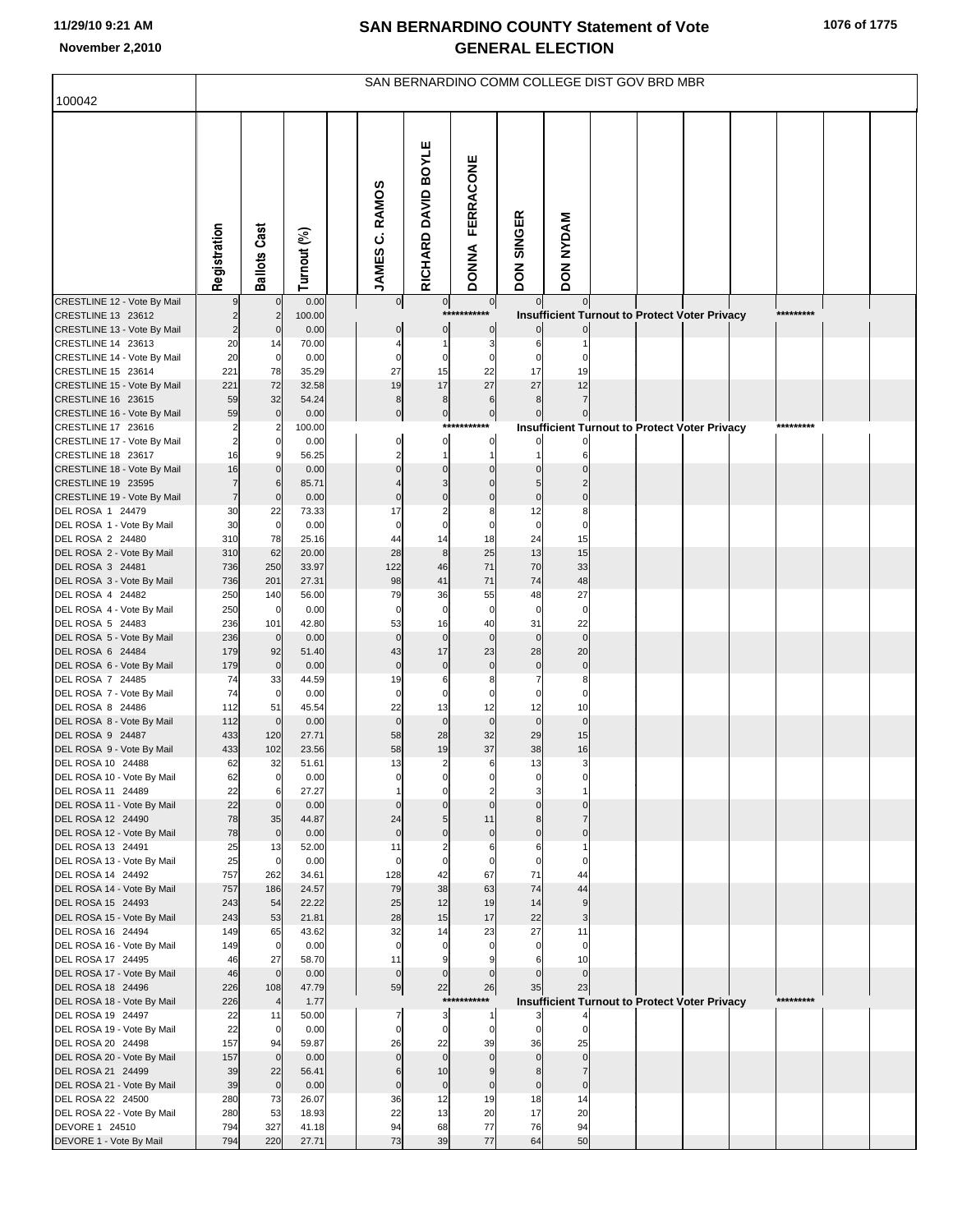| 100042                                                   |                      |                         |                 |                          |                                          | SAN BERNARDINO COMM COLLEGE DIST GOV BRD MBR |                            |                   |  |                                                      |           |  |
|----------------------------------------------------------|----------------------|-------------------------|-----------------|--------------------------|------------------------------------------|----------------------------------------------|----------------------------|-------------------|--|------------------------------------------------------|-----------|--|
|                                                          |                      |                         |                 |                          |                                          |                                              |                            |                   |  |                                                      |           |  |
|                                                          | Registration         | <b>Ballots Cast</b>     | Turnout (%)     | C. RAMOS<br><b>JAMES</b> | RICHARD DAVID BOYLE                      | <b>FERRACONE</b><br><b>DONNA</b>             | DON SINGER                 | <b>DON NYDAM</b>  |  |                                                      |           |  |
| DEVORE 2 24513<br>DEVORE 2 - Vote By Mail                | 11<br>11             | 8<br>$\overline{0}$     | 72.73<br>0.00   | $\mathbf 0$              | $\mathbf 0$                              | $\mathbf 0$                                  | $\mathbf 0$<br>$\mathbf 0$ | $\Omega$          |  |                                                      |           |  |
| DEVORE 3 24511                                           | $\mathbf 0$          | $\overline{0}$          | 0.00            | $\mathbf 0$              | $\mathbf 0$                              | $\mathbf 0$                                  | $\bf 0$                    | $\mathbf 0$       |  |                                                      |           |  |
| DEVORE 3 - Vote By Mail                                  | $\mathbf 0$          | $\mathbf 0$             | 0.00            | $\mathbf 0$              | $\mathbf 0$                              | $\mathbf 0$                                  | $\mathbf 0$                | $\mathbf 0$       |  |                                                      |           |  |
| ENCHANTMENT 1 23583                                      | 739<br>739           | 302<br>202              | 40.87<br>27.33  | 82<br>63                 | 65<br>53                                 | 104<br>71                                    | 82<br>69                   | 58<br>39          |  |                                                      |           |  |
| ENCHANTMENT 1 - Vote By Mail<br>ENCHANTMENT 2 23598      | 125                  | 83                      | 66.40           | 24                       | 17                                       | 27                                           | 28                         | 27                |  |                                                      |           |  |
| ENCHANTMENT 2 - Vote By Mail                             | 125                  | $\overline{0}$          | 0.00            | $\overline{0}$           | $\mathbf 0$                              | $\Omega$                                     | $\mathbf 0$                | $\mathbf 0$       |  |                                                      |           |  |
| ENCHANTMENT 3 23599                                      | $\mathbf 0$          | $\overline{0}$          | 0.00            | $\overline{0}$           | $\mathbf 0$                              | $\mathbf 0$                                  | $\mathbf 0$                | $\mathbf 0$       |  |                                                      |           |  |
| ENCHANTMENT 3 - Vote By Mail                             | O                    | $\mathbf 0$             | 0.00            | C                        | C                                        | C                                            | $\Omega$                   | $\Omega$          |  |                                                      |           |  |
| ENCHANTMENT 4 23600                                      | 6<br>6               | 6<br>$\mathbf 0$        | 100.00<br>0.00  | $\mathcal{C}$            | $\overline{\mathbf{c}}$<br>$\mathcal{C}$ | $\overline{\mathbf{c}}$<br>$\Omega$          | 4<br>$\Omega$              | 0<br>$\Omega$     |  |                                                      |           |  |
| ENCHANTMENT 4 - Vote By Mail<br>ENCHANTMENT 5 23601      | $\Omega$             | $\overline{0}$          | 0.00            | $\Omega$                 | $\mathbf 0$                              | $\mathbf 0$                                  | $\mathbf 0$                | $\mathbf 0$       |  |                                                      |           |  |
| ENCHANTMENT 5 - Vote By Mail                             | $\Omega$             | $\mathbf 0$             | 0.00            | $\mathcal{C}$            | $\mathcal{C}$                            | $\Omega$                                     | $\Omega$                   | $\Omega$          |  |                                                      |           |  |
| ENCHANTMENT 6 23602                                      | $\Omega$             | $\overline{0}$          | 0.00            | $\Omega$                 | $\mathbf 0$                              | 0                                            | $\mathbf 0$                | $\mathbf 0$       |  |                                                      |           |  |
| ENCHANTMENT 6 - Vote By Mail                             | $\Omega$             | $\mathbf 0$             | 0.00            | C                        | C                                        | $\Omega$                                     | $\Omega$                   | $\Omega$          |  |                                                      |           |  |
| ENCHANTMENT 7 23603<br>ENCHANTMENT 7 - Vote By Mail      | $\Omega$<br>$\Omega$ | $\Omega$<br>$\mathbf 0$ | 0.00<br>0.00    | C<br>$\mathcal{C}$       | C<br>$\mathcal{C}$                       | 0<br>$\Omega$                                | 0<br>$\Omega$              | 0<br>$\Omega$     |  |                                                      |           |  |
| ENCHANTMENT 8 23604                                      | $\mathbf 0$          | $\overline{0}$          | 0.00            | $\mathbf 0$              | $\mathbf 0$                              | $\mathbf 0$                                  | $\bf 0$                    | $\mathbf 0$       |  |                                                      |           |  |
| ENCHANTMENT 8 - Vote By Mail                             | $\mathbf 0$          | $\mathbf 0$             | 0.00            | $\mathcal{C}$            | $\mathbf 0$                              | $\mathbf 0$                                  | $\mathbf 0$                | $\Omega$          |  |                                                      |           |  |
| ERWIN LAKE 1 23493                                       | 630                  | 230                     | 36.51           | 100                      | 60                                       | 77                                           | 78                         | 52                |  |                                                      |           |  |
| ERWIN LAKE 1 - Vote By Mail<br><b>ERWIN LAKE 2 23500</b> | 630<br>458           | 197<br>179              | 31.27<br>39.08  | 76<br>69                 | 64<br>43                                 | 80<br>55                                     | 59<br>41                   | 56<br>32          |  |                                                      |           |  |
| ERWIN LAKE 2 - Vote By Mail                              | 458                  | 97                      | 21.18           | 49                       | 26                                       | 46                                           | 34                         | 19                |  |                                                      |           |  |
| ERWIN LAKE 3 23501                                       | 412                  | 117                     | 28.40           | 45                       | 26                                       | 40                                           | 37                         | 34                |  |                                                      |           |  |
| ERWIN LAKE 3 - Vote By Mail                              | 412                  | 170                     | 41.26           | 77                       | 39                                       | 59                                           | 50                         | 41                |  |                                                      |           |  |
| FAWNSKIN 23486<br>FAWNSKIN - Vote By Mail                | 410<br>410           | 116<br>205              | 28.29<br>50.00  | 48<br>62                 | 21<br>45                                 | 36<br>58                                     | 31<br>77                   | 20<br>40          |  |                                                      |           |  |
| FONTANA 29 23791                                         | 1371                 | 497                     | 36.25           | 277                      | 120                                      | 140                                          | 139                        | 31                |  |                                                      |           |  |
| FONTANA 29 - Vote By Mail                                | 1371                 | 200                     | 14.59           | 113                      | 59                                       | 65                                           | 59                         | 37                |  |                                                      |           |  |
| FONTANA 30 23792                                         | 1458                 | 517                     | 35.46           | 283                      | 148                                      | 125                                          | 136                        | 67                |  |                                                      |           |  |
| FONTANA 30 - Vote By Mail<br>FONTANA 31 23793            | 1458<br>875          | 241<br>352              | 16.53<br>40.23  | 120<br>172               | 63<br>91                                 | 70<br>91                                     | 90<br>89                   | 37<br>32          |  |                                                      |           |  |
| FONTANA 31 - Vote By Mail                                | 875                  | 136                     | 15.54           | 48                       | 32                                       | 50                                           | 32                         | 22                |  |                                                      |           |  |
| FONTANA 32 23794                                         | 603                  | 203                     | 33.67           | 95                       | 55                                       | 60                                           | 55                         | 21                |  |                                                      |           |  |
| FONTANA 32 - Vote By Mail                                | 603                  | 98                      | 16.25           | 43                       | 34                                       | 40                                           | 35                         | 21                |  |                                                      |           |  |
| FONTANA 43 23834<br>FONTANA 43 - Vote By Mail            | 1109<br>1109         | 369<br>226              | 33.27<br>20.38  | 208<br>99                | 87<br>69                                 | 78<br>78                                     | 91<br>75                   | 29<br>38          |  |                                                      |           |  |
| FONTANA 69 23840                                         | 594                  | 180                     | 30.30           | 74                       | 34                                       | 37                                           | 38                         | 30                |  |                                                      |           |  |
| FONTANA 69 - Vote By Mail                                | 594                  | 126                     | 21.21           | 43                       | 47                                       | 29                                           | 46                         | 27                |  |                                                      |           |  |
| FONTANA 75 23841                                         | 663                  | 198                     | 29.86           | 97                       | 45                                       | 42                                           | 44                         | 12                |  |                                                      |           |  |
| FONTANA 75 - Vote By Mail<br>FONTANA 79 23816            | 663<br>87            | 122<br>53               | 18.40<br>60.92  | 63<br>$\overline{0}$     | 26<br>$\Omega$                           | 43                                           | 50<br>$\mathbf 0$          | 12<br>$\mathbf 0$ |  |                                                      |           |  |
| FONTANA 79 - Vote By Mail                                | 87                   | $\overline{0}$          | 0.00            | $\pmb{0}$                | $\pmb{0}$                                | $\overline{0}$                               | $\Omega$                   | $\Omega$          |  |                                                      |           |  |
| FONTANA 80 23842                                         | $\overline{7}$       |                         | 28.57           |                          | $***$                                    | *******                                      |                            |                   |  | <b>Insufficient Turnout to Protect Voter Privacy</b> | ********* |  |
| FONTANA 80 - Vote By Mail                                | 7                    | 0                       | 0.00            | 0                        | 0                                        | 0                                            |                            |                   |  |                                                      |           |  |
| FONTANA 87 23820<br>FONTANA 87 - Vote By Mail            | 354<br>354           | 105<br>56               | 29.66<br>15.82  | 44<br>23                 | 23<br>11                                 | 17<br>13                                     | 28<br>12                   | 11<br>6           |  |                                                      |           |  |
| FONTANA 88 23843                                         | $\mathbf 1$          | $\overline{0}$          | 0.00            | $\mathbf 0$              | $\mathbf 0$                              | $\mathbf 0$                                  | $\mathbf 0$                |                   |  |                                                      |           |  |
| FONTANA 88 - Vote By Mail                                | $\overline{1}$       | $\overline{0}$          | 0.00            | $\Omega$                 | $\mathbf 0$                              | $\mathbf{0}$                                 | $\mathbf 0$                |                   |  |                                                      |           |  |
| FONTANA 90 23844                                         | 410                  | 93                      | 22.68           | 48                       | 23                                       | 27                                           | 32                         | 11                |  |                                                      |           |  |
| FONTANA 90 - Vote By Mail<br>FONTANA 91 23845            | 410                  | 56<br>$\overline{4}$    | 13.66<br>100.00 | 32                       | 14<br>$***$                              | 16<br>*******                                | 24                         | 13                |  |                                                      | ********* |  |
| FONTANA 91 - Vote By Mail                                |                      | $\mathbf 0$             | 0.00            | $\mathbf 0$              | $\mathbf 0$                              | 0                                            | $\mathbf 0$                |                   |  | <b>Insufficient Turnout to Protect Voter Privacy</b> |           |  |
| FOREST FALLS 1 24713                                     | 571                  | 283                     | 49.56           | 105                      | 51                                       | 110                                          | 64                         | 45                |  |                                                      |           |  |
| FOREST FALLS 1 - Vote By Mail                            | 571                  | 152                     | 26.62           | 53                       | 39                                       | 67                                           | 44                         | 36                |  |                                                      |           |  |
| FOREST FALLS 2 24718                                     | 131                  | 80                      | 61.07           | 15                       | 11                                       | 22                                           | 14                         | 22                |  |                                                      |           |  |
| FOREST FALLS 2 - Vote By Mail<br>GLEN HELEN 1 24509      | 131<br>298           | $\overline{0}$<br>127   | 0.00<br>42.62   | $\mathbf 0$<br>40        | 0<br>28                                  | $\mathbf 0$<br>43                            | $\mathbf 0$<br>37          | $\mathbf 0$<br>21 |  |                                                      |           |  |
| GLEN HELEN 1 - Vote By Mail                              | 298                  |                         | 0.00            | $\mathbf 0$              | $\mathbf 0$                              | $\mathbf 0$                                  | $\mathbf 0$                | $\mathbf 0$       |  |                                                      |           |  |
| GLEN HELEN 7 24512                                       | $\mathbf 0$          | $\mathbf{0}$            | 0.00            | $\mathbf 0$              | $\mathbf 0$                              | $\overline{0}$                               | $\overline{0}$             | $\overline{0}$    |  |                                                      |           |  |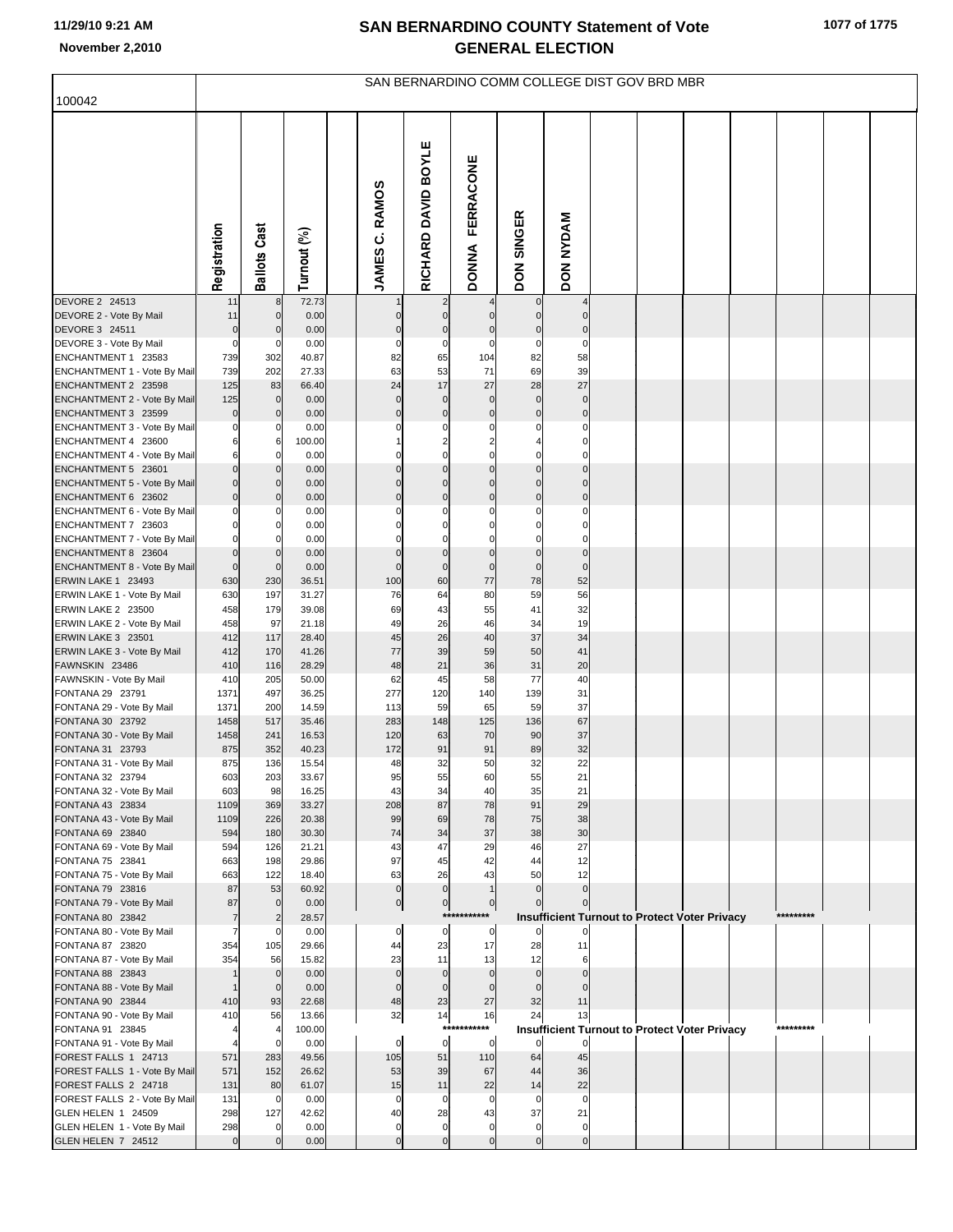| 100042                                               |                      |                         |                |                          |                         |                                  |                             | SAN BERNARDINO COMM COLLEGE DIST GOV BRD MBR               |  |  |           |  |
|------------------------------------------------------|----------------------|-------------------------|----------------|--------------------------|-------------------------|----------------------------------|-----------------------------|------------------------------------------------------------|--|--|-----------|--|
|                                                      |                      |                         |                |                          |                         |                                  |                             |                                                            |  |  |           |  |
|                                                      | Registration         | <b>Ballots Cast</b>     | Turnout (%)    | C. RAMOS<br><b>JAMES</b> | RICHARD DAVID BOYLE     | <b>FERRACONE</b><br><b>DONNA</b> | <b>SINGER</b><br><b>NOQ</b> | DON NYDAM                                                  |  |  |           |  |
| GLEN HELEN 7 - Vote By Mail                          |                      | 0                       | 0.00           | $\mathbf 0$              | $\mathbf 0$             | $\mathbf 0$                      | $\overline{0}$              | $\overline{0}$                                             |  |  |           |  |
| GLEN HELEN 11 24514                                  | $\mathbf 0$          | $\mathbf 0$             | 0.00           | $\mathbf 0$              | $\mathbf 0$             | $\mathbf 0$                      | $\overline{0}$              | $\overline{0}$                                             |  |  |           |  |
| GLEN HELEN 11 - Vote By Mail<br>GLEN HELEN 14 24515  | $\Omega$<br>$\Omega$ | $\mathbf 0$<br>$\Omega$ | 0.00<br>0.00   | $\Omega$                 | $\mathbf 0$<br>$\Omega$ | $\mathbf 0$<br>$\Omega$          | $\mathbf 0$<br>$\Omega$     | $\mathbf 0$<br>$\mathbf 0$                                 |  |  |           |  |
| GLEN HELEN 14 - Vote By Mail                         | $\Omega$             | $\mathbf 0$             | 0.00           | $\Omega$                 | 0                       | 0                                | $\mathbf 0$                 | $\mathbf 0$                                                |  |  |           |  |
| GRAND TERRACE 1 23856                                | 885                  | 247                     | 27.91          | 92                       | 47                      | 78                               | 60                          | 36                                                         |  |  |           |  |
| GRAND TERRACE 1 - Vote By M                          | 885                  | 175                     | 19.77          | 83                       | 42                      | 63                               | 60                          | 22                                                         |  |  |           |  |
| GRAND TERRACE 2 23857<br>GRAND TERRACE 2 - Vote By M | 971<br>971           | 454<br>296              | 46.76<br>30.48 | 161<br>108               | 110<br>79               | 151<br>95                        | 146<br>91                   | 83<br>91                                                   |  |  |           |  |
| GRAND TERRACE 3 23858                                | 1028                 | 322                     | 31.32          | 116                      | 74                      | 110                              | 80                          | 56                                                         |  |  |           |  |
| GRAND TERRACE 3 - Vote By M                          | 1028                 | 324                     | 31.52          | 116                      | 87                      | 134                              | 116                         | 107                                                        |  |  |           |  |
| GRAND TERRACE 4 23859                                | 1116                 | 399                     | 35.75          | 153                      | 87                      | 126                              | 99                          | 50                                                         |  |  |           |  |
| GRAND TERRACE 4 - Vote By M<br>GRAND TERRACE 5 23860 | 1116<br>898          | 280<br>358              | 25.09<br>39.87 | 110<br>130               | 84<br>81                | 103<br>111                       | 91<br>99                    | 77<br>68                                                   |  |  |           |  |
| GRAND TERRACE 5 - Vote By M                          | 898                  | 261                     | 29.06          | 108                      | 76                      | 114                              | 95                          | 60                                                         |  |  |           |  |
| GRAND TERRACE 6 23861                                | 1315                 | 478                     | 36.35          | 201                      | 98                      | 159                              | 134                         | 87                                                         |  |  |           |  |
| GRAND TERRACE 6 - Vote By M                          | 1315                 | 344                     | 26.16          | 138                      | 85                      | 128                              | 122                         | 87                                                         |  |  |           |  |
| GRAND TERRACE 7 23862<br>GRAND TERRACE 7 - Vote By M | 58<br>58             | 28<br>$\mathbf 0$       | 48.28<br>0.00  | 13<br>$\mathbf 0$        | 5<br>$\mathbf 0$        | 8<br>$\mathbf 0$                 | 11<br>$\mathbf 0$           | $\overline{7}$<br>$\mathbf 0$                              |  |  |           |  |
| GRAND TERRACE 9 23863                                | 27                   | 16                      | 59.26          | $\Omega$                 | 5                       | 6                                | $\overline{2}$              | 3                                                          |  |  |           |  |
| GRAND TERRACE 9 - Vote By M                          | 27                   | $\mathbf 0$             | 0.00           | $\mathbf 0$              | $\pmb{0}$               | $\pmb{0}$                        | $\overline{0}$              | $\pmb{0}$                                                  |  |  |           |  |
| GREEN VALLEY LAKE 23482                              | 259                  | 112                     | 43.24          | 38                       | 12                      | 23                               | 28                          | 22                                                         |  |  |           |  |
| GREEN VALLEY LAKE - Vote By<br>HIGHLAND 1 23944      | 259<br>12            | 81<br>2                 | 31.27<br>16.67 | 25                       | 8<br>***                | 22<br>***                        | 22                          | 26<br><b>Insufficient Turnout to Protect Voter Privacy</b> |  |  | ********* |  |
| HIGHLAND 1 - Vote By Mail                            | 12                   | $\mathbf 0$             | 0.00           | $\mathbf 0$              | $\circ$                 | $\mathbf 0$                      | $\overline{0}$              | $\overline{0}$                                             |  |  |           |  |
| HIGHLAND 2 23945                                     | 882                  | 202                     | 22.90          | 117                      | 42                      | 46                               | 55                          | 19                                                         |  |  |           |  |
| HIGHLAND 2 - Vote By Mail                            | 882                  | 136                     | 15.42          | 66                       | 31                      | 46                               | 54                          | 29                                                         |  |  |           |  |
| HIGHLAND 4 23946<br>HIGHLAND 4 - Vote By Mail        | 967<br>967           | 293<br>243              | 30.30<br>25.13 | 150<br>127               | 54<br>55                | 84<br>82                         | 92<br>92                    | 54<br>56                                                   |  |  |           |  |
| HIGHLAND 5 23947                                     | 992                  | 311                     | 31.35          | 150                      | 68                      | 91                               | 98                          | 67                                                         |  |  |           |  |
| HIGHLAND 5 - Vote By Mail                            | 992                  | 320                     | 32.26          | 152                      | 56                      | 109                              | 115                         | 71                                                         |  |  |           |  |
| HIGHLAND 6 23948                                     | 732                  | 277                     | 37.84          | 161                      | 51                      | 75                               | 84                          | 68                                                         |  |  |           |  |
| HIGHLAND 6 - Vote By Mail<br>HIGHLAND 7 23949        | 732<br>953           | 207<br>341              | 28.28<br>35.78 | 104<br>204               | 48<br>75                | 64<br>101                        | 81<br>143                   | 60<br>75                                                   |  |  |           |  |
| HIGHLAND 7 - Vote By Mail                            | 953                  | 356                     | 37.36          | 189                      | 80                      | 115                              | 144                         | 108                                                        |  |  |           |  |
| HIGHLAND 8 23950                                     | 971                  | 351                     | 36.15          | 196                      | 76                      | 108                              | 115                         | 90                                                         |  |  |           |  |
| HIGHLAND 8 - Vote By Mail<br>HIGHLAND 9 23951        | 971<br>470           | 301<br>123              | 31.00<br>26.17 | 188<br>60                | 51<br>20                | 102<br>28                        | 113<br>31                   | 87<br>11                                                   |  |  |           |  |
| HIGHLAND 9 - Vote By Mail                            | 470                  | 59                      | 12.55          | 28                       | 24                      | 19                               | 24                          | 9                                                          |  |  |           |  |
| HIGHLAND 10 23952                                    | 520                  | 87                      | 16.73          | 48                       | 22                      | 26                               | 28                          | 10                                                         |  |  |           |  |
| HIGHLAND 10 - Vote By Mail                           | 520<br>573           | 77<br>87                | 14.81          | 41                       | 17<br>18                | 22<br>23                         | 25<br>22                    | 12<br>$\overline{7}$                                       |  |  |           |  |
| HIGHLAND 11 23953<br>HIGHLAND 11 - Vote By Mail      | 573                  | 62                      | 15.18<br>10.82 | 42<br>41                 | 18                      | 10                               | 26                          | $\overline{7}$                                             |  |  |           |  |
| HIGHLAND 12 23981                                    | 5                    | $\mathbf{3}$            | 60.00          |                          | $***$                   | ***                              |                             | <b>Insufficient Turnout to Protect Voter Privacy</b>       |  |  | ********* |  |
| HIGHLAND 12 - Vote By Mail                           | 5                    | $\mathbf 0$             | 0.00           | $\mathbf 0$              | $\pmb{0}$               | $\mathbf 0$                      | $\overline{0}$              | $\overline{0}$                                             |  |  |           |  |
| HIGHLAND 13 23954<br>HIGHLAND 13 - Vote By Mail      | 803<br>803           | 208<br>121              | 25.90<br>15.07 | 103<br>69                | 34<br>28                | 56<br>33                         | 50<br>51                    | 24<br>14                                                   |  |  |           |  |
| HIGHLAND 14 23955                                    | 1144                 | 275                     | 24.04          | 137                      | 46                      | 89                               | 81                          | 39                                                         |  |  |           |  |
| HIGHLAND 14 - Vote By Mail                           | 1144                 | 212                     | 18.53          | 109                      | 59                      | 62                               | 69                          | 49                                                         |  |  |           |  |
| HIGHLAND 15 23956                                    | 1059                 | 286                     | 27.01          | 156                      | 75                      | 87                               | 77                          | 39                                                         |  |  |           |  |
| HIGHLAND 15 - Vote By Mail<br>HIGHLAND 16 23957      | 1059<br>1059         | 156<br>334              | 14.73<br>31.54 | 95<br>163                | 39<br>65                | 43<br>87                         | 53<br>79                    | 23<br>63                                                   |  |  |           |  |
| HIGHLAND 16 - Vote By Mail                           | 1059                 | 206                     | 19.45          | 106                      | 41                      | 75                               | 63                          | 47                                                         |  |  |           |  |
| HIGHLAND 17 23958                                    | 1187                 | 425                     | 35.80          | 217                      | 89                      | 138                              | 146                         | 96                                                         |  |  |           |  |
| HIGHLAND 17 - Vote By Mail                           | 1187                 | 292                     | 24.60          | 159                      | 69                      | 113                              | 103                         | 51                                                         |  |  |           |  |
| HIGHLAND 18 23959<br>HIGHLAND 18 - Vote By Mail      | 1184<br>1184         | 354<br>400              | 29.90<br>33.78 | 183<br>221               | 70<br>82                | 107<br>143                       | 123<br>157                  | 86<br>99                                                   |  |  |           |  |
| HIGHLAND 19 23960                                    | 855                  | 341                     | 39.88          | 166                      | 58                      | 105                              | 86                          | 94                                                         |  |  |           |  |
| HIGHLAND 19 - Vote By Mail                           | 855                  | 266                     | 31.11          | 134                      | 63                      | 111                              | 105                         | 69                                                         |  |  |           |  |
| HIGHLAND 20 23961                                    | 736                  | 215                     | 29.21          | 103                      | 35                      | 66                               | 71                          | 43                                                         |  |  |           |  |
| HIGHLAND 20 - Vote By Mail                           | 736                  | 230                     | 31.25          | 141                      | 48                      | 68                               | 92                          | 58                                                         |  |  |           |  |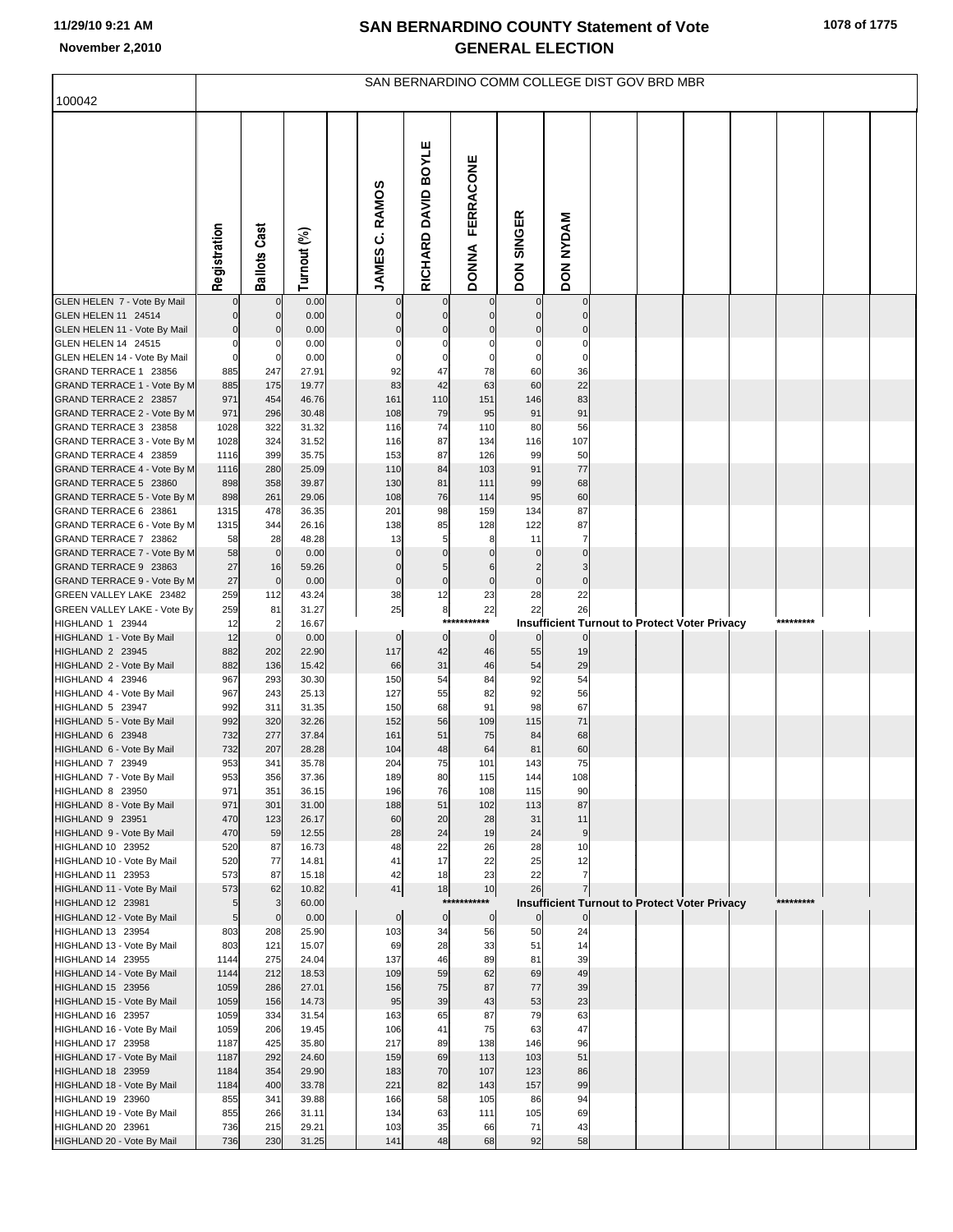| 100042                                               |                    |                      |                |                          |                     | SAN BERNARDINO COMM COLLEGE DIST GOV BRD MBR |                             |                            |  |                                                      |           |  |
|------------------------------------------------------|--------------------|----------------------|----------------|--------------------------|---------------------|----------------------------------------------|-----------------------------|----------------------------|--|------------------------------------------------------|-----------|--|
|                                                      |                    |                      |                |                          |                     |                                              |                             |                            |  |                                                      |           |  |
|                                                      | Registration       | <b>Ballots Cast</b>  | Turnout (%)    | C. RAMOS<br><b>JAMES</b> | RICHARD DAVID BOYLE | FERRACONE<br><b>DONNA</b>                    | <b>SINGER</b><br><b>NOQ</b> | <b>DON NYDAM</b>           |  |                                                      |           |  |
| HIGHLAND 21 23962<br>HIGHLAND 21 - Vote By Mail      | 1000<br>1000       | 347<br>363           | 34.70<br>36.30 | 192<br>207               | 59<br>78            | 109<br>119                                   | 111<br>129                  | 106<br>110                 |  |                                                      |           |  |
| HIGHLAND 22 23963                                    | $\mathbf 0$        | $\mathbf 0$          | 0.00           | $\Omega$                 | $\mathbf 0$         | $\mathbf 0$                                  | $\mathbf 0$                 | $\mathcal{C}$              |  |                                                      |           |  |
| HIGHLAND 22 - Vote By Mail                           | 0                  |                      | 0.00           | 0                        |                     | $\Omega$                                     | $\Omega$                    | C                          |  |                                                      |           |  |
| HIGHLAND 23 23964                                    | $\mathbf 0$        | 0                    | 0.00           |                          |                     |                                              | $\Omega$                    | $\mathbf 0$                |  |                                                      |           |  |
| HIGHLAND 23 - Vote By Mail<br>HIGHLAND 24 23965      | $\mathbf 0$<br>756 | $\Omega$<br>233      | 0.00<br>30.82  | $\Omega$<br>98           | $\Omega$<br>57      | $\Omega$<br>83                               | $\Omega$<br>67              | $\mathsf{C}$<br>50         |  |                                                      |           |  |
| HIGHLAND 24 - Vote By Mail                           | 756                | 232                  | 30.69          | 145                      | 54                  | 102                                          | 86                          | 60                         |  |                                                      |           |  |
| HIGHLAND 25 23966                                    | 357                | 119                  | 33.33          | 55                       | 24                  | 31                                           | 44                          | 16                         |  |                                                      |           |  |
| HIGHLAND 25 - Vote By Mail                           | 357                | 80                   | 22.41          | 44                       | 20                  | 33                                           | 33                          | 16                         |  |                                                      |           |  |
| HIGHLAND 26 23967                                    | 665                | 226                  | 33.98          | 131                      | 43                  | 74                                           | 58                          | 43                         |  |                                                      |           |  |
| HIGHLAND 26 - Vote By Mail<br>HIGHLAND 28 23968      | 665<br>706         | 192<br>198           | 28.87<br>28.05 | 111<br>92                | 43<br>41            | 65<br>60                                     | 81<br>56                    | 56<br>36                   |  |                                                      |           |  |
| HIGHLAND 28 - Vote By Mail                           | 706                | 204                  | 28.90          | 106                      | 49                  | 76                                           | 83                          | 55                         |  |                                                      |           |  |
| HIGHLAND 29 23969                                    | 25                 | 13                   | 52.00          | $\overline{4}$           | 3                   | $\overline{c}$                               | 5                           | 3                          |  |                                                      |           |  |
| HIGHLAND 29 - Vote By Mail                           | 25                 | $\overline{0}$       | 0.00           | 0                        | $\Omega$            | $\Omega$                                     | $\mathbf 0$                 | C                          |  |                                                      |           |  |
| HIGHLAND 32 23970<br>HIGHLAND 32 - Vote By Mail      | 27<br>27           | 12<br>$\overline{0}$ | 44.44<br>0.00  | 8<br>$\Omega$            | 2<br>$\Omega$       | $\Omega$                                     | 10<br>$\mathbf 0$           | $\overline{7}$<br>$\Omega$ |  |                                                      |           |  |
| HIGHLAND 34 23971                                    | 12                 | 6                    | 50.00          | $\overline{a}$           | $\mathbf 0$         | $\overline{0}$                               |                             | 3                          |  |                                                      |           |  |
| HIGHLAND 34 - Vote By Mail                           | 12                 | $\overline{0}$       | 0.00           | $\Omega$                 | $\mathbf{0}$        | $\mathbf 0$                                  | $\mathbf 0$                 | $\Omega$                   |  |                                                      |           |  |
| HIGHLAND 35 23972                                    | 123                | 79                   | 64.23          | 44                       | 18                  | 20                                           | 30                          | 33                         |  |                                                      |           |  |
| HIGHLAND 35 - Vote By Mail                           | 123                | $\mathbf 0$          | 0.00           | $\Omega$                 | $\Omega$            | $\mathbf 0$                                  | $\mathbf 0$                 | $\mathbf 0$                |  |                                                      |           |  |
| HIGHLAND 39 23973<br>HIGHLAND 39 - Vote By Mail      | 812<br>812         | 145<br>84            | 17.86<br>10.34 | 72<br>40                 | 30<br>26            | 45<br>28                                     | 29<br>35                    | 15<br>20                   |  |                                                      |           |  |
| HIGHLAND 40 23974                                    | 592                | 117                  | 19.76          | 69                       | 22                  | 30                                           | 31                          | 14                         |  |                                                      |           |  |
| HIGHLAND 40 - Vote By Mail                           | 592                | 128                  | 21.62          | 64                       | 33                  | 37                                           | 50                          | 19                         |  |                                                      |           |  |
| HIGHLAND 41 23975                                    | 609                | 107                  | 17.57          | 59                       | 19                  | 27                                           | 35                          | 13                         |  |                                                      |           |  |
| HIGHLAND 41 - Vote By Mail<br>HIGHLAND 42 23976      | 609<br>307         | 89<br>88             | 14.61<br>28.66 | 45<br>41                 | 23<br>19            | 38<br>23                                     | 33<br>23                    | 23<br>12                   |  |                                                      |           |  |
| HIGHLAND 42 - Vote By Mail                           | 307                | 66                   | 21.50          | 40                       | 14                  | 35                                           | 27                          | 15                         |  |                                                      |           |  |
| HIGHLAND 43 23977                                    | 898                | 285                  | 31.74          | 155                      | 45                  | 87                                           | 66                          | 41                         |  |                                                      |           |  |
| HIGHLAND 43 - Vote By Mail                           | 898                | 145                  | 16.15          | 71                       | 44                  | 60                                           | 57                          | 38                         |  |                                                      |           |  |
| HIGHLAND 44 23978<br>HIGHLAND 44 - Vote By Mail      | 7<br>7             | 0                    | 28.57<br>0.00  | 0                        | $\pmb{0}$           | ***********<br>$\bf{0}$                      | 0                           | C                          |  | <b>Insufficient Turnout to Protect Voter Privacy</b> | ********* |  |
| HIGHLAND 50 23979                                    | 123                | 102                  | 82.93          | 57                       | 15                  | 36                                           |                             | 29                         |  |                                                      |           |  |
| HIGHLAND 50 - Vote By Mail                           | 123                | $\mathbf 0$          | 0.00           | $\mathbf 0$              | $\mathbf 0$         | $\mathbf 0$                                  | $\mathbf 0$                 | $\mathbf 0$                |  |                                                      |           |  |
| HIGHLAND 52 23980                                    | 541                | 165                  | 30.50          | 88                       | 25                  | 53                                           | 53                          | 42                         |  |                                                      |           |  |
| HIGHLAND 52 - Vote By Mail<br>LAKE ARROWHEAD 1 23557 | 541<br>207         | 177<br>140           | 32.72<br>67.63 | 87<br>50                 | 32<br>35            | 62<br>50                                     | 60<br>42                    | 44<br>26                   |  |                                                      |           |  |
| LAKE ARROWHEAD 1 - Vote By                           | 207                | $\mathbf 0$          | 0.00           | $\Omega$                 | $\Omega$            | 0                                            | $\Omega$                    | $\mathbf 0$                |  |                                                      |           |  |
| LAKE ARROWHEAD 2 23558                               | 921                | 358                  | 38.87          | 115                      | 55                  | 98                                           | 112                         | 86                         |  |                                                      |           |  |
| LAKE ARROWHEAD 2 - Vote By                           | 921                | 400                  | 43.43          | 121                      | 80                  | 113                                          | 126                         | 116                        |  |                                                      |           |  |
| LAKE ARROWHEAD 3 23559<br>LAKE ARROWHEAD 3 - Vote By | 957<br>957         | 265<br>454           | 27.69<br>47.44 | 87<br>136                | 64<br>103           | 90<br>134                                    | 89<br>153                   | 58<br>108                  |  |                                                      |           |  |
| LAKE ARROWHEAD 4 23560                               | 859                | 194                  | 22.58          | 62                       | 35                  | 49                                           | 51                          | 48                         |  |                                                      |           |  |
| LAKE ARROWHEAD 4 - Vote By                           | 859                | 434                  | 50.52          | 135                      | 87                  | 137                                          | 159                         | 152                        |  |                                                      |           |  |
| LAKE ARROWHEAD 5 23561                               | 945                | 343                  | 36.30          | 124                      | 62                  | 102                                          | 99                          | 80                         |  |                                                      |           |  |
| LAKE ARROWHEAD 5 - Vote By<br>LAKE ARROWHEAD 6 23562 | 945<br>862         | 315<br>258           | 33.33<br>29.93 | 98<br>96                 | 75<br>34            | 96<br>72                                     | 108<br>75                   | 99<br>58                   |  |                                                      |           |  |
| LAKE ARROWHEAD 6 - Vote By                           | 862                | 324                  | 37.59          | 115                      | 70                  | 111                                          | 116                         | 92                         |  |                                                      |           |  |
| LAKE ARROWHEAD 8 23573                               | $\mathbf 0$        | $\mathbf 0$          | 0.00           | $\mathbf 0$              | $\mathbf 0$         | $\mathbf 0$                                  | $\mathbf 0$                 | $\pmb{0}$                  |  |                                                      |           |  |
| LAKE ARROWHEAD 8 - Vote By                           | $\mathbf 0$        | $\mathbf 0$          | 0.00           | $\Omega$                 |                     | $\Omega$                                     | 0                           | $\mathbf 0$                |  |                                                      |           |  |
| LAKE ARROWHEAD 9 23574                               | 79                 | 59                   | 74.68          | 22                       | $\Omega$            | 11                                           | 15                          | 17                         |  |                                                      |           |  |
| LAKE ARROWHEAD 9 - Vote By<br>LOMA LINDA 1 23986     | 79<br>636          | $\mathbf 0$<br>184   | 0.00<br>28.93  | $\mathbf 0$<br>68        | 38                  | $\mathbf 0$<br>52                            | $\mathbf 0$<br>49           | $\mathbf 0$<br>35          |  |                                                      |           |  |
| LOMA LINDA 1 - Vote By Mail                          | 636                | 229                  | 36.01          | 80                       | 75                  | 81                                           | 78                          | 56                         |  |                                                      |           |  |
| LOMA LINDA 2 23987                                   | 904                | 305                  | 33.74          | 89                       | 60                  | 89                                           | 68                          | 48                         |  |                                                      |           |  |
| LOMA LINDA 2 - Vote By Mail                          | 904                | 217                  | 24.00          | 93                       | 50                  | 75                                           | 82                          | 50                         |  |                                                      |           |  |
| LOMA LINDA 3 23988<br>LOMA LINDA 3 - Vote By Mail    | 994<br>994         | 241<br>184           | 24.25<br>18.51 | 101<br>85                | 57<br>55            | 82<br>71                                     | 71<br>61                    | 54<br>30                   |  |                                                      |           |  |
| LOMA LINDA 4 23989                                   | 843                | 189                  | 22.42          | 77                       | 51                  | 66                                           | 58                          | 37                         |  |                                                      |           |  |
|                                                      |                    |                      |                |                          |                     |                                              |                             |                            |  |                                                      |           |  |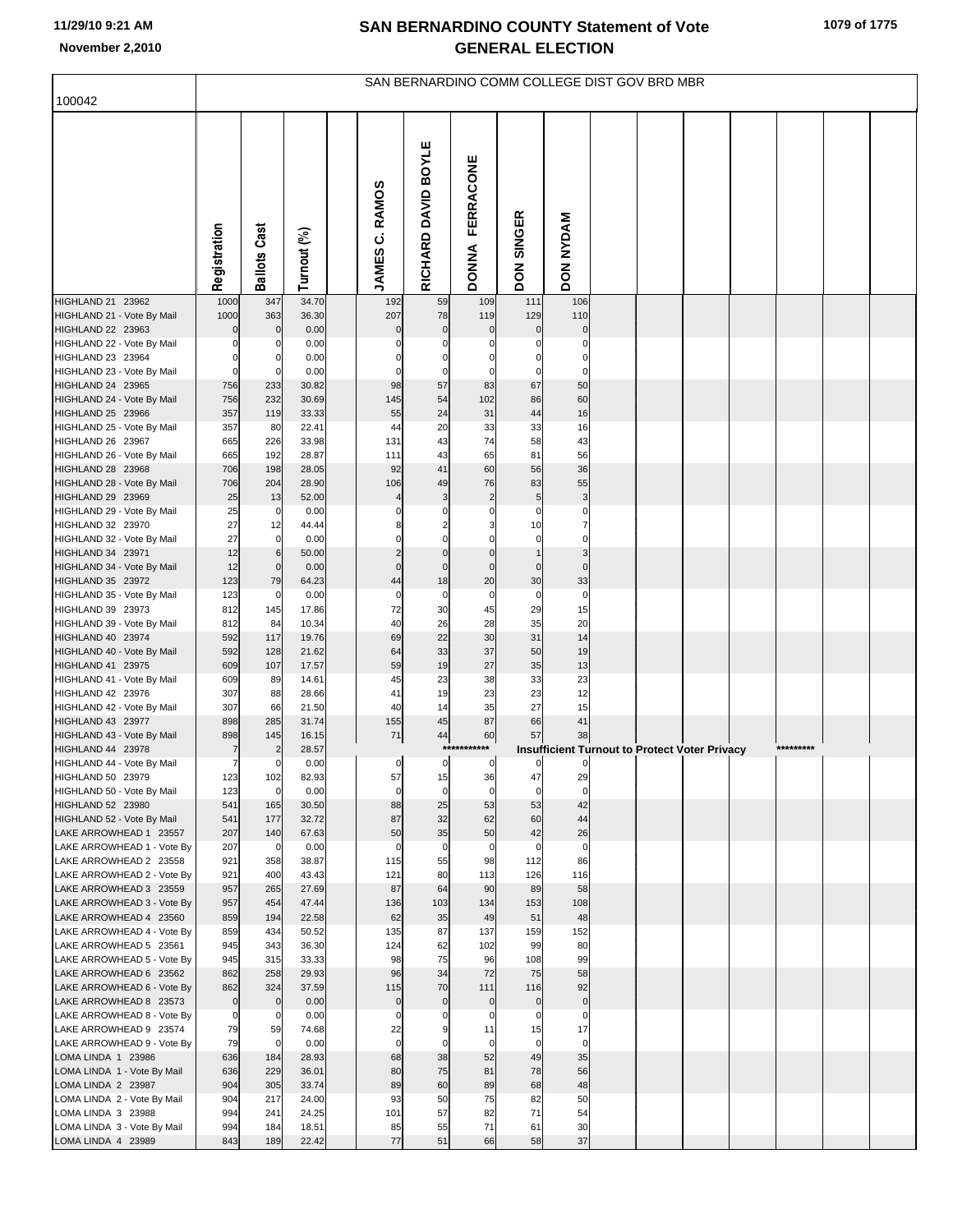| 100042                                              |                         |                            |                |                   |                            |                             |                            | SAN BERNARDINO COMM COLLEGE DIST GOV BRD MBR         |  |  |           |  |
|-----------------------------------------------------|-------------------------|----------------------------|----------------|-------------------|----------------------------|-----------------------------|----------------------------|------------------------------------------------------|--|--|-----------|--|
|                                                     |                         |                            |                |                   |                            |                             |                            |                                                      |  |  |           |  |
|                                                     | Registration            | <b>Ballots Cast</b>        | Turnout (%)    | JAMES C. RAMOS    | RICHARD DAVID BOYLE        | FERRACONE<br><b>DONNA</b>   | DON SINGER                 | <b>DON NYDAM</b>                                     |  |  |           |  |
| LOMA LINDA 4 - Vote By Mail                         | 843                     | 182                        | 21.59          | 81                | 46                         | 71                          | 68                         | 41                                                   |  |  |           |  |
| LOMA LINDA 5 23990<br>LOMA LINDA 5 - Vote By Mail   | 783<br>783              | 211<br>139                 | 26.95<br>17.75 | 73<br>63          | 48<br>36                   | 71<br>51                    | 57<br>50                   | 23<br>22                                             |  |  |           |  |
| LOMA LINDA 6 23991                                  | 622                     | 194                        | 31.19          | 88                | 34                         | 67                          | 68                         | 35                                                   |  |  |           |  |
| LOMA LINDA 6 - Vote By Mail                         | 622                     | 196                        | 31.51          | 69                | 60                         | 68                          | 69                         | 40                                                   |  |  |           |  |
| LOMA LINDA 7 23992<br>LOMA LINDA 7 - Vote By Mail   | 741<br>741              | 227<br>169                 | 30.63<br>22.81 | 95<br>73          | 63<br>37                   | 69<br>60                    | 70<br>65                   | 46<br>45                                             |  |  |           |  |
| LOMA LINDA 8 23993                                  | 978                     | 327                        | 33.44          | 129               | 65                         | 107                         | 83                         | 53                                                   |  |  |           |  |
| LOMA LINDA 8 - Vote By Mail                         | 978                     | 234                        | 23.93          | 90                | 69                         | 87                          | 75                         | 58                                                   |  |  |           |  |
| LOMA LINDA 9 23994<br>LOMA LINDA 9 - Vote By Mail   | 0<br>$\Omega$           | 0<br>0                     | 0.00<br>0.00   | $\Omega$<br>0     | $\Omega$<br>$\Omega$       | $\Omega$<br>0               | $\Omega$<br>$\Omega$       | $\mathbf 0$<br>0                                     |  |  |           |  |
| LOMA LINDA 10 24000                                 | $\Omega$                |                            | 0.00           | $\Omega$          | $\Omega$                   | C                           | $\Omega$                   | 0                                                    |  |  |           |  |
| LOMA LINDA 10 - Vote By Mail                        | $\mathbf 0$             | $\mathbf 0$                | 0.00           | $\mathbf 0$       | $\pmb{0}$                  | $\mathbf 0$                 | $\mathbf 0$                | $\overline{0}$                                       |  |  |           |  |
| LOMA LINDA 11 23995<br>LOMA LINDA 11 - Vote By Mail | 595<br>595              | 191<br>167                 | 32.10<br>28.07 | 61<br>68          | 49<br>34                   | 63<br>51                    | 58<br>43                   | 39<br>37                                             |  |  |           |  |
| LOMA LINDA 12 23996                                 | 846                     | 305                        | 36.05          | 115               | 70                         | 96                          | 84                         | 49                                                   |  |  |           |  |
| LOMA LINDA 12 - Vote By Mail                        | 846                     | 202                        | 23.88          | 84                | 41                         | 75                          | 79                         | 28                                                   |  |  |           |  |
| LOMA LINDA 13 23997<br>LOMA LINDA 13 - Vote By Mail | 1099<br>1099            | 312<br>244                 | 28.39<br>22.20 | 118<br>110        | 75<br>58                   | 93<br>97                    | 93<br>89                   | 50<br>44                                             |  |  |           |  |
| LOMA LINDA 15 23998                                 | 436                     | 110                        | 25.23          | 32                | 30                         | 39                          | 25                         | 22                                                   |  |  |           |  |
| LOMA LINDA 15 - Vote By Mail                        | 436                     | 98                         | 22.48          | 48                | 28                         | 39                          | 41                         | 23                                                   |  |  |           |  |
| LOMA LINDA 17 23999<br>LOMA LINDA 17 - Vote By Mail | 245<br>245              | 0<br>100                   | 0.00<br>40.82  | $\mathbf 0$<br>33 | $\mathbf 0$<br>25          | $\mathbf 0$<br>34           | $\mathbf 0$<br>43          | $\mathbf 0$<br>35                                    |  |  |           |  |
| LOMA LINDA 18 24001                                 | $\Omega$                | 0                          | 0.00           | $\mathbf 0$       | $\mathbf 0$                | $\Omega$                    | $\mathbf 0$                | $\overline{0}$                                       |  |  |           |  |
| LOMA LINDA 18 - Vote By Mail                        | $\mathbf 0$             | $\mathbf 0$                | 0.00           | 0                 | $\mathbf 0$                | $\mathbf 0$                 | $\mathbf 0$                | $\overline{0}$                                       |  |  |           |  |
| LOMA LINDA 19 24002<br>LOMA LINDA 19 - Vote By Mail | $\Omega$<br>$\mathbf 0$ | $\mathbf 0$<br>$\mathbf 0$ | 0.00<br>0.00   | 0<br>$\mathbf 0$  | $\mathbf 0$<br>$\pmb{0}$   | $\mathsf{C}$<br>$\mathbf 0$ | $\Omega$<br>$\pmb{0}$      | $\mathbf 0$<br>$\overline{0}$                        |  |  |           |  |
| LYTLE CREEK 1 24324                                 | 408                     | 190                        | 46.57          | 51                | 47                         | 61                          | 43                         | 29                                                   |  |  |           |  |
| LYTLE CREEK 1 - Vote By Mail                        | 408                     | 98                         | 24.02          | 23                | 28                         | 32                          | 25                         | 26                                                   |  |  |           |  |
| LYTLE CREEK 2 24325<br>LYTLE CREEK 2 - Vote By Mail | 3                       | $\Omega$<br>$\Omega$       | 0.00<br>0.00   | $\mathbf 0$<br>0  | $\mathbf 0$<br>$\mathbf 0$ | $\Omega$<br>$\mathbf 0$     | $\mathbf 0$<br>$\mathbf 0$ | $\mathbf 0$<br>$\overline{0}$                        |  |  |           |  |
| MENTONE 1 24260                                     |                         | O                          | 0.00           | $\Omega$          | $\Omega$                   | $\mathcal{C}$               | $\Omega$                   | $\Omega$                                             |  |  |           |  |
| MENTONE 1 - Vote By Mail                            |                         | $\Omega$                   | 0.00           | $\Omega$          | $\pmb{0}$                  | $\mathbf 0$                 | $\mathbf 0$                | $\overline{0}$                                       |  |  |           |  |
| MENTONE 2 24261<br>MENTONE 2 - Vote By Mail         | 1107<br>1107            | 334<br>219                 | 30.17<br>19.78 | 139<br>94         | 60<br>53                   | 96<br>70                    | 82<br>66                   | 65<br>62                                             |  |  |           |  |
| MENTONE 3 24262                                     | 1066                    | 331                        | 31.05          | 127               | 53                         | 86                          | 97                         | 85                                                   |  |  |           |  |
| MENTONE 3 - Vote By Mail                            | 1066                    | 317                        | 29.74          | 130               | 71<br>37                   | 99                          | 103                        | 90                                                   |  |  |           |  |
| MENTONE 4 24265<br>MENTONE 4 - Vote By Mail         | 882<br>882              | 282<br>217                 | 31.97<br>24.60 | 108<br>104        | 55                         | 84<br>81                    | 56<br>69                   | 54<br>35                                             |  |  |           |  |
| MENTONE 5 24266                                     | 54                      | 42                         | 77.78          | 18                | $\overline{7}$             | 10                          | 9                          | 15                                                   |  |  |           |  |
| MENTONE 5 - Vote By Mail<br>MENTONE 6 24267         | 54<br>139               | $\mathbf 0$<br>81          | 0.00<br>58.27  | $\mathbf 0$<br>29 | $\mathbf 0$<br>16          | $\mathbf 0$<br>20           | 23                         | $\mathbf 0$<br>23                                    |  |  |           |  |
| MENTONE 6 - Vote By Mail                            | 139                     | $\mathbf 0$                | 0.00           | $\circ$           | $\overline{0}$             | $\circ$                     | $\Omega$                   | $\overline{0}$                                       |  |  |           |  |
| MILE HIGH RANCH 24717                               |                         |                            | 100.00         |                   | ***                        | ****                        |                            | <b>Insufficient Turnout to Protect Voter Privacy</b> |  |  | ********* |  |
| MILE HIGH RANCH - Vote By Ma<br>MISSION 1 24270     | 21                      | $\mathbf 0$<br>19          | 0.00<br>90.48  | $\mathbf 0$<br>8  | $\bf{0}$                   | $\mathbf 0$<br>3            | 6                          | $\overline{0}$<br>8                                  |  |  |           |  |
| MISSION 1 - Vote By Mail                            | 21                      | 0                          | 0.00           | $\Omega$          | O                          | O                           |                            |                                                      |  |  |           |  |
| MISSION 2 24271                                     | 61                      | 42                         | 68.85          | 23                | 6                          | 8                           | 13                         | 13                                                   |  |  |           |  |
| MISSION 2 - Vote By Mail<br>MORONGO CANYON 1 24742  | 61<br>9                 | $\Omega$<br>10             | 0.00<br>111.11 | $\mathbf 0$       | $\Omega$                   | $\Omega$<br>$\sqrt{ }$      | $\mathbf 0$<br>$\Omega$    | $\Omega$                                             |  |  |           |  |
| MORONGO CANYON 1 - Vote B                           | 9                       | $\mathbf 0$                | 0.00           | $\Omega$          | $\Omega$                   | $\Omega$                    | $\Omega$                   | $\overline{0}$                                       |  |  |           |  |
| MORONGO CANYON 8 24751                              | 112                     | 82                         | 73.21          |                   |                            |                             |                            |                                                      |  |  |           |  |
| MORONGO CANYON 8 - Vote B<br>MUSCOY 1 24518         | 112<br>$\Omega$         | $\Omega$                   | 0.00<br>0.00   |                   |                            |                             |                            |                                                      |  |  |           |  |
| MUSCOY 1 - Vote By Mail                             | $\mathbf 0$             |                            | 0.00           | $\Omega$          | $\mathbf{0}$               | $\Omega$                    | $\mathbf{0}$               | $\overline{0}$                                       |  |  |           |  |
| MUSCOY 2 24519                                      | 543                     | 117                        | 21.55          | 64                | 12                         | 19                          | 18                         | 13                                                   |  |  |           |  |
| MUSCOY 2 - Vote By Mail<br>MUSCOY 3 24520           | 543<br>580              | 83<br>126                  | 15.29<br>21.72 | 33<br>75          | 24<br>26                   | 24<br>29                    | 25<br>38                   | 13<br>16                                             |  |  |           |  |
| MUSCOY 3 - Vote By Mail                             | 580                     | 61                         | 10.52          | 29                | 9                          | 19                          | 21                         | 9                                                    |  |  |           |  |
| MUSCOY 4 24521                                      | 950                     | 224                        | 23.58          | 107               | 33                         | 69                          | 60                         | 32                                                   |  |  |           |  |
| MUSCOY 4 - Vote By Mail                             | 950                     | 105                        | 11.05          | 56                | 15                         | 26                          | 32                         | $\overline{7}$                                       |  |  |           |  |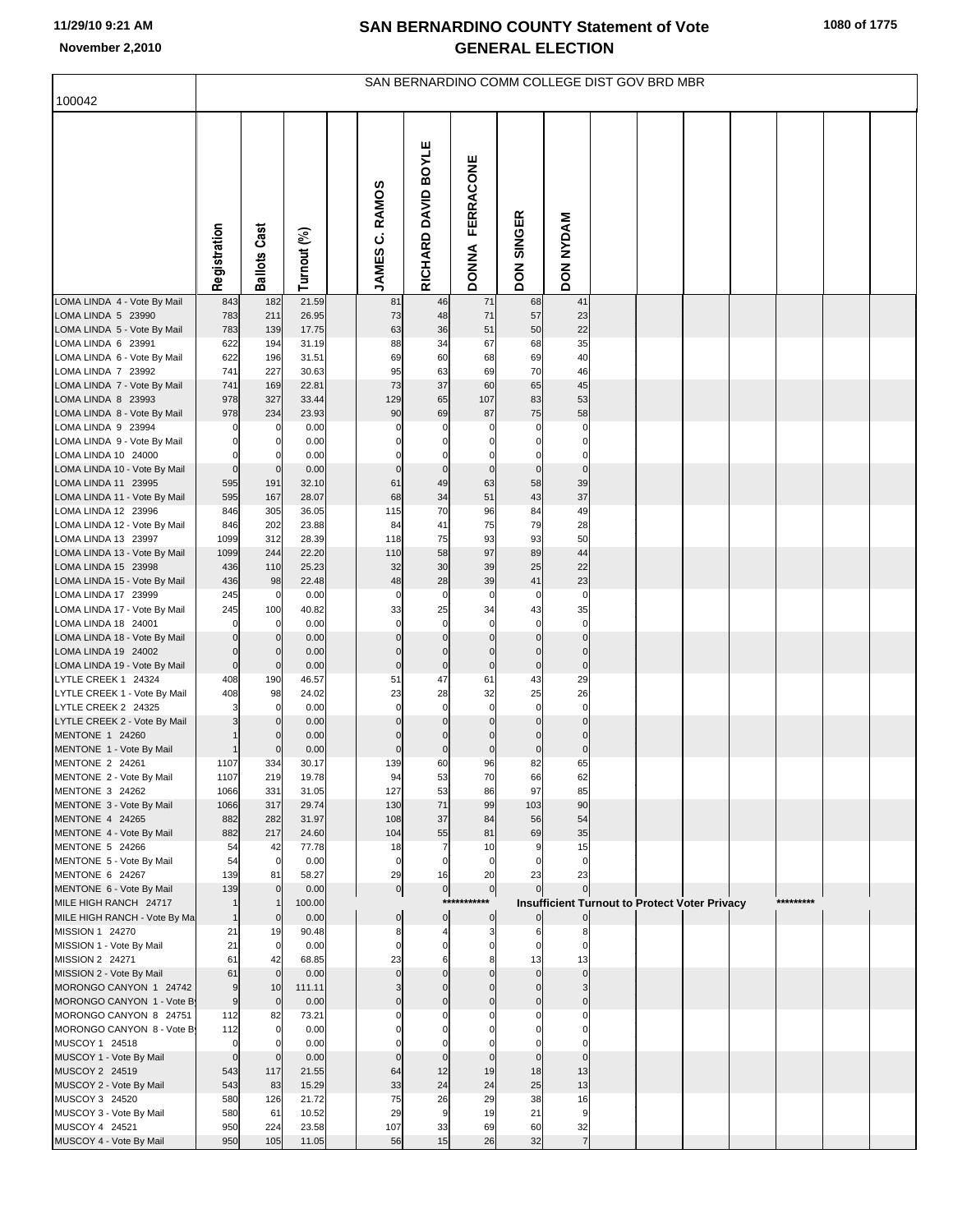| 100042                                                   |                               |                            |               |                       |                      |                         |              | SAN BERNARDINO COMM COLLEGE DIST GOV BRD MBR         |  |  |           |  |
|----------------------------------------------------------|-------------------------------|----------------------------|---------------|-----------------------|----------------------|-------------------------|--------------|------------------------------------------------------|--|--|-----------|--|
|                                                          |                               |                            |               |                       |                      |                         |              |                                                      |  |  |           |  |
|                                                          | Registration                  | <b>Ballots Cast</b>        | Turnout (%)   | <b>JAMES C. RAMOS</b> | RICHARD DAVID BOYLE  | DONNA FERRACONE         | DON SINGER   | <b>DON NYDAM</b>                                     |  |  |           |  |
| MUSCOY 5 24522                                           | 992                           | 224                        | 22.58         | 137                   | 52                   | 53                      | 56           | 14                                                   |  |  |           |  |
| MUSCOY 5 - Vote By Mail                                  | 992                           | 84                         | 8.47          | 42<br>$\mathbf{0}$    | 23<br>$\mathbf{0}$   | 21                      | 26           | 19                                                   |  |  |           |  |
| NATIONAL FOREST 25 23505<br>NATIONAL FOREST 25 - Vote By | $\overline{7}$                | 6<br>0                     | 85.71<br>0.00 | $\Omega$              |                      |                         |              |                                                      |  |  |           |  |
| NATIONAL FOREST 30 23506                                 | $\Omega$                      | $\Omega$                   | 0.00          | 0                     |                      |                         |              |                                                      |  |  |           |  |
| NATIONAL FOREST 30 - Vote By                             |                               |                            | 0.00          | 0                     | $\mathbf 0$          | $\overline{0}$          |              |                                                      |  |  |           |  |
| NATIONAL FOREST 31 23507                                 |                               |                            | 100.00        |                       |                      | ***********             |              | <b>Insufficient Turnout to Protect Voter Privacy</b> |  |  | ********* |  |
| NATIONAL FOREST 31 - Vote By                             |                               | $\mathbf 0$                | 0.00          | $\mathbf{0}$          | $\overline{0}$       | $\overline{0}$          |              |                                                      |  |  |           |  |
| NATIONAL FOREST 33 23508<br>NATIONAL FOREST 33 - Vote By | 20<br>20                      | $\overline{7}$<br>0        | 35.00<br>0.00 | $\overline{2}$        | $\mathbf 0$          | 3<br>0                  |              |                                                      |  |  |           |  |
| NATIONAL FOREST 38 23509                                 | 97                            | 56                         | 57.73         |                       |                      |                         |              |                                                      |  |  |           |  |
| NATIONAL FOREST 38 - Vote By                             | 97                            | 0                          | 0.00          |                       |                      |                         |              |                                                      |  |  |           |  |
| NATIONAL FOREST 45 23510                                 | 20                            | 8                          | 40.00         | $\Omega$              |                      |                         |              |                                                      |  |  |           |  |
| NATIONAL FOREST 45 - Vote By                             | 20                            | $\mathbf 0$                | 0.00          |                       |                      | $\Omega$                |              |                                                      |  |  |           |  |
| NATIONAL FOREST 47 23513<br>NATIONAL FOREST 47 - Vote By | $\bf 0$<br>$\Omega$           | $\mathbf 0$                | 0.00<br>0.00  | C                     | $\Omega$             | $\mathbf 0$<br>$\Omega$ | $\Omega$     |                                                      |  |  |           |  |
| NATIONAL FOREST 48 23514                                 | $\Omega$                      | 0                          | 0.00          |                       |                      | $\Omega$                |              |                                                      |  |  |           |  |
| NATIONAL FOREST 48 - Vote By                             | $\Omega$                      | $\Omega$                   | 0.00          |                       |                      | $\Omega$                |              |                                                      |  |  |           |  |
| NATIONAL FOREST 49 23515                                 | $\overline{7}$                | $\mathbf 0$                | 0.00          |                       | $\Omega$             | $\mathbf 0$             | $\Omega$     |                                                      |  |  |           |  |
| NATIONAL FOREST 49 - Vote By                             | $\overline{7}$<br>$\mathbf 0$ | $\mathbf 0$                | 0.00          | $\Omega$              | $\Omega$<br>$\Omega$ | $\Omega$<br>$\mathbf 0$ | $\mathbf 0$  | $\Omega$                                             |  |  |           |  |
| NATIONAL FOREST 50 23516<br>NATIONAL FOREST 50 - Vote By | $\Omega$                      | $\mathbf 0$<br>n           | 0.00<br>0.00  |                       |                      | $\Omega$                |              |                                                      |  |  |           |  |
| NATIONAL FOREST 51 23517                                 | $\Omega$                      | 0                          | 0.00          |                       |                      | $\Omega$                |              |                                                      |  |  |           |  |
| NATIONAL FOREST 51 - Vote By                             | $\Omega$                      |                            | 0.00          |                       |                      |                         |              |                                                      |  |  |           |  |
| NATIONAL FOREST 52 23518                                 | $\mathbf 0$                   | $\mathbf 0$                | 0.00          | $\Omega$              | $\Omega$             | $\mathbf 0$             | $\Omega$     |                                                      |  |  |           |  |
| NATIONAL FOREST 52 - Vote By<br>NATIONAL FOREST 53 23519 | $\Omega$<br>$\mathbf 0$       | $\mathbf 0$<br>$\mathbf 0$ | 0.00<br>0.00  | C                     | $\Omega$             | $\Omega$<br>$\mathbf 0$ | $\Omega$     |                                                      |  |  |           |  |
| NATIONAL FOREST 53 - Vote By                             | $\Omega$                      | n                          | 0.00          |                       |                      | $\Omega$                |              |                                                      |  |  |           |  |
| NATIONAL FOREST 54 23520                                 | $\Omega$                      | 0                          | 0.00          |                       |                      |                         |              |                                                      |  |  |           |  |
| NATIONAL FOREST 54 - Vote By                             | $\Omega$                      |                            | 0.00          |                       |                      | $\Omega$                |              |                                                      |  |  |           |  |
| NATIONAL FOREST 55 23521<br>NATIONAL FOREST 55 - Vote By | $\mathbf{0}$<br>$\Omega$      | $\mathbf 0$<br>$\Omega$    | 0.00<br>0.00  |                       | $\Omega$             | $\mathbf{0}$            | $\Omega$     |                                                      |  |  |           |  |
| NATIONAL FOREST 56 23522                                 | $\mathbf{0}$                  | $\mathbf 0$                | 0.00          | $\Omega$              | $\Omega$             | $\mathbf{0}$            | $\mathbf{0}$ |                                                      |  |  |           |  |
| NATIONAL FOREST 56 - Vote By                             | 0                             |                            | 0.00          |                       |                      |                         |              |                                                      |  |  |           |  |
| NATIONAL FOREST 57 23523                                 |                               |                            | 0.00          |                       |                      |                         |              |                                                      |  |  |           |  |
| NATIONAL FOREST 57 - Vote By                             | $\Omega$<br>$\Omega$          | $\Omega$                   | 0.00          |                       |                      | $\Omega$                |              |                                                      |  |  |           |  |
| NATIONAL FOREST 58 23524<br>NATIONAL FOREST 58 - Vote By | $\Omega$                      | $\mathbf 0$                | 0.00<br>0.00  |                       |                      |                         |              |                                                      |  |  |           |  |
| NATIONAL FOREST 59 23525                                 | $\Omega$                      | $\mathbf 0$                | 0.00          | $\Omega$              | $\Omega$             | $\mathbf{0}$            | $\mathbf 0$  |                                                      |  |  |           |  |
| NATIONAL FOREST 59 - Vote By                             |                               | n                          | 0.00          |                       |                      |                         |              |                                                      |  |  |           |  |
| NATIONAL FOREST 60 23526                                 | $\Omega$                      | 0                          | 0.00          |                       |                      |                         |              |                                                      |  |  |           |  |
| NATIONAL FOREST 60 - Vote By<br>NATIONAL FOREST 61 23527 | $\Omega$                      | $\Omega$                   | 0.00<br>0.00  |                       |                      |                         |              |                                                      |  |  |           |  |
| NATIONAL FOREST 61 - Vote By                             | $\mathbf 0$                   | $\mathbf 0$                | 0.00          |                       |                      | $\Omega$                |              |                                                      |  |  |           |  |
| NATIONAL FOREST 62 23528                                 | 71                            | 52                         | 73.24         | 15                    | 6                    | 15                      | 15           | 12                                                   |  |  |           |  |
| NATIONAL FOREST 62 - Vote By                             | 71                            | 0                          | 0.00          | $\Omega$              |                      | $\mathbf 0$             | $\mathbf 0$  | $\Omega$                                             |  |  |           |  |
| NATIONAL FOREST 63 23529<br>NATIONAL FOREST 63 - Vote By | $\Omega$                      | 0                          | 0.00<br>0.00  |                       |                      |                         |              |                                                      |  |  |           |  |
| NATIONAL FOREST 64 23530                                 |                               | $\Omega$                   | 0.00          |                       |                      | $\Omega$                |              |                                                      |  |  |           |  |
| NATIONAL FOREST 64 - Vote By                             |                               | $\Omega$                   | 0.00          |                       |                      |                         |              |                                                      |  |  |           |  |
| NATIONAL FOREST 65 23531                                 | $\Omega$                      | $\mathbf 0$                | 0.00          | $\Omega$              | $\Omega$             | $\mathbf{0}$            | $\mathbf 0$  |                                                      |  |  |           |  |
| NATIONAL FOREST 65 - Vote By                             |                               |                            | 0.00          |                       |                      |                         |              |                                                      |  |  |           |  |
| NATIONAL FOREST 66 23532<br>NATIONAL FOREST 66 - Vote By | $\Omega$                      |                            | 0.00<br>0.00  |                       |                      |                         |              |                                                      |  |  |           |  |
| NATIONAL FOREST 67 23533                                 | 18                            |                            | 50.00         |                       |                      |                         |              |                                                      |  |  |           |  |
| NATIONAL FOREST 67 - Vote By                             | 18                            | $\mathbf 0$                | 0.00          |                       |                      |                         |              |                                                      |  |  |           |  |
| NATIONAL FOREST 68 23534                                 | $\overline{7}$                | 7                          | 100.00        |                       |                      |                         |              |                                                      |  |  |           |  |
| NATIONAL FOREST 68 - Vote By<br>NATIONAL FOREST 69 23535 | 7                             |                            | 0.00<br>0.00  |                       |                      |                         |              |                                                      |  |  |           |  |
| NATIONAL FOREST 69 - Vote By                             |                               |                            | 0.00          |                       |                      |                         |              |                                                      |  |  |           |  |
| NATIONAL FOREST 70 23536                                 | 74                            | 69                         | 93.24         | 13                    | 12                   | 23                      | 15           | 20                                                   |  |  |           |  |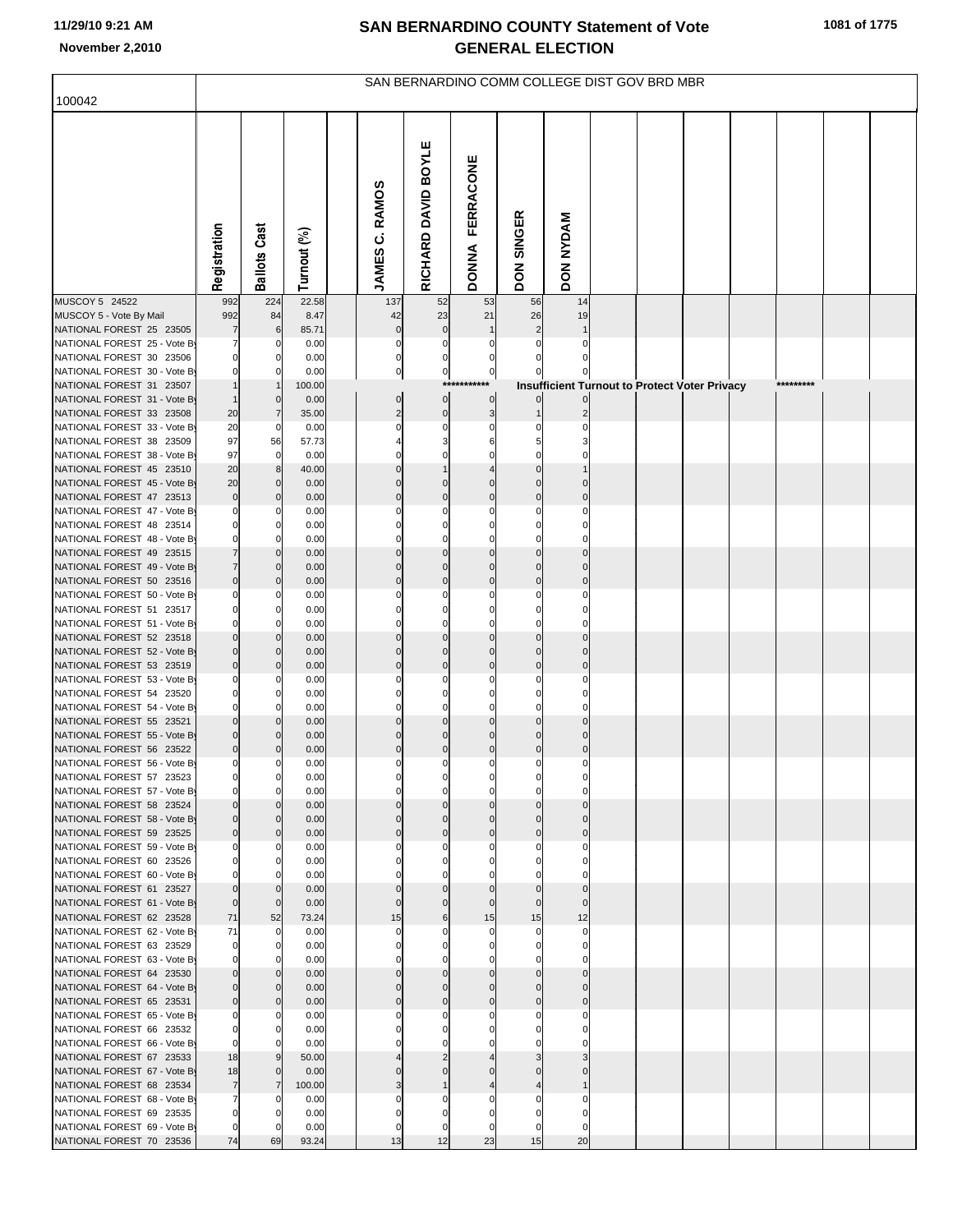|                                                           |                         |                                         |                |                       |                      |                           |                | SAN BERNARDINO COMM COLLEGE DIST GOV BRD MBR |  |                                                      |  |  |
|-----------------------------------------------------------|-------------------------|-----------------------------------------|----------------|-----------------------|----------------------|---------------------------|----------------|----------------------------------------------|--|------------------------------------------------------|--|--|
| 100042                                                    |                         |                                         |                |                       |                      |                           |                |                                              |  |                                                      |  |  |
|                                                           | Registration            | <b>Ballots Cast</b>                     | Turnout (%)    | <b>JAMES C. RAMOS</b> | RICHARD DAVID BOYLE  | FERRACONE<br><b>DONNA</b> | DON SINGER     | <b>DON NYDAM</b>                             |  |                                                      |  |  |
| NATIONAL FOREST 70 - Vote By                              | 74                      | $\mathbf{0}$                            | 0.00           | 0                     | $\overline{0}$       | $\overline{0}$            | $\overline{0}$ |                                              |  |                                                      |  |  |
| NATIONAL FOREST 71 23537<br>NATIONAL FOREST 71 - Vote By  |                         | $\overline{\mathbf{c}}$<br>$\mathbf{0}$ | 66.67<br>0.00  |                       | $***$<br>$\mathbf 0$ | $\mathbf 0$               |                |                                              |  | Insufficient Turnout to Protect Voter Privacy        |  |  |
| NATIONAL FOREST 79 23539                                  |                         |                                         | 0.00           |                       |                      | O                         |                |                                              |  |                                                      |  |  |
| NATIONAL FOREST 79 - Vote By                              |                         | $\Omega$                                | 0.00           |                       |                      |                           |                |                                              |  |                                                      |  |  |
| NATIONAL FOREST 99 23541                                  |                         | O                                       | 0.00           |                       |                      |                           |                |                                              |  |                                                      |  |  |
| NATIONAL FOREST 99 - Vote By<br>NATIONAL FOREST 100 23542 |                         | $\Omega$                                | 0.00<br>0.00   |                       |                      |                           |                |                                              |  |                                                      |  |  |
| NATIONAL FOREST 100 - Vote B                              | $\Omega$                | $\mathbf 0$                             | 0.00           |                       |                      |                           |                |                                              |  |                                                      |  |  |
| NATIONAL FOREST 101 23543                                 |                         |                                         | 0.00           |                       |                      |                           |                |                                              |  |                                                      |  |  |
| NATIONAL FOREST 101 - Vote B                              |                         | $\Omega$                                | 0.00           |                       |                      |                           |                |                                              |  |                                                      |  |  |
| NATIONAL FOREST 102 23544<br>NATIONAL FOREST 102 - Vote B |                         | $\Omega$                                | 0.00<br>0.00   | 0                     | $\pmb{0}$            | $\overline{0}$            |                |                                              |  |                                                      |  |  |
| NATIONAL FOREST 103 23545                                 |                         |                                         | 80.00          |                       | $***$                |                           |                |                                              |  | Insufficient Turnout to Protect Voter Privacy        |  |  |
| NATIONAL FOREST 103 - Vote B                              | 5                       | $\Omega$                                | 0.00           |                       | $\mathbf 0$          | $\mathbf 0$               |                |                                              |  |                                                      |  |  |
| NATIONAL FOREST 104 23546                                 |                         |                                         | 0.00           |                       |                      |                           |                |                                              |  |                                                      |  |  |
| NATIONAL FOREST 104 - Vote B<br>NATIONAL FOREST 105 23547 |                         |                                         | 0.00<br>0.00   |                       |                      |                           |                |                                              |  |                                                      |  |  |
| NATIONAL FOREST 105 - Vote B                              |                         | $\Omega$                                | 0.00           |                       | $\pmb{0}$            | $\overline{0}$            |                |                                              |  |                                                      |  |  |
| NATIONAL FOREST 109 23550                                 |                         |                                         | 100.00         |                       | $***$                |                           |                |                                              |  | <b>Insufficient Turnout to Protect Voter Privacy</b> |  |  |
| NATIONAL FOREST 109 - Vote B                              |                         | $\Omega$                                | 0.00           |                       | $\Omega$             | $\mathbf 0$               |                |                                              |  |                                                      |  |  |
| NATIONAL FOREST 111 23551<br>NATIONAL FOREST 111 - Vote B |                         | $\Omega$                                | 0.00<br>0.00   |                       |                      |                           |                |                                              |  |                                                      |  |  |
| NATIONAL FOREST 112 23552                                 |                         |                                         | 0.00           |                       |                      |                           |                |                                              |  |                                                      |  |  |
| NATIONAL FOREST 112 - Vote B                              |                         | $\Omega$                                | 0.00           |                       |                      |                           |                |                                              |  |                                                      |  |  |
| NATIONAL FOREST 113 23553                                 |                         | $\mathbf 0$                             | 0.00           |                       |                      |                           |                |                                              |  |                                                      |  |  |
| NATIONAL FOREST 113 - Vote B<br>NATIONAL FOREST 115 23554 | $\mathcal{C}$           | $\Omega$                                | 0.00<br>0.00   |                       |                      |                           |                |                                              |  |                                                      |  |  |
| NATIONAL FOREST 115 - Vote B                              |                         | $\mathbf 0$                             | 0.00           |                       |                      |                           |                |                                              |  |                                                      |  |  |
| NATIONAL FOREST 116 23555                                 |                         | 0                                       | 0.00           |                       |                      |                           |                |                                              |  |                                                      |  |  |
| NATIONAL FOREST 116 - Vote B                              |                         |                                         | 0.00           |                       |                      |                           |                |                                              |  |                                                      |  |  |
| NATIONAL FOREST 123 23556<br>NATIONAL FOREST 123 - Vote B | $\mathbf 0$             | $\overline{0}$                          | 0.00<br>0.00   |                       |                      |                           |                |                                              |  |                                                      |  |  |
| NATIONAL FOREST 131 23511                                 | 81                      | 47                                      | 58.02          | 12                    | 10                   | 13                        | 16             |                                              |  |                                                      |  |  |
| NATIONAL FOREST 131 - Vote B                              | 81                      | $\overline{0}$                          | 0.00           |                       |                      |                           |                |                                              |  |                                                      |  |  |
| NATIONAL FOREST 133 23575                                 | $\mathbf 0$<br>$\Omega$ | $\Omega$<br>$\mathbf{0}$                | 0.00<br>0.00   |                       |                      | O                         |                |                                              |  |                                                      |  |  |
| NATIONAL FOREST 133 - Vote B<br>NATIONAL FOREST 137 23576 |                         | $\Omega$                                | 0.00           |                       |                      |                           |                |                                              |  |                                                      |  |  |
| NATIONAL FOREST 137 - Vote B                              | $\mathbf 0$             | $\mathbf 0$                             | 0.00           |                       | $\sqrt{ }$           | $\Omega$                  | $\Omega$       |                                              |  |                                                      |  |  |
| NATIONAL FOREST 138 23577                                 | C                       | 0                                       | 0.00           |                       |                      |                           |                |                                              |  |                                                      |  |  |
| NATIONAL FOREST 138 - Vote B<br>NATIONAL FOREST 139 23578 | $\Omega$                | $\mathbf 0$<br>O                        | 0.00<br>0.00   |                       |                      |                           |                |                                              |  |                                                      |  |  |
| NATIONAL FOREST 139 - Vote B                              |                         | $\Omega$                                | 0.00           |                       |                      |                           |                |                                              |  |                                                      |  |  |
| NATIONAL FOREST 140 23579                                 |                         | $\mathbf{0}$                            | 0.00           |                       |                      |                           |                |                                              |  |                                                      |  |  |
| NATIONAL FOREST 140 - Vote B                              | $\Omega$                | $\overline{0}$                          | 0.00           |                       |                      | $\Omega$                  |                |                                              |  |                                                      |  |  |
| NATIONAL FOREST 141 23580<br>NATIONAL FOREST 141 - Vote B | C                       | 0<br>$\mathbf 0$                        | 0.00<br>0.00   |                       |                      |                           |                |                                              |  |                                                      |  |  |
| NATIONAL FOREST 142 23581                                 |                         | $\Omega$                                | 0.00           |                       |                      |                           |                |                                              |  |                                                      |  |  |
| NATIONAL FOREST 142 - Vote B                              | $\Omega$                | $\mathbf 0$                             | 0.00           |                       | $\mathbf{0}$         | $\Omega$                  | $\mathbf 0$    | $\Omega$                                     |  |                                                      |  |  |
| OAK GLEN 1 24714                                          | 236                     | 91                                      | 38.56          | 32                    | 15                   | 21                        | 22             | 22                                           |  |                                                      |  |  |
| OAK GLEN 1 - Vote By Mail<br>OAK GLEN 2 24719             | 236<br>118              | 76<br>83                                | 32.20<br>70.34 | 33<br>25              | $\overline{7}$<br>13 | 18<br>28                  | 25<br>25       | 19<br>29                                     |  |                                                      |  |  |
| OAK GLEN 2 - Vote By Mail                                 | 118                     | $\mathbf 0$                             | 0.00           |                       |                      | $\Omega$                  | $\Omega$       | $\mathbf 0$                                  |  |                                                      |  |  |
| OAK GLEN 7 24720                                          |                         |                                         | 0.00           |                       |                      |                           |                |                                              |  |                                                      |  |  |
| OAK GLEN 7 - Vote By Mail                                 |                         | $\Omega$                                | 0.00           |                       |                      |                           |                |                                              |  |                                                      |  |  |
| OAK GLEN 8 24721<br>OAK GLEN 8 - Vote By Mail             | $\mathbf 0$             | $\mathbf{0}$<br>$\overline{0}$          | 0.00<br>0.00   |                       | $\Omega$             | $\mathbf 0$               | $\mathbf{0}$   | $\Omega$                                     |  |                                                      |  |  |
| RECHE CANYON 1 23761                                      | 137                     | 90                                      | 65.69          | 26                    | 26                   | 21                        | 30             | 36                                           |  |                                                      |  |  |
| RECHE CANYON 1 - Vote By Ma                               | 137                     | $\overline{0}$                          | 0.00           | $\epsilon$            | $\sqrt{ }$           | $\Omega$                  | $\Omega$       |                                              |  |                                                      |  |  |
| RECHE CANYON 3 23762                                      | 27                      | 16                                      | 59.26          | 2                     |                      | 6                         |                |                                              |  |                                                      |  |  |
| RECHE CANYON 3 - Vote By Ma                               | 27                      | $\Omega$                                | 0.00           | $\mathcal{C}$         | $\Omega$             | $\Omega$                  | $\Omega$       | $\mathbf 0$                                  |  |                                                      |  |  |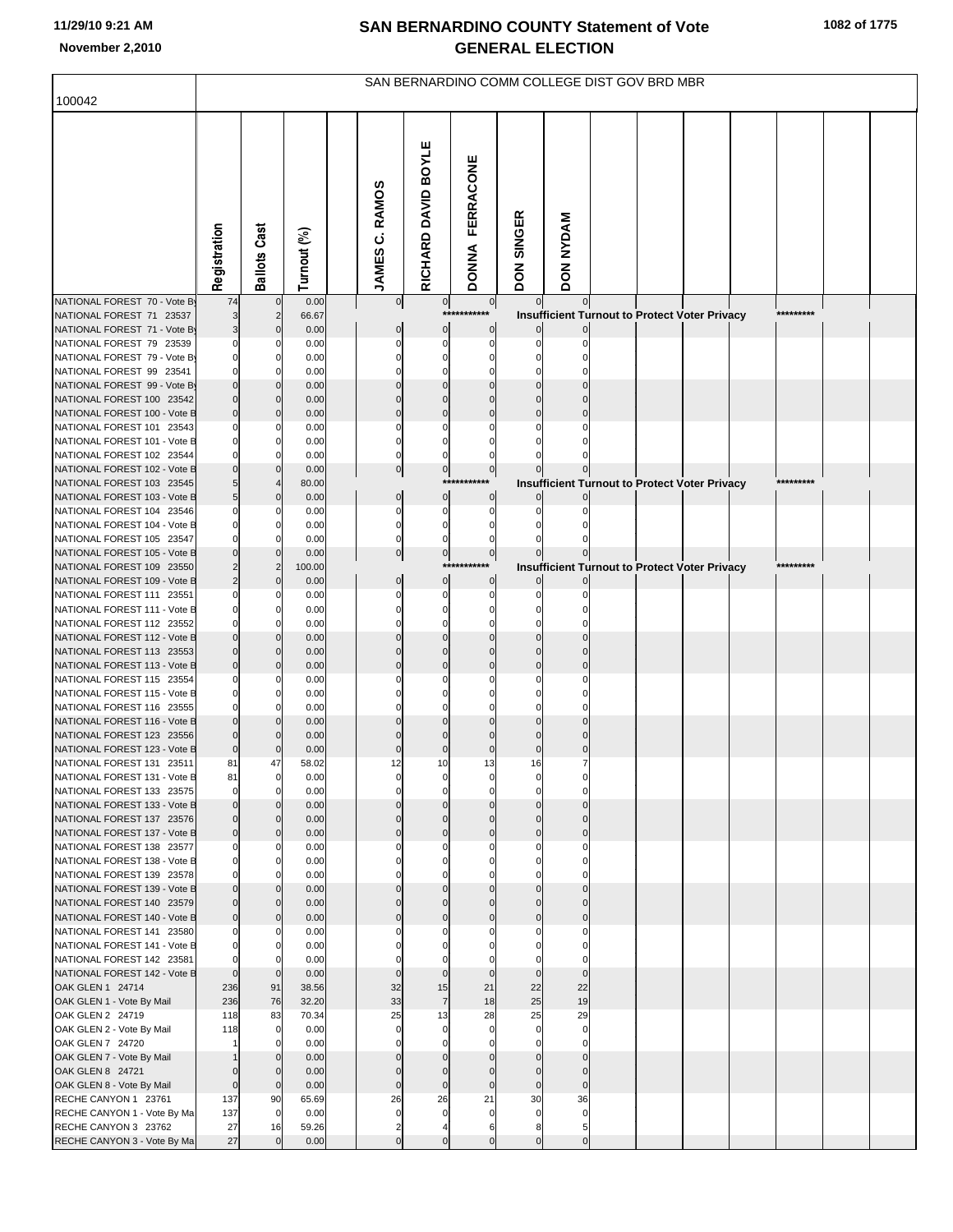| 100042                                          |                               |                             |                |                            |                               |                             |                            | SAN BERNARDINO COMM COLLEGE DIST GOV BRD MBR |  |  |  |  |
|-------------------------------------------------|-------------------------------|-----------------------------|----------------|----------------------------|-------------------------------|-----------------------------|----------------------------|----------------------------------------------|--|--|--|--|
|                                                 |                               |                             |                |                            |                               |                             |                            |                                              |  |  |  |  |
|                                                 | Registration                  | <b>Ballots Cast</b>         | Turnout (%)    | <b>RAMOS</b><br>ن<br>JAMES | <b>BOYLE</b><br>RICHARD DAVID | FERRACONE<br><b>DONNA</b>   | <b>SINGER</b><br>DON       | <b>DON NYDAM</b>                             |  |  |  |  |
| REDLANDS 1 24205<br>REDLANDS 1 - Vote By Mail   | $\mathbf 0$<br>$\overline{0}$ | $\mathbf{0}$<br>$\mathbf 0$ | 0.00<br>0.00   | $\bf{0}$<br>$\mathbf 0$    | $\mathbf 0$<br>$\mathbf 0$    | $\mathbf 0$<br>$\mathbf{0}$ | $\mathbf 0$<br>$\mathbf 0$ | $\overline{0}$<br>$\mathbf 0$                |  |  |  |  |
| REDLANDS 2 24206                                | 1343                          | 423                         | 31.50          | 176                        | 98                            | 147                         | 111                        | $77 \,$                                      |  |  |  |  |
| REDLANDS 2 - Vote By Mail                       | 1343                          | 281                         | 20.92          | 113                        | 66                            | 90                          | 102                        | 63                                           |  |  |  |  |
| REDLANDS 3 24207                                | 967                           | 328                         | 33.92          | 182                        | 63                            | 81                          | 96                         | 61                                           |  |  |  |  |
| REDLANDS 3 - Vote By Mail                       | 967                           | 241                         | 24.92          | 151                        | 54                            | 97                          | 95                         | 77                                           |  |  |  |  |
| REDLANDS 4 24208<br>REDLANDS 4 - Vote By Mail   | 742<br>742                    | 289<br>167                  | 38.95<br>22.51 | 134<br>84                  | 61<br>48                      | 91<br>66                    | 87<br>62                   | 58<br>38                                     |  |  |  |  |
| REDLANDS 5 24209                                | 776                           | 282                         | 36.34          | 134                        | 54                            | 89                          | 78                         | 59                                           |  |  |  |  |
| REDLANDS 5 - Vote By Mail                       | 776                           | 196                         | 25.26          | 100                        | 53                            | 79                          | 73                         | 50                                           |  |  |  |  |
| REDLANDS 6 24210                                | 825                           | 238                         | 28.85          | 140                        | 36                            | 57                          | 53                         | 20                                           |  |  |  |  |
| REDLANDS 6 - Vote By Mail                       | 825                           | 137                         | 16.61          | 93                         | 22                            | 49                          | 45                         | 20                                           |  |  |  |  |
| REDLANDS 7 24211<br>REDLANDS 7 - Vote By Mail   | 719<br>719                    | 229<br>132                  | 31.85<br>18.36 | 124<br>78                  | 58<br>27                      | 69<br>47                    | 72<br>40                   | 38<br>33                                     |  |  |  |  |
| REDLANDS 8 24212                                | 863                           | 274                         | 31.75          | 115                        | 45                            | 99                          | 68                         | 70                                           |  |  |  |  |
| REDLANDS 8 - Vote By Mail                       | 863                           | 263                         | 30.48          | 150                        | 64                            | 97                          | 100                        | 90                                           |  |  |  |  |
| REDLANDS 9 24213                                | 863                           | 273                         | 31.63          | 124                        | 46                            | 115                         | 66                         | 56                                           |  |  |  |  |
| REDLANDS 9 - Vote By Mail                       | 863                           | 215                         | 24.91          | 96                         | 52                            | 82                          | 66                         | 62                                           |  |  |  |  |
| REDLANDS 10 24214<br>REDLANDS 10 - Vote By Mail | 620<br>620                    | 231<br>142                  | 37.26<br>22.90 | 87<br>69                   | 58<br>33                      | 77<br>51                    | 68<br>54                   | 35<br>46                                     |  |  |  |  |
| REDLANDS 11 24215                               | 1099                          | 372                         | 33.85          | 190                        | 67                            | 138                         | 121                        | 86                                           |  |  |  |  |
| REDLANDS 11 - Vote By Mail                      | 1099                          | 283                         | 25.75          | 134                        | 61                            | 114                         | 100                        | 85                                           |  |  |  |  |
| REDLANDS 12 24216                               | 1057                          | 318                         | 30.09          | 153                        | 50                            | 92                          | 96                         | 72                                           |  |  |  |  |
| REDLANDS 12 - Vote By Mail<br>REDLANDS 13 24217 | 1057<br>911                   | 376<br>231                  | 35.57<br>25.36 | 172<br>81                  | 69<br>49                      | 152<br>76                   | 141<br>60                  | 111<br>47                                    |  |  |  |  |
| REDLANDS 13 - Vote By Mail                      | 911                           | 178                         | 19.54          | 85                         | 51                            | 71                          | 61                         | 42                                           |  |  |  |  |
| REDLANDS 14 24218                               | 859                           | 296                         | 34.46          | 130                        | 49                            | 101                         | 91                         | 64                                           |  |  |  |  |
| REDLANDS 14 - Vote By Mail                      | 859                           | 258                         | 30.03          | 116                        | 54                            | 92                          | 101                        | 69                                           |  |  |  |  |
| REDLANDS 15 24219                               | 634                           | 173                         | 27.29<br>18.30 | 64<br>51                   | 28                            | 59                          | 50<br>47                   | 23                                           |  |  |  |  |
| REDLANDS 15 - Vote By Mail<br>REDLANDS 16 24220 | 634<br>901                    | 116<br>368                  | 40.84          | 171                        | 24<br>79                      | 50<br>127                   | 124                        | 23<br>104                                    |  |  |  |  |
| REDLANDS 16 - Vote By Mail                      | 901                           | 256                         | 28.41          | 132                        | 43                            | 88                          | 114                        | $77 \,$                                      |  |  |  |  |
| REDLANDS 17 24221                               | 788                           | 241                         | 30.58          | 109                        | 58                            | 94                          | 83                         | 59                                           |  |  |  |  |
| REDLANDS 17 - Vote By Mail                      | 788                           | 250                         | 31.73          | 119                        | 61                            | 110                         | 92                         | 65                                           |  |  |  |  |
| REDLANDS 18 24222<br>REDLANDS 18 - Vote By Mail | 1097<br>1097                  | 466<br>302                  | 42.48<br>27.53 | 167<br>137                 | 87<br>51                      | 127<br>97                   | 128<br>120                 | 126<br>88                                    |  |  |  |  |
| REDLANDS 19 24223                               | 1181                          | 436                         | 36.92          | 182                        | 76                            | 148                         | 145                        | 112                                          |  |  |  |  |
| REDLANDS 19 - Vote By Mail                      | 1181                          | 374                         | 31.67          | 169                        | 73                            | 130                         | 153                        | 123                                          |  |  |  |  |
| REDLANDS 20 24224                               | 936                           | 326                         | 34.83          | 150                        | 56                            | 106                         | 94                         | 109                                          |  |  |  |  |
| REDLANDS 20 - Vote By Mail<br>REDLANDS 21 24225 | 936<br>792                    | 348<br>328                  | 37.18<br>41.41 | 184<br>141                 | 70<br>63                      | 115<br>123                  | 155<br>132                 | 122<br>118                                   |  |  |  |  |
| REDLANDS 21 - Vote By Mail                      | 792                           | 262                         | 33.08          | 152                        | 61                            | 106                         | 127                        | 87                                           |  |  |  |  |
| REDLANDS 22 24226                               | 693                           | 282                         | 40.69          | 111                        | 46                            | 75                          | 85                         | 62                                           |  |  |  |  |
| REDLANDS 22 - Vote By Mail                      | 693                           | 164                         | 23.67          | 79                         | 44                            | 60                          | 71                         | 47                                           |  |  |  |  |
| REDLANDS 23 24227<br>REDLANDS 23 - Vote By Mail | 917<br>917                    | 338<br>261                  | 36.86<br>28.46 | 146<br>129                 | 67<br>58                      | 117<br>108                  | 118<br>96                  | 108<br>91                                    |  |  |  |  |
| REDLANDS 24 24228                               | 1142                          | 417                         | 36.51          | 177                        | 69                            | 145                         | 131                        | 137                                          |  |  |  |  |
| REDLANDS 24 - Vote By Mail                      | 1142                          | 387                         | 33.89          | 189                        | 73                            | 149                         | 161                        | 152                                          |  |  |  |  |
| REDLANDS 25 24229                               | 951                           | 378                         | 39.75          | 147                        | 65                            | 134                         | 159                        | 123                                          |  |  |  |  |
| REDLANDS 25 - Vote By Mail                      | 951                           | 324                         | 34.07          | 162                        | 50                            | 119                         | 142                        | 108                                          |  |  |  |  |
| REDLANDS 26 24230<br>REDLANDS 26 - Vote By Mail | 971<br>971                    | 391<br>300                  | 40.27<br>30.90 | 163<br>122                 | 75<br>49                      | 135<br>94                   | 152<br>107                 | 117<br>95                                    |  |  |  |  |
| REDLANDS 27 24231                               | 1036                          | 342                         | 33.01          | 144                        | 46                            | 115                         | 142                        | 130                                          |  |  |  |  |
| REDLANDS 27 - Vote By Mail                      | 1036                          | 412                         | 39.77          | 213                        | 74                            | 134                         | 178                        | 176                                          |  |  |  |  |
| REDLANDS 28 24232                               | 540                           | 189                         | 35.00          | 81                         | 29                            | 64                          | 70                         | 47                                           |  |  |  |  |
| REDLANDS 28 - Vote By Mail                      | 540                           | 209                         | 38.70          | 103                        | 45                            | 67                          | 78                         | 86                                           |  |  |  |  |
| REDLANDS 29 24233<br>REDLANDS 29 - Vote By Mail | 529<br>529                    | 189<br>204                  | 35.73<br>38.56 | 84<br>87                   | 25<br>30                      | 69<br>73                    | 65<br>63                   | 65<br>56                                     |  |  |  |  |
| REDLANDS 30 24234                               | 663                           | 240                         | 36.20          | 93                         | 31                            | 87                          | 86                         | 119                                          |  |  |  |  |
| REDLANDS 30 - Vote By Mail                      | 663                           | 277                         | 41.78          | 133                        | 60                            | 70                          | 112                        | 147                                          |  |  |  |  |
| REDLANDS 31 24235                               | 1255                          | 407                         | 32.43          | 181                        | 64                            | 133                         | 154                        | 167                                          |  |  |  |  |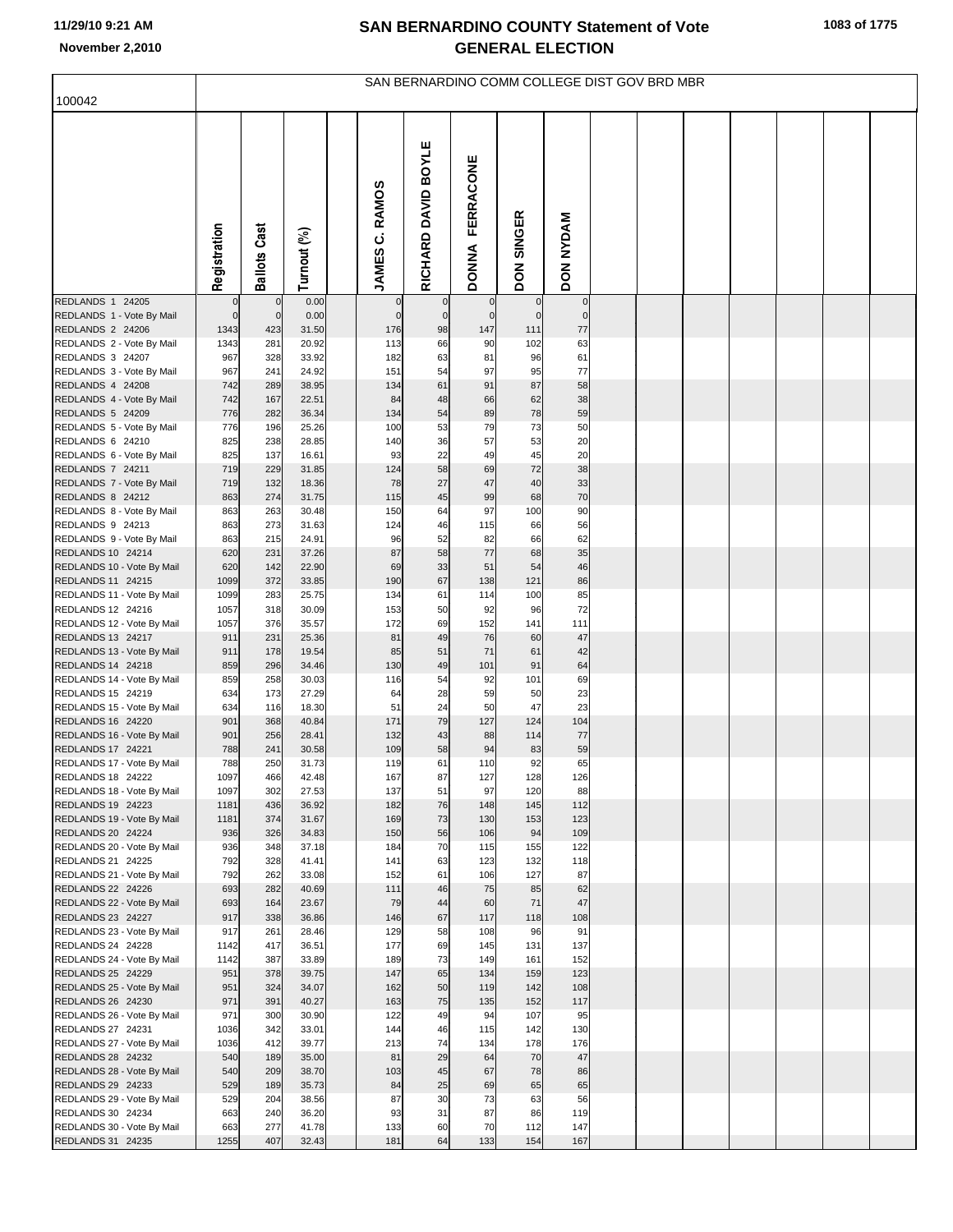| 100042                                             |                            |                             |                |                                   |                          |                                  |                             |                                                            | SAN BERNARDINO COMM COLLEGE DIST GOV BRD MBR |  |           |  |
|----------------------------------------------------|----------------------------|-----------------------------|----------------|-----------------------------------|--------------------------|----------------------------------|-----------------------------|------------------------------------------------------------|----------------------------------------------|--|-----------|--|
|                                                    |                            |                             |                |                                   |                          |                                  |                             |                                                            |                                              |  |           |  |
|                                                    | Registration               | <b>Ballots Cast</b>         | Turnout (%)    | <b>RAMOS</b><br>ن<br><b>JAMES</b> | RICHARD DAVID BOYLE      | <b>FERRACONE</b><br><b>DONNA</b> | <b>SINGER</b><br><b>NOQ</b> | <b>DON NYDAM</b>                                           |                                              |  |           |  |
| REDLANDS 31 - Vote By Mail<br>REDLANDS 32 24236    | 1255<br>566                | 541<br>203                  | 43.11<br>35.87 | 240<br>91                         | 94<br>30                 | 177<br>64                        | 257<br>70                   | 208<br>79                                                  |                                              |  |           |  |
| REDLANDS 32 - Vote By Mail                         | 566                        | 235                         | 41.52          | 130                               | 40                       | 77                               | 93                          | 97                                                         |                                              |  |           |  |
| REDLANDS 33 24237                                  | 601                        | 238                         | 39.60          | 109                               | 44                       | 67                               | 77                          | 75                                                         |                                              |  |           |  |
| REDLANDS 33 - Vote By Mail                         | 601                        | 202                         | 33.61          | 98                                | 54                       | 74                               | 70                          | 93                                                         |                                              |  |           |  |
| REDLANDS 34 24238<br>REDLANDS 34 - Vote By Mail    | 554<br>554                 | 151<br>210                  | 27.26<br>37.91 | 56<br>88                          | 29<br>46                 | 47<br>57                         | 44<br>85                    | 41<br>87                                                   |                                              |  |           |  |
| REDLANDS 35 24239                                  | 48                         | 42                          | 87.50          | 22                                | $\overline{7}$           | $\boldsymbol{9}$                 | 16                          | 29                                                         |                                              |  |           |  |
| REDLANDS 35 - Vote By Mail                         | 48                         | $\mathbf 0$                 | 0.00           | $\mathbf 0$                       | $\pmb{0}$                | $\pmb{0}$                        | $\mathbf 0$                 | $\pmb{0}$                                                  |                                              |  |           |  |
| REDLANDS 36 24240                                  | 953                        | 252                         | 26.44          | 112                               | 44                       | 90                               | 51                          | 63                                                         |                                              |  |           |  |
| REDLANDS 36 - Vote By Mail<br>REDLANDS 37 24241    | 953<br>788                 | 293<br>298                  | 30.75<br>37.82 | 140<br>140                        | 65<br>61                 | 98<br>86                         | 119<br>107                  | 84<br>86                                                   |                                              |  |           |  |
| REDLANDS 37 - Vote By Mail                         | 788                        | 284                         | 36.04          | 136                               | 74                       | 79                               | 125                         | 147                                                        |                                              |  |           |  |
| REDLANDS 38 24242                                  | 586                        | 214                         | 36.52          | 100                               | 30                       | 70                               | 64                          | 81                                                         |                                              |  |           |  |
| REDLANDS 38 - Vote By Mail                         | 586                        | 232                         | 39.59          | 109                               | 54                       | 75                               | 92                          | 81                                                         |                                              |  |           |  |
| REDLANDS 39 24243                                  | 514                        | 192                         | 37.35          | 72                                | 28                       | 60                               | 73                          | 86                                                         |                                              |  |           |  |
| REDLANDS 39 - Vote By Mail<br>REDLANDS 40 24244    | 514<br>421                 | 193<br>139                  | 37.55<br>33.02 | 95<br>69                          | 33<br>25                 | 61<br>45                         | 66<br>49                    | 78<br>45                                                   |                                              |  |           |  |
| REDLANDS 40 - Vote By Mail                         | 421                        | 167                         | 39.67          | 76                                | 27                       | 57                               | 63                          | 59                                                         |                                              |  |           |  |
| REDLANDS 41 24245                                  | $\overline{\mathbf{c}}$    | $\overline{c}$              | 100.00         |                                   | $***$                    | ***                              |                             | Insufficient Turnout to Protect Voter Privacy              |                                              |  | ********* |  |
| REDLANDS 41 - Vote By Mail                         | $\overline{2}$             | $\mathbf 0$                 | 0.00           | $\pmb{0}$                         | $\pmb{0}$                | $\overline{0}$                   | $\overline{0}$              | $\pmb{0}$                                                  |                                              |  |           |  |
| REDLANDS 42 24246<br>REDLANDS 42 - Vote By Mail    | 221<br>221                 | 148<br>$\overline{0}$       | 66.97<br>0.00  | 64<br>$\mathbf 0$                 | 35<br>$\pmb{0}$          | 60<br>$\mathbf 0$                | 48<br>0                     | 54<br>$\mathbf 0$                                          |                                              |  |           |  |
| REDLANDS 44 24247                                  | 0                          | $\mathbf 0$                 | 0.00           | $\mathbf 0$                       | $\Omega$                 | $\Omega$                         | 0                           | $\Omega$                                                   |                                              |  |           |  |
| REDLANDS 44 - Vote By Mail                         | $\mathbf 0$                | $\overline{0}$              | 0.00           | $\mathbf 0$                       | $\mathbf 0$              | $\mathbf 0$                      | $\mathbf 0$                 | $\mathbf 0$                                                |                                              |  |           |  |
| REDLANDS 50 24248                                  | $\mathbf 0$                | $\overline{0}$              | 0.00           | $\Omega$                          | $\mathbf 0$              | $\mathbf 0$                      | $\mathbf 0$                 | $\mathbf 0$                                                |                                              |  |           |  |
| REDLANDS 50 - Vote By Mail<br>REDLANDS 51 24249    | $\mathbf 0$<br>997         | $\overline{0}$<br>269       | 0.00<br>26.98  | $\mathbf 0$<br>144                | $\mathbf 0$<br>64        | $\pmb{0}$<br>78                  | $\pmb{0}$<br>89             | $\pmb{0}$<br>57                                            |                                              |  |           |  |
| REDLANDS 51 - Vote By Mail                         | 997                        | 185                         | 18.56          | 114                               | 50                       | 76                               | 66                          | 39                                                         |                                              |  |           |  |
| REDLANDS 52 24250                                  | 155                        | 51                          | 32.90          | 40                                | 13                       | 11                               | 14                          | $\overline{7}$                                             |                                              |  |           |  |
| REDLANDS 52 - Vote By Mail                         | 155                        | $\overline{0}$              | 0.00           | $\mathbf 0$                       | $\mathbf 0$              | $\mathbf 0$                      | $\mathbf 0$                 | $\pmb{0}$                                                  |                                              |  |           |  |
| REDLANDS 53 24251                                  | 997                        | 222                         | 22.27          | 124                               | 50                       | 66                               | 43                          | 24                                                         |                                              |  |           |  |
| REDLANDS 53 - Vote By Mail<br>REDLANDS 54 24252    | 997<br>471                 | 161<br>133                  | 16.15<br>28.24 | 92<br>60                          | 32<br>27                 | 50<br>46                         | 60<br>41                    | 22<br>34                                                   |                                              |  |           |  |
| REDLANDS 54 - Vote By Mail                         | 471                        | 139                         | 29.51          |                                   | 17                       | 49                               | 52                          | 46                                                         |                                              |  |           |  |
| REDLANDS 55 24253                                  | 440                        | 142                         | 32.27          | 57                                | 34                       | 62                               | 45                          | 41                                                         |                                              |  |           |  |
| REDLANDS 55 - Vote By Mail                         | 440                        | 129                         | 29.32          | 63                                | 32                       | 53                               | 46                          | 39                                                         |                                              |  |           |  |
| REDLANDS 56 24254<br>REDLANDS 56 - Vote By Mail    | $\mathbf 0$<br>$\mathbf 0$ | $\mathbf{0}$<br>$\mathbf 0$ | 0.00<br>0.00   | $\mathbf 0$<br>$\mathbf 0$        | $\mathbf 0$<br>$\pmb{0}$ | $\mathbf 0$<br>$\mathbf 0$       | $\mathbf 0$<br>$\mathbf 0$  | $\mathbf 0$<br>$\mathbf 0$                                 |                                              |  |           |  |
| REDLANDS 57 24255                                  | 266                        | 72                          | 27.07          | 30                                | 17                       | 31                               | 26                          | 27                                                         |                                              |  |           |  |
| REDLANDS 57 - Vote By Mail                         | 266                        | 101                         | 37.97          | 45                                | 21                       | 29                               | 35                          | 38                                                         |                                              |  |           |  |
| REDLANDS 58 24256                                  | 625                        | 218                         | 34.88          | 91                                | 30                       | 53                               | 77                          | 93                                                         |                                              |  |           |  |
| REDLANDS 58 - Vote By Mail<br>REDLANDS 59 24257    | 625<br>5                   | 240                         | 38.40<br>20.00 | 127                               | 36<br>$***$              | 68<br>****                       | 97                          | 90<br><b>Insufficient Turnout to Protect Voter Privacy</b> |                                              |  | ********* |  |
| REDLANDS 59 - Vote By Mail                         | 5                          | $\mathbf 0$                 | 0.00           | $\mathbf 0$                       | $\mathbf 0$              | $\bf{0}$                         | $\overline{0}$              | $\overline{0}$                                             |                                              |  |           |  |
| REDLANDS 60 24258                                  | 0                          | 0                           | 0.00           | 0                                 | $\mathbf 0$              | 0                                | 0                           | $\mathbf 0$                                                |                                              |  |           |  |
| REDLANDS 60 - Vote By Mail                         | $\mathbf 0$                | $\mathbf{0}$                | 0.00           | $\mathbf 0$                       | $\pmb{0}$                | 0                                | 0                           | 0                                                          |                                              |  |           |  |
| REDLANDS 64 24259                                  | 916<br>916                 | 290<br>257                  | 31.66<br>28.06 | 144<br>117                        | 61<br>61                 | 123<br>104                       | 72<br>88                    | 81<br>78                                                   |                                              |  |           |  |
| REDLANDS 64 - Vote By Mail<br>REDLANDS NORTH 24269 | 6                          | 3                           | 50.00          |                                   | $***$                    | ****                             |                             | <b>Insufficient Turnout to Protect Voter Privacy</b>       |                                              |  | ********* |  |
| REDLANDS NORTH - Vote By Ma                        | 6                          | $\mathbf 0$                 | 0.00           | $\pmb{0}$                         | $\pmb{0}$                | $\mathbf 0$                      | $\overline{0}$              | $\overline{0}$                                             |                                              |  |           |  |
| RIALTO 1 24272                                     | 1438                       | 396                         | 27.54          | 157                               | 88                       | 113                              | 96                          | 64                                                         |                                              |  |           |  |
| RIALTO 1 - Vote By Mail                            | 1438                       | 381                         | 26.50          | 172                               | 84                       | 121                              | 115                         | 89                                                         |                                              |  |           |  |
| RIALTO 2 24273<br>RIALTO 2 - Vote By Mail          | 234<br>234                 | 107<br>$\overline{0}$       | 45.73<br>0.00  | 57<br>$\mathbf 0$                 | 22<br>$\mathbf 0$        | 37<br>$\mathbf 0$                | 45<br>$\mathbf 0$           | 13<br>$\mathbf 0$                                          |                                              |  |           |  |
| RIALTO 3 24274                                     | 667                        | 178                         | 26.69          | 72                                | 31                       | 47                               | 49                          | 13                                                         |                                              |  |           |  |
| RIALTO 3 - Vote By Mail                            | 667                        | 174                         | 26.09          | 71                                | 41                       | 67                               | 52                          | 46                                                         |                                              |  |           |  |
| RIALTO 4 24275                                     | 985                        | 313                         | 31.78          | 139                               | 65                       | 90                               | 100                         | 48                                                         |                                              |  |           |  |
| RIALTO 4 - Vote By Mail<br>RIALTO 5 24276          | 985                        | 216<br>261                  | 21.93          | 108<br>107                        | 50                       | 60<br>64                         | 78                          | 47<br>30                                                   |                                              |  |           |  |
| RIALTO 5 - Vote By Mail                            | 782<br>782                 | 174                         | 33.38<br>22.25 | 90                                | 66<br>42                 | 55                               | 85<br>58                    | 31                                                         |                                              |  |           |  |
|                                                    |                            |                             |                |                                   |                          |                                  |                             |                                                            |                                              |  |           |  |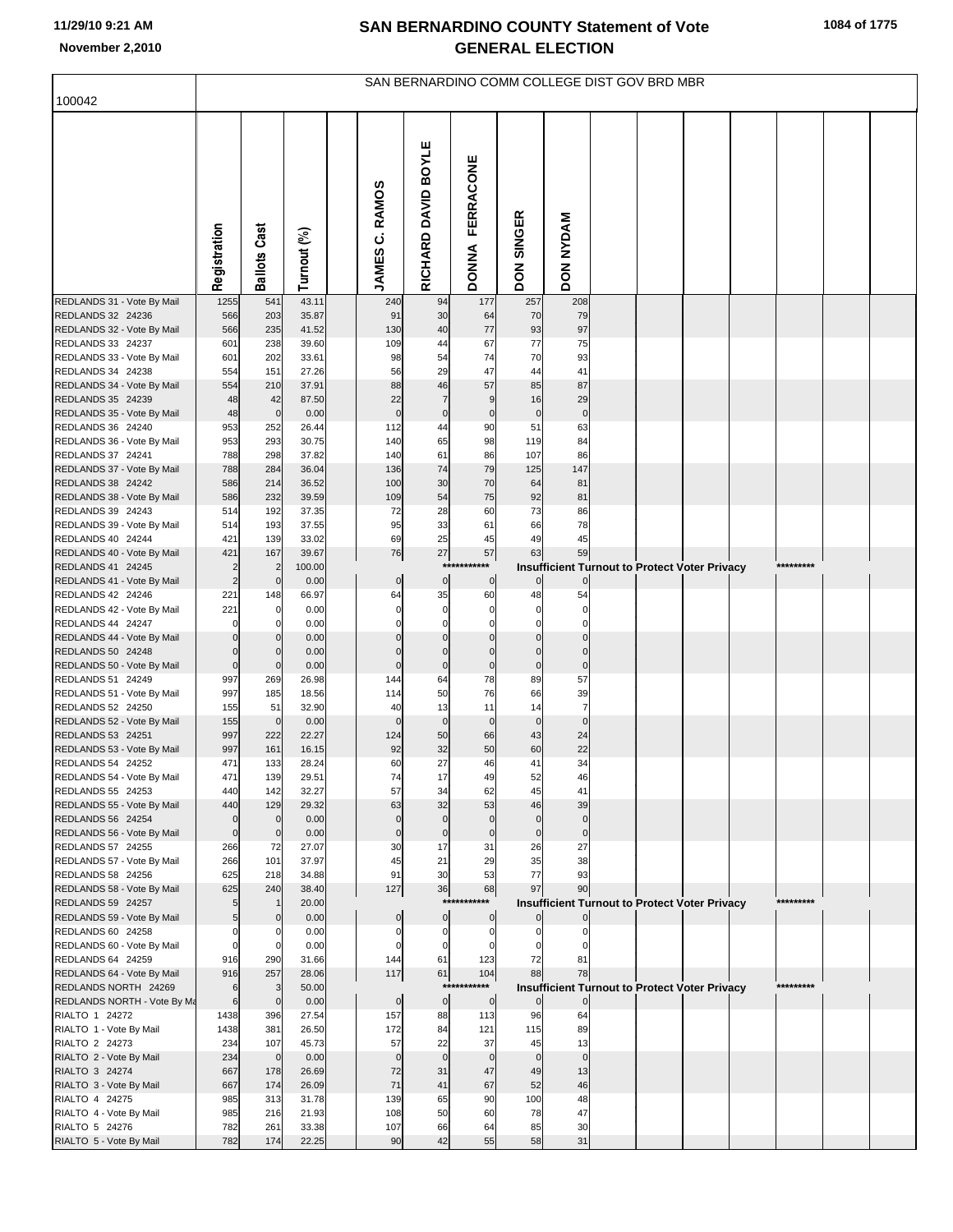|                                             | SAN BERNARDINO COMM COLLEGE DIST GOV BRD MBR |                      |                |  |                         |                            |                            |                             |                                                      |  |  |  |  |           |  |  |
|---------------------------------------------|----------------------------------------------|----------------------|----------------|--|-------------------------|----------------------------|----------------------------|-----------------------------|------------------------------------------------------|--|--|--|--|-----------|--|--|
| 100042                                      |                                              |                      |                |  |                         |                            |                            |                             |                                                      |  |  |  |  |           |  |  |
|                                             | Registration                                 | <b>Ballots Cast</b>  | Turnout (%)    |  | <b>JAMES C. RAMOS</b>   | RICHARD DAVID BOYLE        | FERRACONE<br><b>PNNOC</b>  | <b>SINGER</b><br><b>NOQ</b> | DON NYDAM                                            |  |  |  |  |           |  |  |
| RIALTO 6 24277                              | 649                                          | 190                  | 29.28          |  | 76                      | 50                         | 73                         | 58                          | 28                                                   |  |  |  |  |           |  |  |
| RIALTO 6 - Vote By Mail<br>RIALTO 7 24278   | 649<br>856                                   | 128<br>236           | 19.72<br>27.57 |  | 61<br>103               | 26<br>58                   | 33<br>65                   | 46<br>72                    | 26<br>25                                             |  |  |  |  |           |  |  |
| RIALTO 7 - Vote By Mail                     | 856                                          | 186                  | 21.73          |  | 82                      | 57                         | 73                         | 86                          | 27                                                   |  |  |  |  |           |  |  |
| RIALTO 8 24279                              | 732                                          | 185                  | 25.27          |  | 90                      | 38                         | 58                         | 59                          | 14                                                   |  |  |  |  |           |  |  |
| RIALTO 8 - Vote By Mail                     | 732<br>1158                                  | 176<br>377           | 24.04<br>32.56 |  | 96<br>208               | 24<br>88                   | 53<br>97                   | 74<br>130                   | 30<br>36                                             |  |  |  |  |           |  |  |
| RIALTO 9 24280<br>RIALTO 9 - Vote By Mail   | 1158                                         | 188                  | 16.23          |  | 102                     | 41                         | 61                         | 80                          | 27                                                   |  |  |  |  |           |  |  |
| RIALTO 10 24281                             | 802                                          | 237                  | 29.55          |  | 118                     | 60                         | 49                         | 76                          | 21                                                   |  |  |  |  |           |  |  |
| RIALTO 10 - Vote By Mail                    | 802                                          | 123                  | 15.34          |  | 52                      | 35                         | 37                         | 43                          | 31                                                   |  |  |  |  |           |  |  |
| RIALTO 12 24283                             | 1011                                         | 343                  | 33.93          |  | 142                     | 71                         | 87                         | 105                         | 35                                                   |  |  |  |  |           |  |  |
| RIALTO 12 - Vote By Mail<br>RIALTO 13 24284 | 1011<br>1325                                 | 153<br>371           | 15.13<br>28.00 |  | 79<br>191               | 40<br>90                   | 53<br>101                  | 54<br>111                   | 23<br>28                                             |  |  |  |  |           |  |  |
| RIALTO 13 - Vote By Mail                    | 1325                                         | 187                  | 14.11          |  | 98                      | 46                         | 55                         | 65                          | 31                                                   |  |  |  |  |           |  |  |
| RIALTO 14 24285                             | 691                                          | 189                  | 27.35          |  | 91                      | 43                         | 44                         | 61                          | 29                                                   |  |  |  |  |           |  |  |
| RIALTO 14 - Vote By Mail                    | 691                                          | 138                  | 19.97          |  | 62                      | 42                         | 50                         | 54                          | 23                                                   |  |  |  |  |           |  |  |
| RIALTO 15 24286<br>RIALTO 15 - Vote By Mail | 1114<br>1114                                 | 266<br>162           | 23.88<br>14.54 |  | 132<br>95               | 63<br>47                   | 78<br>45                   | 70<br>61                    | 26<br>21                                             |  |  |  |  |           |  |  |
| RIALTO 16 24287                             | 1074                                         | 340                  | 31.66          |  | 158                     | 67                         | 103                        | 106                         | 47                                                   |  |  |  |  |           |  |  |
| RIALTO 16 - Vote By Mail                    | 1074                                         | 212                  | 19.74          |  | 122                     | 51                         | 83                         | 95                          | 33                                                   |  |  |  |  |           |  |  |
| RIALTO 17 24288                             | 973                                          | 277                  | 28.47          |  | 134                     | 66                         | 73                         | 91                          | 39                                                   |  |  |  |  |           |  |  |
| RIALTO 17 - Vote By Mail<br>RIALTO 18 24289 | 973<br>1227                                  | 236<br>284           | 24.25<br>23.15 |  | 110<br>142              | 70<br>56                   | 75<br>92                   | 110<br>77                   | 41<br>27                                             |  |  |  |  |           |  |  |
| RIALTO 18 - Vote By Mail                    | 1227                                         | 217                  | 17.69          |  | 108                     | 64                         | 67                         | 91                          | 38                                                   |  |  |  |  |           |  |  |
| RIALTO 19 24290                             | 1159                                         | 362                  | 31.23          |  | 193                     | 81                         | 101                        | 82                          | 33                                                   |  |  |  |  |           |  |  |
| RIALTO 19 - Vote By Mail                    | 1159                                         | 196                  | 16.91          |  | 111                     | 54                         | 59                         | 77                          | 38                                                   |  |  |  |  |           |  |  |
| RIALTO 20 24291<br>RIALTO 20 - Vote By Mail | 1308<br>1308                                 | 270<br>213           | 20.64<br>16.28 |  | 149<br>121              | 60<br>51                   | 71<br>68                   | 70<br>88                    | 20<br>34                                             |  |  |  |  |           |  |  |
| RIALTO 21 24292                             | 1389                                         | 309                  | 22.25          |  | 183                     | 56                         | 68                         | 89                          | 36                                                   |  |  |  |  |           |  |  |
| RIALTO 21 - Vote By Mail                    | 1389                                         | 265                  | 19.08          |  | 139                     | 71                         | 95                         | 95                          | 36                                                   |  |  |  |  |           |  |  |
| RIALTO 22 24293                             | 1351                                         | 350                  | 25.91          |  | 219                     | 71                         | 74                         | 90                          | 40                                                   |  |  |  |  |           |  |  |
| RIALTO 22 - Vote By Mail<br>RIALTO 25 24296 | 1351<br>939                                  | 258<br>455           | 19.10<br>48.46 |  | 166<br>223              | 62<br>103                  | 94<br>121                  | 89<br>126                   | 39<br>47                                             |  |  |  |  |           |  |  |
| RIALTO 25 - Vote By Mail                    | 939                                          | 159                  | 16.93          |  | 62                      | 55                         | 49                         | 66                          | 34                                                   |  |  |  |  |           |  |  |
| RIALTO 26 24297                             | 1051                                         | 233                  | 22.17          |  | 131                     | 64                         | 65                         | 73                          | 25                                                   |  |  |  |  |           |  |  |
| RIALTO 26 - Vote By Mail                    | 1051                                         | 184                  | 17.51          |  | 96                      | 47                         | 64                         | 68                          | 30                                                   |  |  |  |  |           |  |  |
| RIALTO 27 24298<br>RIALTO 27 - Vote By Mail | 1313<br>1313                                 | 393<br>252           | 29.93<br>19.19 |  | 212<br>131              | 87<br>57                   | 102<br>78                  | 100<br>81                   | 38<br>46                                             |  |  |  |  |           |  |  |
| RIALTO 28 24299                             | 869                                          | $\mathbf{1}$         | 0.12           |  |                         |                            | ***********                |                             | <b>Insufficient Turnout to Protect Voter Privacy</b> |  |  |  |  | ********* |  |  |
| RIALTO 28 - Vote By Mail                    | 869                                          | 167                  | 19.22          |  | 91                      | 52                         | 69                         | 75                          | 17                                                   |  |  |  |  |           |  |  |
| RIALTO 30 24300                             | $\Omega$<br>$\Omega$                         | $\Omega$<br>$\Omega$ | 0.00           |  | $\mathbf 0$<br>$\Omega$ | $\mathbf 0$<br>$\mathbf 0$ | $\mathbf 0$<br>$\mathbf 0$ | $\mathbf 0$<br>$\Omega$     | $\mathbf 0$<br>$\mathbf 0$                           |  |  |  |  |           |  |  |
| RIALTO 30 - Vote By Mail<br>RIALTO 31 24301 | 787                                          | 223                  | 0.00<br>28.34  |  | 104                     | 51                         | 61                         | 71                          | 33                                                   |  |  |  |  |           |  |  |
| RIALTO 31 - Vote By Mail                    | 787                                          | 156                  | 19.82          |  | 57                      | 39                         | 48                         | 51                          | 36                                                   |  |  |  |  |           |  |  |
| RIALTO 32 24302                             | 615                                          | 146                  | 23.74          |  | 81                      | 47                         | 34                         | 39                          | 22                                                   |  |  |  |  |           |  |  |
| RIALTO 32 - Vote By Mail                    | 615<br>672                                   | 82                   | 13.33<br>30.80 |  | 41<br>94                | 25<br>42                   | 34<br>61                   | 37<br>65                    | 12<br>26                                             |  |  |  |  |           |  |  |
| RIALTO 33 24303<br>RIALTO 33 - Vote By Mail | 672                                          | 207<br>134           | 19.94          |  | 52                      | 36                         | 46                         | 56                          | 20                                                   |  |  |  |  |           |  |  |
| RIALTO 34 24304                             | 628                                          | 205                  | 32.64          |  | 104                     | 33                         | 40                         | 49                          | 14                                                   |  |  |  |  |           |  |  |
| RIALTO 34 - Vote By Mail                    | 628                                          | 107                  | 17.04          |  | 54                      | 27                         | 40                         | 47                          | 15                                                   |  |  |  |  |           |  |  |
| RIALTO 35 24305                             | 527<br>527                                   | 173                  | 32.83          |  | 78<br>43                | 42<br>25                   | 60<br>27                   | 47<br>32                    | 19                                                   |  |  |  |  |           |  |  |
| RIALTO 35 - Vote By Mail<br>RIALTO 36 24306 | 750                                          | 92<br>290            | 17.46<br>38.67 |  | 97                      | 58                         | 66                         | 63                          | 18<br>39                                             |  |  |  |  |           |  |  |
| RIALTO 36 - Vote By Mail                    | 750                                          | 149                  | 19.87          |  | 72                      | 24                         | 41                         | 50                          | 22                                                   |  |  |  |  |           |  |  |
| RIALTO 38 24308                             | 951                                          | 271                  | 28.50          |  | 161                     | 80                         | 59                         | 90                          | 13                                                   |  |  |  |  |           |  |  |
| RIALTO 38 - Vote By Mail                    | 951                                          | 155                  | 16.30          |  | 87                      | 29                         | 37                         | 55                          | 17                                                   |  |  |  |  |           |  |  |
| RIALTO 42 24310<br>RIALTO 42 - Vote By Mail | 372<br>372                                   | 110<br>77            | 29.57<br>20.70 |  | 49<br>41                | 27<br>13                   | 31<br>20                   | 35<br>29                    | 12<br>6                                              |  |  |  |  |           |  |  |
| RIALTO 43 24311                             | 812                                          | 201                  | 24.75          |  | 89                      | 39                         | 59                         | 57                          | 19                                                   |  |  |  |  |           |  |  |
| RIALTO 43 - Vote By Mail                    | 812                                          | 133                  | 16.38          |  | 70                      | 24                         | 41                         | 48                          | 12                                                   |  |  |  |  |           |  |  |
| RIALTO 47 24312                             | 434                                          | 123                  | 28.34          |  | 56                      | 28                         | 41                         | 37                          | 13                                                   |  |  |  |  |           |  |  |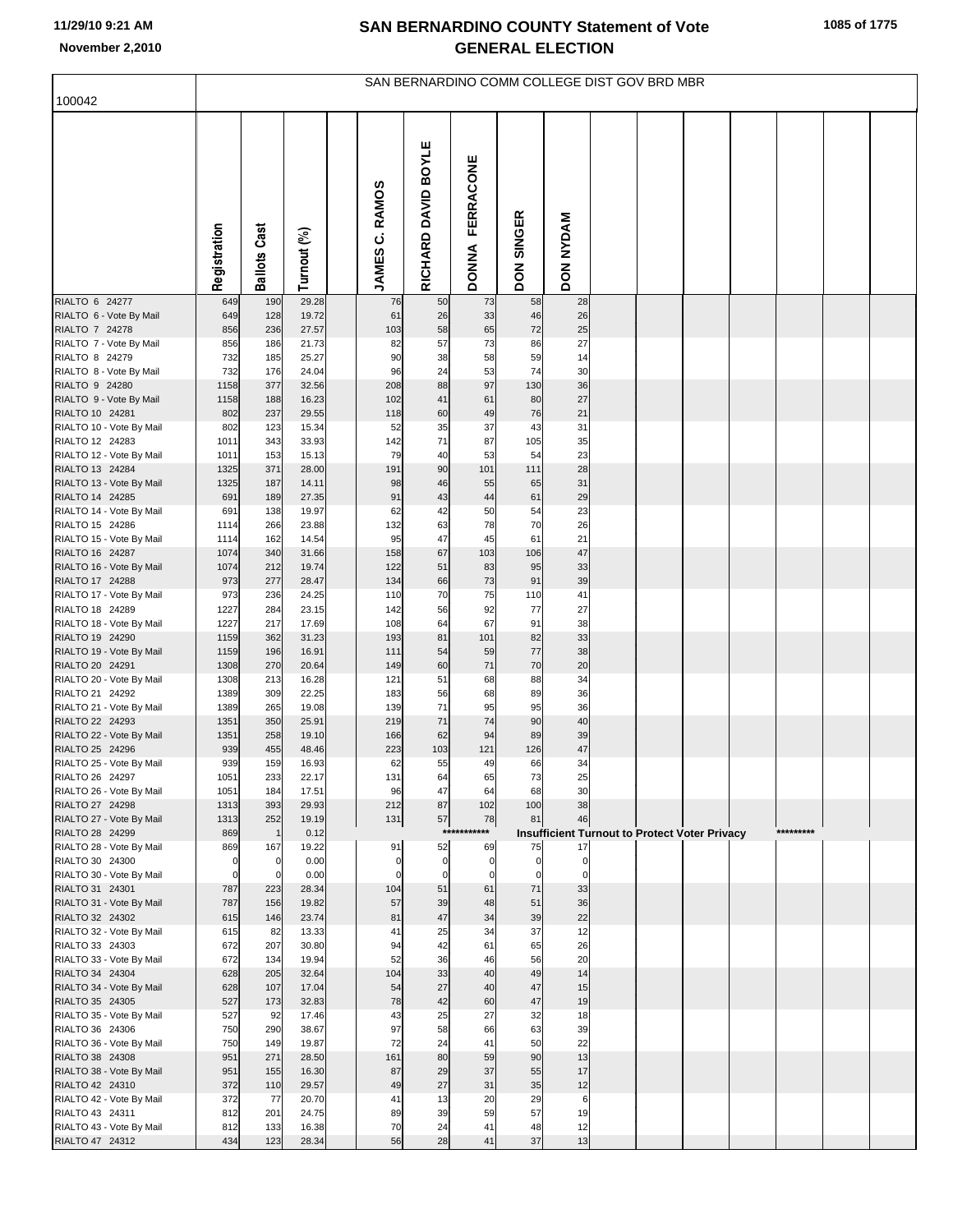|                                                          | SAN BERNARDINO COMM COLLEGE DIST GOV BRD MBR |                            |                |  |                                   |                               |                                  |                             |                                                      |  |  |  |  |  |  |
|----------------------------------------------------------|----------------------------------------------|----------------------------|----------------|--|-----------------------------------|-------------------------------|----------------------------------|-----------------------------|------------------------------------------------------|--|--|--|--|--|--|
| 100042                                                   |                                              |                            |                |  |                                   |                               |                                  |                             |                                                      |  |  |  |  |  |  |
|                                                          | Registration                                 | <b>Ballots Cast</b>        | Turnout (%)    |  | <b>RAMOS</b><br>ن<br><b>JAMES</b> | RICHARD DAVID BOYLE           | <b>FERRACONE</b><br><b>DONNA</b> | <b>SINGER</b><br><b>NOQ</b> | DON NYDAM                                            |  |  |  |  |  |  |
| RIALTO 47 - Vote By Mail                                 | 434                                          | 94                         | 21.66          |  | 39                                | 26                            | 26                               | 31                          | 16                                                   |  |  |  |  |  |  |
| RIALTO 48 24313<br>RIALTO 48 - Vote By Mail              | $\Omega$<br>$\Omega$                         | $\mathbf 0$<br>$\mathbf 0$ | 0.00<br>0.00   |  | $\mathbf 0$<br>$\mathbf 0$        | $\overline{0}$<br>$\mathbf 0$ | $\mathbf 0$<br>$\mathbf 0$       | $\mathbf 0$                 | $\mathbf 0$<br>$\mathbf 0$                           |  |  |  |  |  |  |
| RIALTO 51 24314                                          | 536                                          | 118                        | 22.01          |  | 42                                | 28                            | 29                               | 35                          | 11                                                   |  |  |  |  |  |  |
| RIALTO 51 - Vote By Mail                                 | 536                                          | 183                        | 34.14          |  | 78                                | 54                            | 52                               | 70                          | 38                                                   |  |  |  |  |  |  |
| RIALTO NORTH 1 24326                                     | 1202                                         | 447                        | 37.19          |  | 174                               | 95                            | 130                              | 152                         | 63                                                   |  |  |  |  |  |  |
| RIALTO NORTH 1 - Vote By Mail                            | 1202                                         | 285                        | 23.71          |  | 117                               | 61                            | 105                              | 109                         | 75                                                   |  |  |  |  |  |  |
| RIALTO NORTH 2 24327                                     | 371                                          | 91                         | 24.53          |  | 50                                | 14                            | 18                               | 33                          |                                                      |  |  |  |  |  |  |
| RIALTO NORTH 2 - Vote By Mail                            | 371                                          | 58                         | 15.63          |  | 27                                | 13                            | 13                               | 19                          | 8                                                    |  |  |  |  |  |  |
| RIALTO NORTH 3 24328<br>RIALTO NORTH 3 - Vote By Mail    | 105<br>105                                   | 47<br>$\mathbf 0$          | 44.76<br>0.00  |  | 18<br>$\mathbf 0$                 | 12<br>$\overline{0}$          | 12<br>$\mathbf 0$                | 11<br>$\mathbf 0$           |                                                      |  |  |  |  |  |  |
| RIALTO NORTH 4 24329                                     | 160                                          | 76                         | 47.50          |  | 36                                | 17                            | 26                               | 36                          | 19                                                   |  |  |  |  |  |  |
| RIALTO NORTH 4 - Vote By Mail                            | 160                                          |                            | 0.63           |  |                                   | $***$                         | $***$                            |                             | Insufficient Turnout to Protect Voter Privacy        |  |  |  |  |  |  |
| RIALTO NORTH 6 24330                                     | $\Omega$                                     | $\mathbf 0$                | 0.00           |  | $\overline{0}$                    | $\overline{0}$                | $\overline{0}$                   |                             |                                                      |  |  |  |  |  |  |
| RIALTO NORTH 6 - Vote By Mail                            | $\mathbf 0$                                  | 0                          | 0.00           |  | $\Omega$                          | $\overline{0}$                | $\mathbf 0$                      |                             |                                                      |  |  |  |  |  |  |
| RIM OF THE WORLD 1 23588<br>RIM OF THE WORLD 1 - Vote By | $\Omega$                                     | $\Omega$                   | 0.00<br>0.00   |  |                                   | $\Omega$<br>$\Omega$          | $\Omega$                         |                             |                                                      |  |  |  |  |  |  |
| RIM OF THE WORLD 2 23596                                 | 192                                          | 40                         | 20.83          |  |                                   |                               | 10                               |                             |                                                      |  |  |  |  |  |  |
| RIM OF THE WORLD 2 - Vote By                             | 192                                          | 100                        | 52.08          |  | 30                                | 30                            | 36                               | 26                          | 33                                                   |  |  |  |  |  |  |
| RIM OF THE WORLD 3 23597                                 | 10                                           | 9                          | 90.00          |  | $\overline{4}$                    |                               | 3                                |                             |                                                      |  |  |  |  |  |  |
| RIM OF THE WORLD 3 - Vote By                             | 10                                           | $\mathbf 0$                | 0.00           |  | $\mathbf 0$                       | $\overline{0}$                | $\mathbf 0$                      |                             |                                                      |  |  |  |  |  |  |
| RIM OF THE WORLD 4 23618                                 | 130                                          | 83                         | 63.85          |  | 34                                | 20<br>$***$                   | $30\,$                           | 33                          | 23                                                   |  |  |  |  |  |  |
| RIM OF THE WORLD 4 - Vote By<br>RIM OF THE WORLD 5 23590 | 130<br>$\mathbf 0$                           |                            | 0.77<br>0.00   |  | $\mathbf 0$                       | $\overline{0}$                | $\mathbf 0$                      |                             | <b>Insufficient Turnout to Protect Voter Privacy</b> |  |  |  |  |  |  |
| RIM OF THE WORLD 5 - Vote By                             | $\mathbf 0$                                  | $\Omega$                   | 0.00           |  | $\mathbf 0$                       | $\overline{0}$                | $\mathbf 0$                      | $\mathbf 0$                 | $\mathbf 0$                                          |  |  |  |  |  |  |
| RUNNING SPRINGS 1 23483                                  | 259                                          | 80                         | 30.89          |  | 30                                | 15                            | 30                               | 19                          | 25                                                   |  |  |  |  |  |  |
| RUNNING SPRINGS 1 - Vote By                              | 259                                          | 118                        | 45.56          |  | 41                                | 30                            | 42                               | 37                          | 40                                                   |  |  |  |  |  |  |
| RUNNING SPRINGS 2 23484<br>RUNNING SPRINGS 2 - Vote By   | 653                                          | 250                        | 38.28          |  | 70                                | 40                            | 83                               | 66                          | 42                                                   |  |  |  |  |  |  |
| RUNNING SPRINGS 3 23496                                  | 653<br>525                                   | 202<br>204                 | 30.93<br>38.86 |  | 64<br>71                          | 46<br>40                      | 94<br>64                         | 54<br>64                    | 54<br>46                                             |  |  |  |  |  |  |
| RUNNING SPRINGS 3 - Vote By                              | 525                                          | 169                        | 32.19          |  | 53                                | 40                            | 67                               | 62                          | 39                                                   |  |  |  |  |  |  |
| RUNNING SPRINGS 4 23498                                  | 561                                          | 214                        | 38.15          |  | 74                                | 42                            | 81                               | 55                          | 45                                                   |  |  |  |  |  |  |
| RUNNING SPRINGS 4 - Vote By                              | 561                                          | 183                        | 32.62          |  | 57                                | 38                            | 71                               | 68                          | 44                                                   |  |  |  |  |  |  |
| RUNNING SPRINGS 5 23502                                  | 450                                          | 172                        | 38.22          |  | 49                                | 38                            | 50                               | 46                          | 40                                                   |  |  |  |  |  |  |
| RUNNING SPRINGS 5 - Vote By<br>SAN BERNARDINO 1 24331    | 450<br>$\mathbf 0$                           | 165<br>0                   | 36.67<br>0.00  |  | 54<br>$\mathbf 0$                 | 33<br>$\mathbf 0$             | 58<br>$\mathbf 0$                | 48                          | 42<br>0                                              |  |  |  |  |  |  |
| SAN BERNARDINO 1 - Vote By                               | $\Omega$                                     |                            | 0.00           |  |                                   |                               |                                  |                             | $\overline{0}$                                       |  |  |  |  |  |  |
| SAN BERNARDINO 2 24332                                   | $\Omega$                                     | $\mathbf 0$                | 0.00           |  |                                   | $\mathbf 0$                   |                                  |                             | $\mathbf 0$                                          |  |  |  |  |  |  |
| SAN BERNARDINO 2 - Vote By                               | $\mathbf 0$                                  | $\mathbf 0$                | 0.00           |  | $\mathbf 0$                       | $\mathbf 0$                   | $\mathbf 0$                      | $\mathbf 0$                 | $\overline{0}$                                       |  |  |  |  |  |  |
| SAN BERNARDINO 3 24389                                   | 1368                                         | 287                        | 20.98          |  | 167                               | 43                            | 62                               | 69<br>71                    | 14                                                   |  |  |  |  |  |  |
| SAN BERNARDINO 3 - Vote By<br>SAN BERNARDINO 4 24390     | 1368<br>1260                                 | 215<br>402                 | 15.72<br>31.90 |  | 121<br>170                        | 43<br>71                      | 46<br>125                        | 92                          | 26<br>75                                             |  |  |  |  |  |  |
| SAN BERNARDINO 4 - Vote By                               | 1260                                         | 321                        | 25.48          |  | 150                               | 61                            | 102                              | 82                          | 47                                                   |  |  |  |  |  |  |
| SAN BERNARDINO 5 24391                                   | 1192                                         | 344                        | 28.86          |  | 149                               | 69                            | 109                              | 99                          | 47                                                   |  |  |  |  |  |  |
| SAN BERNARDINO 5 - Vote By                               | 1192                                         | 313                        | 26.26          |  | 131                               | 72                            | 87                               | 114                         | 63                                                   |  |  |  |  |  |  |
| SAN BERNARDINO 6 24392                                   | 1451                                         | 379                        | 26.12          |  | 164                               | 72                            | 105                              | 103                         | 44                                                   |  |  |  |  |  |  |
| SAN BERNARDINO 6 - Vote By<br>SAN BERNARDINO 7 24393     | 1451<br>1191                                 | 325<br>396                 | 22.40<br>33.25 |  | 134<br>176                        | 56<br>65                      | 85<br>102                        | 90<br>104                   | 55<br>60                                             |  |  |  |  |  |  |
| SAN BERNARDINO 7 - Vote By                               | 1191                                         | 301                        | 25.27          |  | 124                               | 48                            | 103                              | 89                          | 40                                                   |  |  |  |  |  |  |
| SAN BERNARDINO 8 24394                                   | 853                                          | 303                        | 35.52          |  | 130                               | 45                            | 81                               | 59                          | 29                                                   |  |  |  |  |  |  |
| SAN BERNARDINO 8 - Vote By                               | 853                                          | 148                        | 17.35          |  | 61                                | 39                            | 46                               | 46                          | 27                                                   |  |  |  |  |  |  |
| SAN BERNARDINO 9 24395                                   | 598                                          | 163                        | 27.26          |  | 67                                | 22                            | 47                               | 38                          | 16                                                   |  |  |  |  |  |  |
| SAN BERNARDINO 9 - Vote By<br>SAN BERNARDINO 10 24396    | 598<br>246                                   | 95<br>106                  | 15.89<br>43.09 |  | 37<br>52                          | 25<br>27                      | 35<br>28                         | 37<br>30                    | 5<br>16                                              |  |  |  |  |  |  |
| SAN BERNARDINO 10 - Vote By                              | 246                                          | $\mathbf 0$                | 0.00           |  | $\mathbf 0$                       | $\overline{0}$                | $\mathbf 0$                      | $\mathbf 0$                 | $\overline{0}$                                       |  |  |  |  |  |  |
| SAN BERNARDINO 11 24397                                  | 894                                          | 295                        | 33.00          |  | 134                               | 59                            | 67                               | 73                          | 38                                                   |  |  |  |  |  |  |
| SAN BERNARDINO 11 - Vote By                              | 894                                          | 171                        | 19.13          |  | 77                                | 33                            | 46                               | 53                          | 24                                                   |  |  |  |  |  |  |
| SAN BERNARDINO 12 24398                                  | 900                                          | 234                        | 26.00          |  | 104                               | 40                            | 53                               | 51                          | 30                                                   |  |  |  |  |  |  |
| SAN BERNARDINO 12 - Vote By<br>SAN BERNARDINO 13 24399   | 900<br>21                                    | 187<br>8                   | 20.78<br>38.10 |  | 71<br>$\overline{2}$              | 32<br>$\overline{2}$          | 60                               | 59                          | 29<br>$\overline{2}$                                 |  |  |  |  |  |  |
| SAN BERNARDINO 13 - Vote By                              | 21                                           |                            | 0.00           |  | $\mathbf 0$                       | $\Omega$                      | $\mathbf 0$                      | $\mathbf 0$                 | $\overline{0}$                                       |  |  |  |  |  |  |
|                                                          |                                              |                            |                |  |                                   |                               |                                  |                             |                                                      |  |  |  |  |  |  |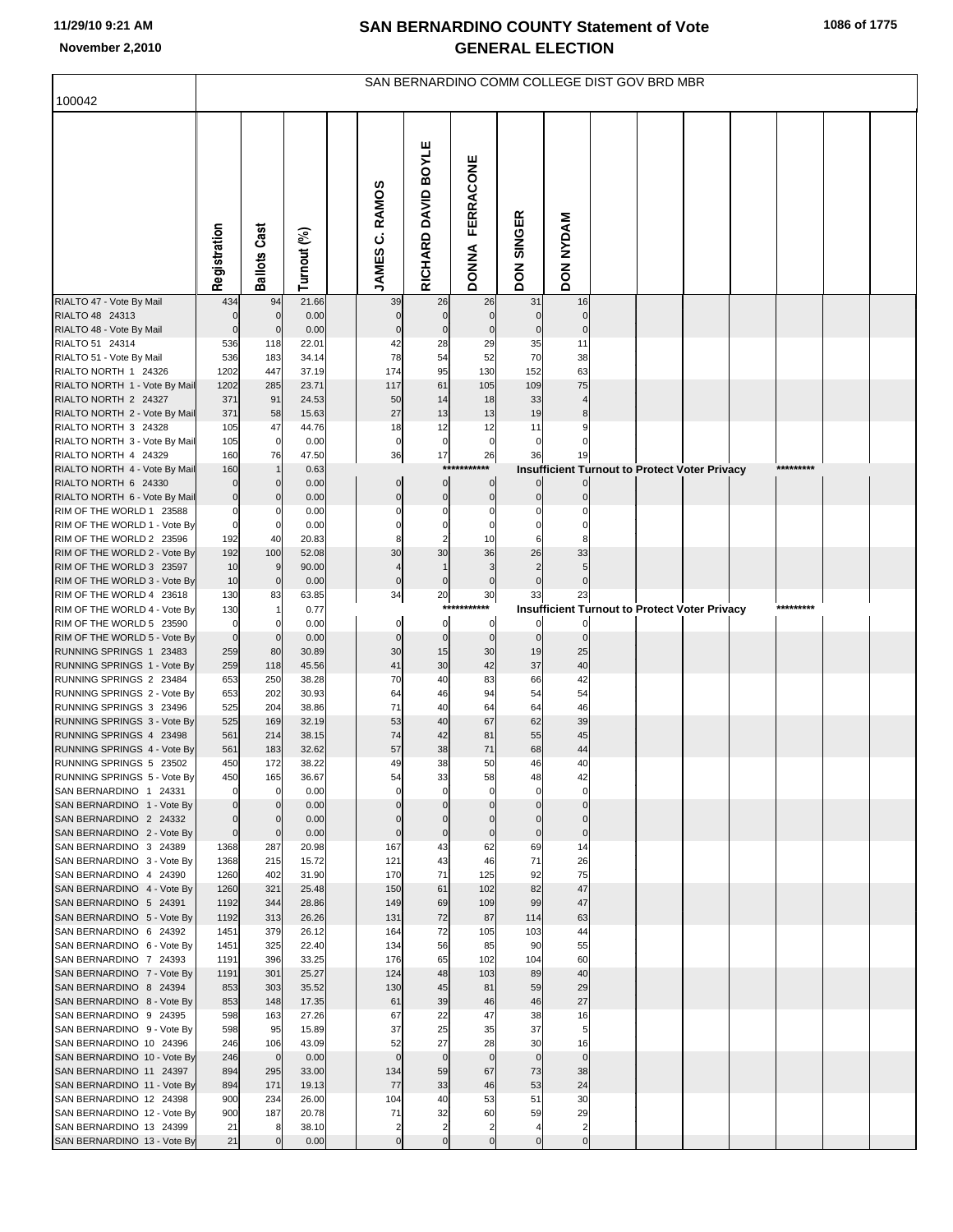| 100042                                                 | SAN BERNARDINO COMM COLLEGE DIST GOV BRD MBR |                     |                |  |                     |                         |                                  |                             |                  |  |  |                                                      |  |           |  |
|--------------------------------------------------------|----------------------------------------------|---------------------|----------------|--|---------------------|-------------------------|----------------------------------|-----------------------------|------------------|--|--|------------------------------------------------------|--|-----------|--|
|                                                        |                                              |                     |                |  |                     |                         |                                  |                             |                  |  |  |                                                      |  |           |  |
|                                                        | Registration                                 | <b>Ballots Cast</b> | Turnout (%)    |  | JAMES C. RAMOS      | RICHARD DAVID BOYLE     | <b>FERRACONE</b><br><b>DONNA</b> | <b>SINGER</b><br><b>NOQ</b> | <b>DON NYDAM</b> |  |  |                                                      |  |           |  |
| SAN BERNARDINO 14 24400                                | 249                                          | 130                 | 52.21          |  | 65                  | 29                      | 39                               | 33                          | 22               |  |  |                                                      |  |           |  |
| SAN BERNARDINO 14 - Vote By<br>SAN BERNARDINO 15 24401 | 249<br>126                                   | $\mathbf 0$<br>60   | 0.00<br>47.62  |  | $\mathbf 0$<br>32   | $\mathbf 0$<br>10       | $\mathbf 0$<br>17                | $\mathbf 0$<br>14           | $\mathbf 0$<br>8 |  |  |                                                      |  |           |  |
| SAN BERNARDINO 15 - Vote By                            | 126                                          | 0                   | 0.00           |  |                     | C                       |                                  | 0                           | 0                |  |  |                                                      |  |           |  |
| SAN BERNARDINO 16 24402                                | 25                                           | 5                   | 20.00          |  |                     |                         |                                  |                             |                  |  |  |                                                      |  |           |  |
| SAN BERNARDINO 16 - Vote By                            | 25                                           | $\Omega$            | 0.00           |  |                     |                         |                                  |                             | 0                |  |  |                                                      |  |           |  |
| SAN BERNARDINO 17 24403                                | 900                                          | 301                 | 33.44          |  | 127                 | 56                      | 91                               | 72                          | 58               |  |  |                                                      |  |           |  |
| SAN BERNARDINO 17 - Vote By<br>SAN BERNARDINO 18 24404 | 900                                          | 252                 | 28.00          |  | 112                 | 51                      | 85<br>***********                | 106                         | 60               |  |  |                                                      |  | ********* |  |
| SAN BERNARDINO 18 - Vote By                            | 10<br>10                                     | 0                   | 40.00<br>0.00  |  | $\mathbf 0$         | 0                       | 0                                | $\Omega$                    | 0                |  |  | <b>Insufficient Turnout to Protect Voter Privacy</b> |  |           |  |
| SAN BERNARDINO 19 24405                                | 950                                          | 325                 | 34.21          |  | 141                 | 62                      | 89                               | 107                         | 50               |  |  |                                                      |  |           |  |
| SAN BERNARDINO 19 - Vote By                            | 950                                          | 234                 | 24.63          |  | 120                 | 40                      | 71                               | 81                          | 52               |  |  |                                                      |  |           |  |
| SAN BERNARDINO 20 24406                                | 326                                          | 73                  | 22.39          |  | 34                  | 14                      | 13                               | 22                          | 3                |  |  |                                                      |  |           |  |
| SAN BERNARDINO 20 - Vote By                            | 326                                          | 59                  | 18.10          |  | 34                  | 12                      | 17                               | 21                          | 8                |  |  |                                                      |  |           |  |
| SAN BERNARDINO 21 24407<br>SAN BERNARDINO 21 - Vote By | 444<br>444                                   | 135<br>74           | 30.41<br>16.67 |  | 62<br>38            | 16<br>15                | 34<br>26                         | 32<br>28                    | 12<br>11         |  |  |                                                      |  |           |  |
| SAN BERNARDINO 22 24408                                | 1017                                         | 266                 | 26.16          |  | 148                 | 48                      | 60                               | 96                          | 18               |  |  |                                                      |  |           |  |
| SAN BERNARDINO 22 - Vote By                            | 1017                                         | 164                 | 16.13          |  | 90                  | 32                      | 50                               | 80                          | 15               |  |  |                                                      |  |           |  |
| SAN BERNARDINO 23 24409                                | 825                                          | 230                 | 27.88          |  | 108                 | 34                      | 53                               | 61                          | 16               |  |  |                                                      |  |           |  |
| SAN BERNARDINO 23 - Vote By                            | 825                                          | 122<br>237          | 14.79          |  | 72<br>129           | 32<br>35                | 40                               | 45<br>71                    | 12               |  |  |                                                      |  |           |  |
| SAN BERNARDINO 24 24410<br>SAN BERNARDINO 24 - Vote By | 1203<br>1203                                 | 194                 | 19.70<br>16.13 |  | 108                 | 43                      | 48<br>45                         | 78                          | 13<br>20         |  |  |                                                      |  |           |  |
| SAN BERNARDINO 25 24411                                | 949                                          | 232                 | 24.45          |  | 140                 | 24                      | 58                               | 56                          | 15               |  |  |                                                      |  |           |  |
| SAN BERNARDINO 25 - Vote By                            | 949                                          | 136                 | 14.33          |  | 73                  | 31                      | 33                               | 48                          | 16               |  |  |                                                      |  |           |  |
| SAN BERNARDINO 26 24412                                | 17                                           | 6                   | 35.29          |  |                     |                         |                                  | $\overline{2}$              |                  |  |  |                                                      |  |           |  |
| SAN BERNARDINO 26 - Vote By<br>SAN BERNARDINO 27 24413 | 17<br>370                                    | $\mathbf 0$<br>83   | 0.00<br>22.43  |  | $\mathcal{C}$<br>45 | $\mathbf 0$<br>21       | $\mathbf 0$<br>24                | $\mathbf 0$<br>23           | $\mathbf 0$<br>9 |  |  |                                                      |  |           |  |
| SAN BERNARDINO 27 - Vote By                            | 370                                          | 48                  | 12.97          |  | 22                  | 15                      | 9                                | 23                          | $\overline{7}$   |  |  |                                                      |  |           |  |
| SAN BERNARDINO 28 24414                                | 396                                          | 93                  | 23.48          |  | 39                  | 22                      | 29                               | 21                          | 8                |  |  |                                                      |  |           |  |
| SAN BERNARDINO 28 - Vote By                            | 396                                          | 59                  | 14.90          |  | 36                  | 20                      | 21                               | 26                          | 6                |  |  |                                                      |  |           |  |
| SAN BERNARDINO 29 24415                                | 959                                          | 171                 | 17.83          |  | 77                  | 42                      | 53                               | 42                          | 19               |  |  |                                                      |  |           |  |
| SAN BERNARDINO 29 - Vote By<br>SAN BERNARDINO 30 24416 | 959<br>768                                   | 159<br>172          | 16.58<br>22.40 |  | 84<br>82            | 43<br>33                | 54<br>41                         | 55<br>52                    | 19<br>9          |  |  |                                                      |  |           |  |
| SAN BERNARDINO 30 - Vote By                            | 768                                          | 178                 | 23.18          |  | 96                  | 41                      | 58                               | 74                          | 25               |  |  |                                                      |  |           |  |
| SAN BERNARDINO 31 24417                                | 79                                           | 34                  | 43.04          |  | 15                  |                         |                                  | 11                          |                  |  |  |                                                      |  |           |  |
| SAN BERNARDINO 31 - Vote By                            | 79                                           | $\mathbf 0$         | 0.00           |  | $\mathbf 0$         | 0                       | 0                                | $\mathbf 0$                 |                  |  |  |                                                      |  |           |  |
| SAN BERNARDINO 32 24418<br>SAN BERNARDINO 32 - Vote By | 190<br>190                                   | 39<br>$\mathbf{1}$  | 20.53<br>0.53  |  | 22                  | $\overline{7}$<br>$***$ | 12<br>*******                    | 13                          |                  |  |  | <b>Insufficient Turnout to Protect Voter Privacy</b> |  | ********* |  |
| SAN BERNARDINO 33 24419                                | 341                                          | 88                  | 25.81          |  | 42                  | 12                      | 19                               | 19                          | 13               |  |  |                                                      |  |           |  |
| SAN BERNARDINO 33 - Vote By                            | 341                                          | 53                  | 15.54          |  | 21                  | 16                      | 25                               | 22                          | 8                |  |  |                                                      |  |           |  |
| SAN BERNARDINO 34 24420                                | 762                                          | 190                 | 24.93          |  | 112                 | 36                      | 40                               | 48                          | 17               |  |  |                                                      |  |           |  |
| SAN BERNARDINO 34 - Vote By<br>SAN BERNARDINO 35 24421 | 762<br>1118                                  | 124<br>234          | 16.27<br>20.93 |  | 72<br>155           | 33<br>44                | 42<br>56                         | 49<br>68                    | 11<br>12         |  |  |                                                      |  |           |  |
| SAN BERNARDINO 35 - Vote By                            | 1118                                         | 156                 | 13.95          |  | 110                 | 32                      | 47                               | 50                          | 17               |  |  |                                                      |  |           |  |
| SAN BERNARDINO 36 24422                                | 988                                          | 158                 | 15.99          |  | 87                  | 24                      | 40                               | 43                          | 12               |  |  |                                                      |  |           |  |
| SAN BERNARDINO 36 - Vote By                            | 988                                          | 109                 | 11.03          |  | 60                  | 25                      | 32                               | 44                          | 17               |  |  |                                                      |  |           |  |
| SAN BERNARDINO 37 24423                                | 543                                          | 159                 | 29.28          |  | 84                  | 29                      | 23                               | 45                          | 18               |  |  |                                                      |  |           |  |
| SAN BERNARDINO 37 - Vote By<br>SAN BERNARDINO 38 24424 | 543<br>6                                     | 92                  | 16.94<br>16.67 |  | 38                  | 24                      | 37<br>***********                | 29                          | 23               |  |  | <b>Insufficient Turnout to Protect Voter Privacy</b> |  | ********* |  |
| SAN BERNARDINO 38 - Vote By                            | 6                                            | $\mathbf 0$         | 0.00           |  | $\mathbf 0$         | $\mathbf 0$             | $\mathbf 0$                      | $\mathbf 0$                 |                  |  |  |                                                      |  |           |  |
| SAN BERNARDINO 39 24425                                | 821                                          | 195                 | 23.75          |  | 118                 | 38                      | 30                               | 55                          | 6                |  |  |                                                      |  |           |  |
| SAN BERNARDINO 39 - Vote By                            | 821                                          | 102                 | 12.42          |  | 59                  | 15                      | 24                               | 34                          | 6                |  |  |                                                      |  |           |  |
| SAN BERNARDINO 40 24426                                | 1047<br>1047                                 | 219<br>100          | 20.92<br>9.55  |  | 126<br>62           | 39<br>23                | 44<br>32                         | 47<br>36                    | 11<br>8          |  |  |                                                      |  |           |  |
| SAN BERNARDINO 40 - Vote By<br>SAN BERNARDINO 41 24427 | 682                                          | 126                 | 18.48          |  | 64                  | 24                      | 29                               | 31                          | 15               |  |  |                                                      |  |           |  |
| SAN BERNARDINO 41 - Vote By                            | 682                                          | 81                  | 11.88          |  | 48                  | 19                      | 17                               | 25                          | 11               |  |  |                                                      |  |           |  |
| SAN BERNARDINO 42 24428                                | 327                                          | 80                  | 24.46          |  | 45                  | 15                      | 22                               | 27                          | 6                |  |  |                                                      |  |           |  |
| SAN BERNARDINO 42 - Vote By                            | 327                                          | 28                  | 8.56           |  | 15                  | 6                       | 11                               | 12                          | $\mathbf 0$      |  |  |                                                      |  |           |  |
| SAN BERNARDINO 43 24429<br>SAN BERNARDINO 43 - Vote By | 1011<br>1011                                 | 258<br>186          | 25.52<br>18.40 |  | 155<br>108          | 56<br>49                | 56<br>52                         | 74<br>85                    | 14<br>21         |  |  |                                                      |  |           |  |
| SAN BERNARDINO 44 24430                                | 839                                          | 228                 | 27.18          |  | 157                 | 48                      | 47                               | 66                          | 15               |  |  |                                                      |  |           |  |
|                                                        |                                              |                     |                |  |                     |                         |                                  |                             |                  |  |  |                                                      |  |           |  |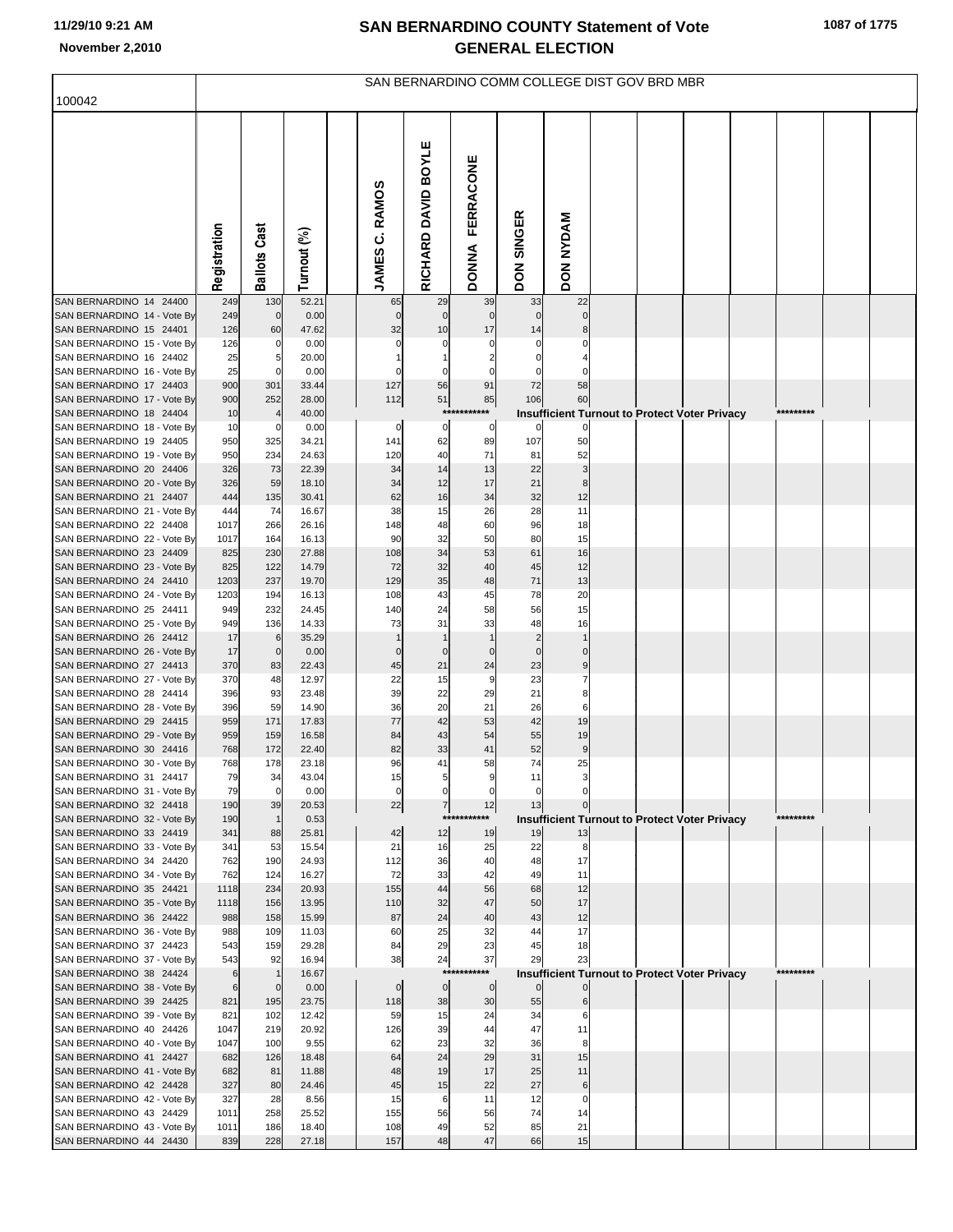|                                                        | SAN BERNARDINO COMM COLLEGE DIST GOV BRD MBR |                        |                |  |                          |                     |                           |                      |                      |  |                                                      |  |  |           |  |  |
|--------------------------------------------------------|----------------------------------------------|------------------------|----------------|--|--------------------------|---------------------|---------------------------|----------------------|----------------------|--|------------------------------------------------------|--|--|-----------|--|--|
| 100042                                                 |                                              |                        |                |  |                          |                     |                           |                      |                      |  |                                                      |  |  |           |  |  |
|                                                        | Registration                                 | Cast<br><b>Ballots</b> | Turnout (%)    |  | <b>RAMOS</b><br>JAMES C. | RICHARD DAVID BOYLE | FERRACONE<br><b>DONNA</b> | <b>SINGER</b><br>DON | DON NYDAM            |  |                                                      |  |  |           |  |  |
| SAN BERNARDINO 44 - Vote By                            | 839                                          | 132                    | 15.73          |  | 90                       | 23                  | 41                        | 54                   | 14                   |  |                                                      |  |  |           |  |  |
| SAN BERNARDINO 45 24431<br>SAN BERNARDINO 45 - Vote By | 706<br>706                                   | 177<br>100             | 25.07<br>14.16 |  | 121<br>88                | 34<br>24            | 35<br>25                  | 52<br>46             | 10                   |  |                                                      |  |  |           |  |  |
| SAN BERNARDINO 46 24432                                | 662                                          | 164                    | 24.77          |  | 118                      | 22                  | 27                        | 40                   | 10                   |  |                                                      |  |  |           |  |  |
| SAN BERNARDINO 46 - Vote By                            | 662                                          | 88                     | 13.29          |  | 63                       | 16                  | 30                        | 19                   | 8                    |  |                                                      |  |  |           |  |  |
| SAN BERNARDINO 47 24433                                | 947                                          | 148                    | 15.63          |  | 91                       | 18                  | 30                        | 37                   | 10                   |  |                                                      |  |  |           |  |  |
| SAN BERNARDINO 47 - Vote By                            | 947                                          | 169                    | 17.85          |  | 105                      | 40                  | 46                        | 55                   | 32                   |  |                                                      |  |  |           |  |  |
| SAN BERNARDINO 48 24434                                | 8                                            |                        | 50.00          |  |                          | $***$               |                           |                      |                      |  | <b>Insufficient Turnout to Protect Voter Privacy</b> |  |  | ********* |  |  |
| SAN BERNARDINO 48 - Vote By<br>SAN BERNARDINO 49 24435 | 8<br>905                                     | $\mathbf{0}$<br>175    | 0.00<br>19.34  |  | $\pmb{0}$<br>96          | $\circ$<br>33       | $\mathbf 0$<br>36         | 43                   | 26                   |  |                                                      |  |  |           |  |  |
| SAN BERNARDINO 49 - Vote By                            | 905                                          | 201                    | 22.21          |  | 100                      | 49                  | 70                        | 65                   | 36                   |  |                                                      |  |  |           |  |  |
| SAN BERNARDINO 50 24436                                | 1125                                         | 238                    | 21.16          |  | 130                      | 43                  | 60                        | 63                   | 18                   |  |                                                      |  |  |           |  |  |
| SAN BERNARDINO 50 - Vote By                            | 1125                                         | 158                    | 14.04          |  | 75                       | 44                  | 46                        | 51                   | 22                   |  |                                                      |  |  |           |  |  |
| SAN BERNARDINO 51 24437                                | 1085                                         | 260                    | 23.96          |  | 143                      | 58                  | 71                        | 80                   | 29                   |  |                                                      |  |  |           |  |  |
| SAN BERNARDINO 51 - Vote By                            | 1085                                         | 183                    | 16.87          |  | 98                       | 43                  | 76                        | 77                   | 23                   |  |                                                      |  |  |           |  |  |
| SAN BERNARDINO 52 24438                                | 936                                          | 268                    | 28.63          |  | 158                      | 60                  | 64                        | 88                   | 29                   |  |                                                      |  |  |           |  |  |
| SAN BERNARDINO 52 - Vote By                            | 936                                          | 139                    | 14.85          |  | 67                       | 33                  | 32                        | 47                   | 23                   |  |                                                      |  |  |           |  |  |
| SAN BERNARDINO 53 24439                                | 1006                                         | 254                    | 25.25<br>12.23 |  | 151<br>84                | 49<br>21            | 40<br>30                  | 57<br>40             | 19                   |  |                                                      |  |  |           |  |  |
| SAN BERNARDINO 53 - Vote By<br>SAN BERNARDINO 54 24440 | 1006<br>715                                  | 123<br>75              | 10.49          |  | 41                       | 17                  | 18                        | 23                   | 16<br>$\overline{7}$ |  |                                                      |  |  |           |  |  |
| SAN BERNARDINO 54 - Vote By                            | 715                                          | 146                    | 20.42          |  | 62                       | 33                  | 38                        | 45                   | 13                   |  |                                                      |  |  |           |  |  |
| SAN BERNARDINO 55 24441                                | 10                                           |                        | 20.00          |  |                          |                     | ***********               |                      |                      |  | <b>Insufficient Turnout to Protect Voter Privacy</b> |  |  |           |  |  |
| SAN BERNARDINO 55 - Vote By                            | 10                                           | 0                      | 0.00           |  | 이                        | $\overline{0}$      | $\overline{0}$            | $\mathbf{0}$         |                      |  |                                                      |  |  |           |  |  |
| SAN BERNARDINO 56 24442                                | $\overline{2}$                               |                        | 50.00          |  |                          | ***                 |                           |                      |                      |  | Insufficient Turnout to Protect Voter Privacy        |  |  | ********* |  |  |
| SAN BERNARDINO 56 - Vote By                            | $\overline{2}$                               | $\Omega$               | 0.00           |  | $\pmb{0}$                | $\overline{0}$      | 0                         |                      |                      |  |                                                      |  |  |           |  |  |
| SAN BERNARDINO 57 24443                                | 941                                          | 231<br>186             | 24.55<br>19.77 |  | 156                      | 30                  | 54<br>50                  | 54<br>73             | 10                   |  |                                                      |  |  |           |  |  |
| SAN BERNARDINO 57 - Vote By<br>SAN BERNARDINO 58 24444 | 941<br>45                                    | 15                     | 33.33          |  | 106<br>5                 | 45<br>0             | 5                         | 3                    | 33                   |  |                                                      |  |  |           |  |  |
| SAN BERNARDINO 58 - Vote By                            | 45                                           | 0                      | 0.00           |  | $\Omega$                 | 0                   | 0                         | $\Omega$             |                      |  |                                                      |  |  |           |  |  |
| SAN BERNARDINO 59 24445                                | 1085                                         | 270                    | 24.88          |  | 132                      | 59                  | 83                        | 77                   | 44                   |  |                                                      |  |  |           |  |  |
| SAN BERNARDINO 59 - Vote By                            | 1085                                         | 183                    | 16.87          |  | 104                      | 39                  | 53                        | 51                   | 26                   |  |                                                      |  |  |           |  |  |
| SAN BERNARDINO 60 24446                                | 265                                          | 26                     | 9.81           |  | 10                       | $\overline{7}$      | 5                         |                      | 5                    |  |                                                      |  |  |           |  |  |
| SAN BERNARDINO 60 - Vote By                            | 265                                          | 82                     | 30.94          |  | 41                       | 17                  | 22<br>***********         | 26                   | 14                   |  |                                                      |  |  |           |  |  |
| SAN BERNARDINO 61 24447<br>SAN BERNARDINO 61 - Vote By | 3<br>3                                       | $\overline{0}$         | 33.33<br>0.00  |  |                          |                     | $\mathbf{0}$              |                      |                      |  | <b>Insufficient Turnout to Protect Voter Privacy</b> |  |  |           |  |  |
| SAN BERNARDINO 62 24448                                | 212                                          | 95                     | 44.81          |  | 50                       | 30                  | 20                        | 36                   | 12                   |  |                                                      |  |  |           |  |  |
| SAN BERNARDINO 62 - Vote By                            | 212                                          | $\mathbf 0$            | 0.00           |  | $\mathbf 0$              | $\mathbf 0$         | $\overline{0}$            | $\mathbf 0$          | $\mathbf 0$          |  |                                                      |  |  |           |  |  |
| SAN BERNARDINO 63 24333                                | 963                                          | 296                    | 30.74          |  | 130                      | 45                  | 65                        | 94                   | 50                   |  |                                                      |  |  |           |  |  |
| SAN BERNARDINO 63 - Vote By                            | 963                                          | 273                    | 28.35          |  | 117                      | 58                  | 102                       | 92                   | 52                   |  |                                                      |  |  |           |  |  |
| SAN BERNARDINO 64 24334                                | 907                                          | 225                    | 24.81          |  | 92                       | 43                  | 55                        | 56                   | 50                   |  |                                                      |  |  |           |  |  |
| SAN BERNARDINO 64 - Vote By<br>SAN BERNARDINO 65 24335 | 907<br>885                                   | 349<br>320             | 38.48<br>36.16 |  | 144<br>158               | 63<br>47            | 107<br>85                 | 142<br>113           | 93<br>62             |  |                                                      |  |  |           |  |  |
| SAN BERNARDINO 65 - Vote By                            | 885                                          | 239                    | 27.01          |  | 140                      | 47                  | 86                        | 87                   | 49                   |  |                                                      |  |  |           |  |  |
| SAN BERNARDINO 66 24336                                | 781                                          | 227                    | 29.07          |  | 88                       | 42                  | 50                        | 61                   | 26                   |  |                                                      |  |  |           |  |  |
| SAN BERNARDINO 66 - Vote By                            | 781                                          | 177                    | 22.66          |  | 71                       | 45                  | 52                        | 50                   | 40                   |  |                                                      |  |  |           |  |  |
| SAN BERNARDINO 67 24337                                | 887                                          | 245                    | 27.62          |  | 97                       | 42                  | 65                        | 52                   | 33                   |  |                                                      |  |  |           |  |  |
| SAN BERNARDINO 67 - Vote By                            | 887                                          | 136                    | 15.33          |  | 52                       | 40                  | 46                        | 49                   | 26                   |  |                                                      |  |  |           |  |  |
| SAN BERNARDINO 69 24338<br>SAN BERNARDINO 69 - Vote By | 569<br>569                                   | 186<br>222             | 32.69<br>39.02 |  | 99<br>117                | 29<br>41            | 45<br>50                  | 54<br>90             | 44<br>62             |  |                                                      |  |  |           |  |  |
| SAN BERNARDINO 70 24339                                | 771                                          | 156                    | 20.23          |  | 80                       | 26                  | 36                        | 43                   | 15                   |  |                                                      |  |  |           |  |  |
| SAN BERNARDINO 70 - Vote By                            | 771                                          | 144                    | 18.68          |  | 64                       | 29                  | 43                        | 53                   | 33                   |  |                                                      |  |  |           |  |  |
| SAN BERNARDINO 71 24340                                | 673                                          | 242                    | 35.96          |  | 112                      | 42                  | 63                        | 82                   | 48                   |  |                                                      |  |  |           |  |  |
| SAN BERNARDINO 71 - Vote By                            | 673                                          | 215                    | 31.95          |  | 108                      | 44                  | 60                        | 103                  | 55                   |  |                                                      |  |  |           |  |  |
| SAN BERNARDINO 72 24341                                | 912                                          | 300                    | 32.89          |  | 165                      | 46                  | 68                        | 113                  | 74                   |  |                                                      |  |  |           |  |  |
| SAN BERNARDINO 72 - Vote By                            | 912                                          | 291                    | 31.91          |  | 127                      | 75                  | 74                        | 135                  | 64                   |  |                                                      |  |  |           |  |  |
| SAN BERNARDINO 73 24342                                | 43                                           | 25                     | 58.14          |  | 16                       | 5                   | 10                        | 12                   | 6                    |  |                                                      |  |  |           |  |  |
| SAN BERNARDINO 73 - Vote By<br>SAN BERNARDINO 74 24343 | 43<br>1078                                   | $\mathbf 0$<br>339     | 0.00<br>31.45  |  | $\mathbf 0$<br>149       | $\pmb{0}$<br>62     | $\overline{0}$<br>91      | $\mathbf 0$<br>108   | $\mathbf 0$<br>55    |  |                                                      |  |  |           |  |  |
| SAN BERNARDINO 74 - Vote By                            | 1078                                         | 259                    | 24.03          |  | 103                      | 53                  | 76                        | 86                   | 62                   |  |                                                      |  |  |           |  |  |
| SAN BERNARDINO 75 24344                                | 757                                          | 279                    | 36.86          |  | 116                      | 55                  | 64                        | 65                   | 46                   |  |                                                      |  |  |           |  |  |
| SAN BERNARDINO 75 - Vote By                            | 757                                          | 174                    | 22.99          |  | 92                       | 36                  | 67                        | 65                   | 34                   |  |                                                      |  |  |           |  |  |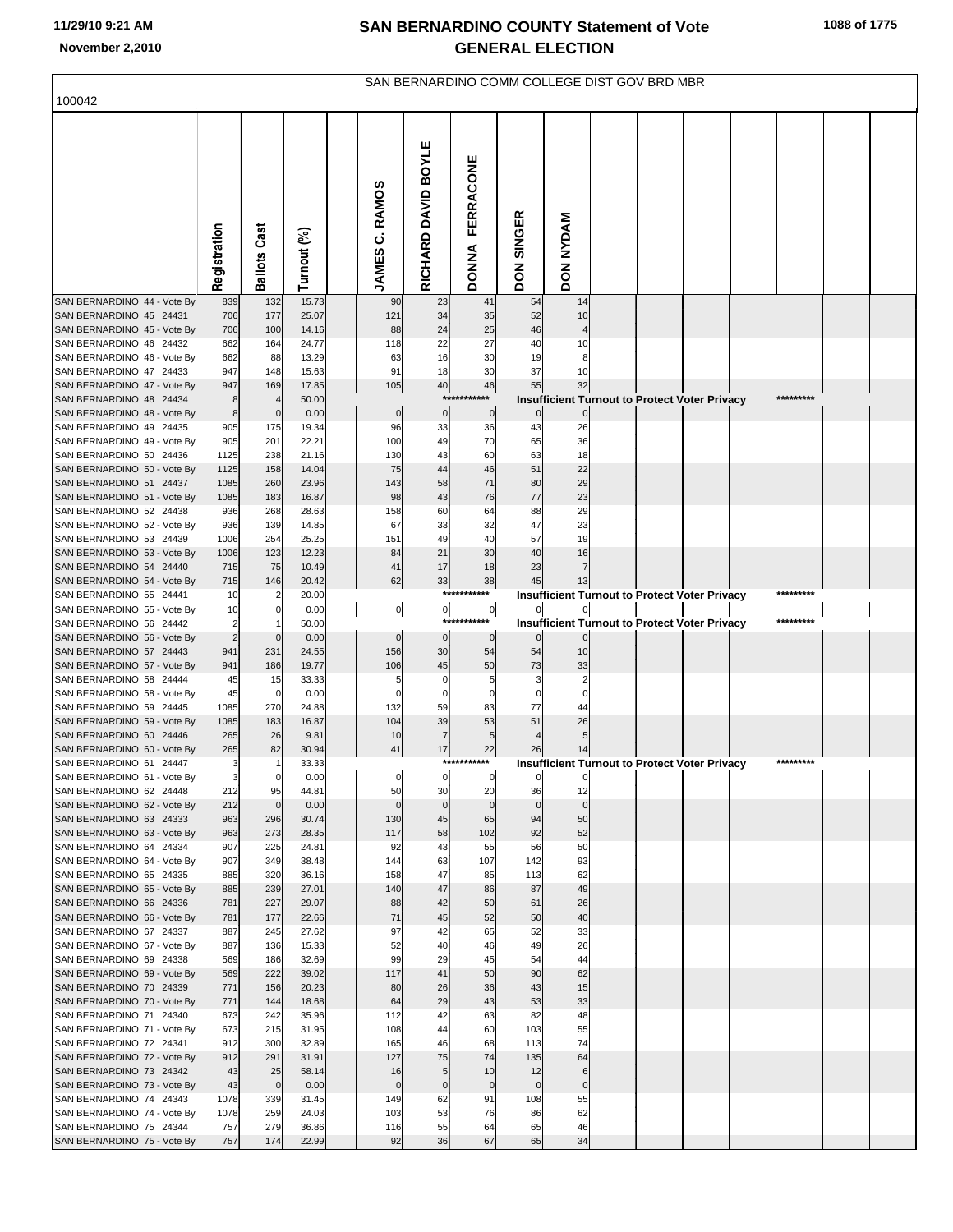|                                                          | SAN BERNARDINO COMM COLLEGE DIST GOV BRD MBR |                       |                 |  |                   |                     |                                  |                               |                               |  |  |                                                      |  |           |  |  |
|----------------------------------------------------------|----------------------------------------------|-----------------------|-----------------|--|-------------------|---------------------|----------------------------------|-------------------------------|-------------------------------|--|--|------------------------------------------------------|--|-----------|--|--|
| 100042                                                   |                                              |                       |                 |  |                   |                     |                                  |                               |                               |  |  |                                                      |  |           |  |  |
|                                                          | Registration                                 | Cast<br>Ballots       | Turnout (%)     |  | JAMES C. RAMOS    | RICHARD DAVID BOYLE | <b>FERRACONE</b><br><b>DONNA</b> | <b>SINGER</b><br><b>NOQ</b>   | DON NYDAM                     |  |  |                                                      |  |           |  |  |
| SAN BERNARDINO 76 24345                                  | 614                                          | 218                   | 35.50           |  | 99                | 45                  | 59                               | 52                            | 39                            |  |  |                                                      |  |           |  |  |
| SAN BERNARDINO 76 - Vote By                              | 614                                          | 171                   | 27.85           |  | 78                | 37                  | 59                               | 78                            | 49                            |  |  |                                                      |  |           |  |  |
| SAN BERNARDINO 77 24346<br>SAN BERNARDINO 77 - Vote By   | 671<br>671                                   | 288<br>235            | 42.92<br>35.02  |  | 116<br>101        | 46<br>59            | 74<br>72                         | 88<br>90                      | 56<br>56                      |  |  |                                                      |  |           |  |  |
| SAN BERNARDINO 78 24347                                  | 948                                          | 352                   | 37.13           |  | 170               | 80                  | 68                               | 101                           | 45                            |  |  |                                                      |  |           |  |  |
| SAN BERNARDINO 78 - Vote By                              | 948                                          | 209                   | 22.05           |  | 109               | 40                  | 61                               | 83                            | 36                            |  |  |                                                      |  |           |  |  |
| SAN BERNARDINO 79 24348                                  | 55                                           | 37                    | 67.27           |  | 11                | 8                   | 12                               | 13                            | 5                             |  |  |                                                      |  |           |  |  |
| SAN BERNARDINO 79 - Vote By                              | 55                                           | $\mathbf 0$           | 0.00            |  | $\mathbf 0$       | $\pmb{0}$           | $\mathbf 0$                      | $\mathbf 0$                   | $\pmb{0}$                     |  |  |                                                      |  |           |  |  |
| SAN BERNARDINO 80 24349<br>SAN BERNARDINO 80 - Vote By   | 189<br>189                                   | 65<br>0               | 34.39<br>0.00   |  | 24<br>$\mathbf 0$ | 12<br>$\pmb{0}$     | 21<br>$\pmb{0}$                  | 25<br>$\pmb{0}$               | $\overline{7}$<br>$\mathbf 0$ |  |  |                                                      |  |           |  |  |
| SAN BERNARDINO 81 24350                                  | 748                                          | 304                   | 40.64           |  | 131               | 62                  | 85                               | 69                            | 39                            |  |  |                                                      |  |           |  |  |
| SAN BERNARDINO 81 - Vote By                              | 748                                          | 181                   | 24.20           |  | 79                | 36                  | 59                               | 58                            | 36                            |  |  |                                                      |  |           |  |  |
| SAN BERNARDINO 82 24351                                  | 327                                          | 66                    | 20.18           |  | 31                | 8                   | 16                               | 13                            | 5                             |  |  |                                                      |  |           |  |  |
| SAN BERNARDINO 82 - Vote By                              | 327                                          | 35                    | 10.70           |  | 11                | 10                  | $\overline{7}$                   | 8                             | 5                             |  |  |                                                      |  |           |  |  |
| SAN BERNARDINO 83 24352<br>SAN BERNARDINO 83 - Vote By   | 168<br>168                                   | 107<br>$\overline{0}$ | 63.69<br>0.00   |  | 53<br>$\pmb{0}$   | 24<br>$\pmb{0}$     | 31<br>$\pmb{0}$                  | 38<br>$\pmb{0}$               | 11<br>$\pmb{0}$               |  |  |                                                      |  |           |  |  |
| SAN BERNARDINO 84 24353                                  | 620                                          | 89                    | 14.35           |  | 41                | 17                  | 24                               | 30                            | 11                            |  |  |                                                      |  |           |  |  |
| SAN BERNARDINO 84 - Vote By                              | 620                                          | 108                   | 17.42           |  | 41                | 24                  | 32                               | 38                            | 18                            |  |  |                                                      |  |           |  |  |
| SAN BERNARDINO 85 24354                                  | 304                                          | 86                    | 28.29           |  | 39                | 20                  | 27                               | 30                            | 20                            |  |  |                                                      |  |           |  |  |
| SAN BERNARDINO 85 - Vote By                              | 304<br>952                                   | 115<br>267            | 37.83<br>28.05  |  | 68<br>127         | 27<br>40            | 40<br>60                         | 45<br>72                      | 34<br>54                      |  |  |                                                      |  |           |  |  |
| SAN BERNARDINO 86 24355<br>SAN BERNARDINO 86 - Vote By   | 952                                          | 285                   | 29.94           |  | 144               | 58                  | 91                               | 88                            | 60                            |  |  |                                                      |  |           |  |  |
| SAN BERNARDINO 87 24356                                  | 953                                          | 284                   | 29.80           |  | 134               | 59                  | 82                               | 96                            | 65                            |  |  |                                                      |  |           |  |  |
| SAN BERNARDINO 87 - Vote By                              | 953                                          | 284                   | 29.80           |  | 147               | 63                  | 105                              | 123                           | 75                            |  |  |                                                      |  |           |  |  |
| SAN BERNARDINO 88 24357                                  | 610                                          | 173                   | 28.36           |  | 66                | 27                  | 53                               | 52                            | 31                            |  |  |                                                      |  |           |  |  |
| SAN BERNARDINO 88 - Vote By<br>SAN BERNARDINO 89 24358   | 610<br>5                                     | 123<br>5              | 20.16<br>100.00 |  | 54<br>4           | 31<br>$\pmb{0}$     | 44<br>$\pmb{0}$                  | 45<br>$\overline{\mathbf{c}}$ | 21<br>$\overline{\mathbf{c}}$ |  |  |                                                      |  |           |  |  |
| SAN BERNARDINO 89 - Vote By                              | 5                                            | 0                     | 0.00            |  | $\Omega$          | $\pmb{0}$           | $\pmb{0}$                        | $\pmb{0}$                     | $\pmb{0}$                     |  |  |                                                      |  |           |  |  |
| SAN BERNARDINO 90 24359                                  | 930                                          | 256                   | 27.53           |  | 106               | 39                  | 69                               | 63                            | 31                            |  |  |                                                      |  |           |  |  |
| SAN BERNARDINO 90 - Vote By                              | 930                                          | 205                   | 22.04           |  | 120               | 39                  | 53                               | 62                            | 26                            |  |  |                                                      |  |           |  |  |
| SAN BERNARDINO 91 24360<br>SAN BERNARDINO 91 - Vote By   | 1128<br>1128                                 | 351<br>241            | 31.12<br>21.37  |  | 187<br>99         | 52<br>66            | 84<br>90                         | 89<br>90                      | 35<br>38                      |  |  |                                                      |  |           |  |  |
| SAN BERNARDINO 92 24361                                  | 1081                                         | 232                   | 21.46           |  | 131               | 36                  | 41                               | 49                            | 18                            |  |  |                                                      |  |           |  |  |
| SAN BERNARDINO 92 - Vote By                              | 1081                                         | 216                   | 19.98           |  | 112               | 53                  | 80                               | 80                            | 32                            |  |  |                                                      |  |           |  |  |
| SAN BERNARDINO 93 24362                                  | 750                                          | 171                   | 22.80           |  | 88                | 34                  | 46                               | 52                            |                               |  |  |                                                      |  |           |  |  |
| SAN BERNARDINO 93 - Vote By<br>SAN BERNARDINO 94 24363   | 750                                          | 177                   | 23.60<br>66.67  |  | 95                | 38                  | 56<br>***********                | 61                            | 28                            |  |  | <b>Insufficient Turnout to Protect Voter Privacy</b> |  | ********* |  |  |
| SAN BERNARDINO 94 - Vote By                              |                                              |                       | 0.00            |  | $\mathbf{0}$      | 0                   | $\overline{0}$                   |                               |                               |  |  |                                                      |  |           |  |  |
| SAN BERNARDINO 95 24364                                  |                                              |                       | 100.00          |  |                   |                     | ***********                      |                               |                               |  |  | <b>Insufficient Turnout to Protect Voter Privacy</b> |  | ********* |  |  |
| SAN BERNARDINO 95 - Vote By                              |                                              |                       | 0.00            |  |                   | $\Omega$            | $\Omega$                         |                               |                               |  |  |                                                      |  |           |  |  |
| SAN BERNARDINO 96 24365<br>SAN BERNARDINO 96 - Vote By   | O                                            |                       | 0.00<br>0.00    |  |                   | $\mathbf 0$         | $\mathbf 0$                      |                               |                               |  |  |                                                      |  |           |  |  |
| SAN BERNARDINO 97 24366                                  | 758                                          | 199                   | 26.25           |  | 92                | 26                  | 52                               | 42                            | 22                            |  |  |                                                      |  |           |  |  |
| SAN BERNARDINO 97 - Vote By                              | 758                                          | 195                   | 25.73           |  | 106               | 45                  | 60                               | 82                            | 26                            |  |  |                                                      |  |           |  |  |
| SAN BERNARDINO 98 24367                                  | 1068                                         | 215                   | 20.13           |  | 106               | 43                  | 44                               | 57                            | 39                            |  |  |                                                      |  |           |  |  |
| SAN BERNARDINO 98 - Vote By<br>SAN BERNARDINO 99 24368   | 1068<br>650                                  | 384<br>183            | 35.96<br>28.15  |  | 188<br>96         | 84<br>24            | 118<br>42                        | 137<br>33                     | 82<br>20                      |  |  |                                                      |  |           |  |  |
| SAN BERNARDINO 99 - Vote By                              | 650                                          | 96                    | 14.77           |  | 38                | 15                  | 30                               | 21                            | 18                            |  |  |                                                      |  |           |  |  |
| SAN BERNARDINO 100 24369                                 | $\mathbf 0$                                  | $\mathbf 0$           | 0.00            |  | $\mathbf{0}$      | $\mathbf{0}$        | $\Omega$                         | $\mathbf 0$                   | $\mathbf 0$                   |  |  |                                                      |  |           |  |  |
| SAN BERNARDINO 100 - Vote By                             | $\mathbf 0$                                  | $\mathbf 0$           | 0.00            |  | $\Omega$          | $\Omega$            | $\Omega$                         | $\Omega$                      |                               |  |  |                                                      |  |           |  |  |
| SAN BERNARDINO 101 24370                                 | 79                                           | 36<br>$\mathbf 0$     | 45.57           |  | 18<br>$\Omega$    | 10<br>$\Omega$      | 17<br>$\mathbf 0$                | 16<br>$\Omega$                | $\overline{7}$                |  |  |                                                      |  |           |  |  |
| SAN BERNARDINO 101 - Vote By<br>SAN BERNARDINO 102 24371 | 79<br>222                                    | 50                    | 0.00<br>22.52   |  | 22                | 11                  | 13                               | 17                            |                               |  |  |                                                      |  |           |  |  |
| SAN BERNARDINO 102 - Vote By                             | 222                                          | $\Omega$              | 0.00            |  |                   |                     |                                  | $\Omega$                      |                               |  |  |                                                      |  |           |  |  |
| SAN BERNARDINO 103 24372                                 |                                              | $\Omega$              | 0.00            |  | $\Omega$          |                     |                                  |                               |                               |  |  |                                                      |  |           |  |  |
| SAN BERNARDINO 103 - Vote By                             |                                              |                       | 0.00            |  |                   |                     |                                  |                               |                               |  |  |                                                      |  |           |  |  |
| SAN BERNARDINO 104 24373<br>SAN BERNARDINO 104 - Vote By |                                              | $\Omega$              | 0.00<br>0.00    |  |                   | $\Omega$            | $\Omega$                         | $\Omega$                      | $\Omega$                      |  |  |                                                      |  |           |  |  |
| SAN BERNARDINO 105 24374                                 |                                              |                       | 0.00            |  |                   |                     |                                  |                               |                               |  |  |                                                      |  |           |  |  |
| SAN BERNARDINO 105 - Vote By                             |                                              |                       | 0.00            |  |                   |                     |                                  |                               |                               |  |  |                                                      |  |           |  |  |
| SAN BERNARDINO 107 24375                                 | 801                                          | 221                   | 27.59           |  | 113               | 52                  | 62                               | 52                            | 36                            |  |  |                                                      |  |           |  |  |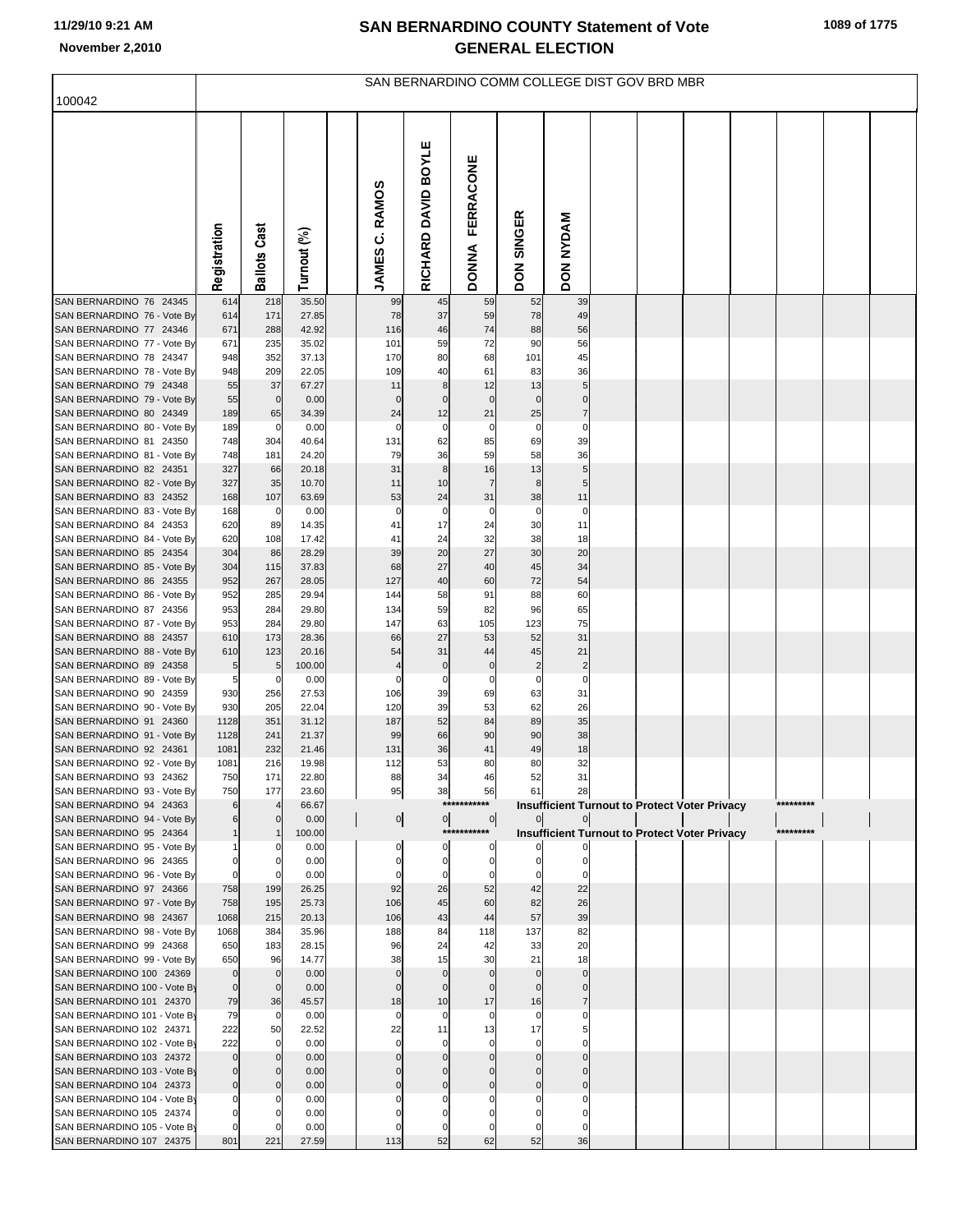| 100042                                                   | SAN BERNARDINO COMM COLLEGE DIST GOV BRD MBR |                     |                |  |                 |                     |                                  |                             |                    |  |  |                                                      |  |           |  |
|----------------------------------------------------------|----------------------------------------------|---------------------|----------------|--|-----------------|---------------------|----------------------------------|-----------------------------|--------------------|--|--|------------------------------------------------------|--|-----------|--|
|                                                          |                                              |                     |                |  |                 |                     |                                  |                             |                    |  |  |                                                      |  |           |  |
|                                                          | Registration                                 | <b>Ballots Cast</b> | Turnout (%)    |  | JAMES C. RAMOS  | RICHARD DAVID BOYLE | <b>FERRACONE</b><br><b>DONNA</b> | <b>SINGER</b><br><b>NOQ</b> | DON NYDAM          |  |  |                                                      |  |           |  |
| SAN BERNARDINO 107 - Vote By                             | 801                                          | 177                 | 22.10          |  | 69              | 43                  | 60                               | 60                          | 46                 |  |  |                                                      |  |           |  |
| SAN BERNARDINO 108 24376                                 | $\pmb{0}$                                    | $\mathbf 0$         | 0.00           |  | $\pmb{0}$       | $\pmb{0}$           | $\mathbf 0$                      | $\mathbf 0$                 | $\mathbf 0$        |  |  |                                                      |  |           |  |
| SAN BERNARDINO 108 - Vote By<br>SAN BERNARDINO 109 24377 | $\mathbf 0$<br>260                           | $\mathbf 0$<br>71   | 0.00<br>27.31  |  | $\pmb{0}$<br>36 | $\pmb{0}$<br>18     | $\pmb{0}$<br>24                  | $\pmb{0}$<br>22             | $\mathbf 0$<br>6   |  |  |                                                      |  |           |  |
| SAN BERNARDINO 109 - Vote By                             | 260                                          | 81                  | 31.15          |  | 38              | 24                  | 19                               | 30                          | 20                 |  |  |                                                      |  |           |  |
| SAN BERNARDINO 110 24449                                 | 505                                          | 29                  | 5.74           |  | 8               | 6                   | 7                                | 10                          | $\overline{2}$     |  |  |                                                      |  |           |  |
| SAN BERNARDINO 110 - Vote By                             | 505                                          | $\mathbf 0$         | 0.00           |  | $\pmb{0}$       | $\pmb{0}$           | $\mathbf 0$                      | $\mathbf 0$                 | $\mathbf 0$        |  |  |                                                      |  |           |  |
| SAN BERNARDINO 111 24450<br>SAN BERNARDINO 111 - Vote By | 609                                          | 176                 | 28.90          |  | 80              | 30                  | 33                               | 55                          | 13                 |  |  |                                                      |  |           |  |
| SAN BERNARDINO 112 24451                                 | 609<br>564                                   | 120<br>110          | 19.70<br>19.50 |  | 52<br>74        | 32<br>23            | 33<br>31                         | 33<br>27                    | 29<br>9            |  |  |                                                      |  |           |  |
| SAN BERNARDINO 112 - Vote By                             | 564                                          | 76                  | 13.48          |  | 40              | 18                  | 24                               | 35                          | 7                  |  |  |                                                      |  |           |  |
| SAN BERNARDINO 113 24378                                 | 364                                          | 40                  | 10.99          |  | 19              | 6                   | 8                                | 8                           | 6                  |  |  |                                                      |  |           |  |
| SAN BERNARDINO 113 - Vote By                             | 364                                          | 89                  | 24.45          |  | 39              | 22                  | 27                               | 38                          | 12                 |  |  |                                                      |  |           |  |
| SAN BERNARDINO 114 24452<br>SAN BERNARDINO 114 - Vote By | 379<br>379                                   | 47                  | 12.40          |  | 24<br>46        | 8<br>34             | 9                                | 9                           | 8<br>6             |  |  |                                                      |  |           |  |
| SAN BERNARDINO 115 24453                                 | 342                                          | 92<br>51            | 24.27<br>14.91 |  | 27              | 8                   | 25<br>13                         | 38<br>13                    | 3                  |  |  |                                                      |  |           |  |
| SAN BERNARDINO 115 - Vote By                             | 342                                          | 39                  | 11.40          |  | 19              | 10                  | 12                               | 10                          | 5                  |  |  |                                                      |  |           |  |
| SAN BERNARDINO 116 24454                                 | 881                                          | 297                 | 33.71          |  | 137             | 53                  | 58                               | 82                          | 30                 |  |  |                                                      |  |           |  |
| SAN BERNARDINO 116 - Vote By                             | 881                                          | 184                 | 20.89          |  | 83              | 41                  | 50                               | 54                          | 25                 |  |  |                                                      |  |           |  |
| SAN BERNARDINO 117 24455<br>SAN BERNARDINO 117 - Vote By | 542<br>542                                   | 223<br>92           | 41.14<br>16.97 |  | 87<br>46        | 33<br>18            | 56<br>25                         | 45<br>28                    | 21<br>20           |  |  |                                                      |  |           |  |
| SAN BERNARDINO 118 24379                                 | 540                                          | 144                 | 26.67          |  | 70              | 25                  | 37                               | 43                          | 21                 |  |  |                                                      |  |           |  |
| SAN BERNARDINO 118 - Vote By                             | 540                                          | 106                 | 19.63          |  | 51              | 21                  | 31                               | 29                          | 11                 |  |  |                                                      |  |           |  |
| SAN BERNARDINO 119 24380                                 | 497                                          | 132                 | 26.56          |  | 50              | 30                  | 33                               | 25                          | 16                 |  |  |                                                      |  |           |  |
| SAN BERNARDINO 119 - Vote By<br>SAN BERNARDINO 120 24381 | 497                                          | 55<br>0             | 11.07<br>0.00  |  | 24<br>$\pmb{0}$ | 10<br>$\mathbf 0$   | 15<br>$\mathbf 0$                | 13<br>$\Omega$              | 8                  |  |  |                                                      |  |           |  |
| SAN BERNARDINO 120 - Vote By                             |                                              |                     | 0.00           |  | $\overline{0}$  | $\circ$             | $\mathbf{0}$                     |                             |                    |  |  |                                                      |  |           |  |
| SAN BERNARDINO 121 24456                                 |                                              |                     | 25.00          |  |                 | $***$               |                                  |                             |                    |  |  | <b>Insufficient Turnout to Protect Voter Privacy</b> |  | ********* |  |
| SAN BERNARDINO 121 - Vote By                             |                                              | 0                   | 0.00           |  | $\overline{0}$  | $\mathbf{0}$        | $\pmb{0}$                        | $\mathbf 0$                 |                    |  |  |                                                      |  |           |  |
| SAN BERNARDINO 123 24457                                 | 569                                          | 145                 | 25.48          |  | 95<br>57        | 22                  | 28                               | 43                          |                    |  |  |                                                      |  |           |  |
| SAN BERNARDINO 123 - Vote By<br>SAN BERNARDINO 125 24458 | 569<br>8                                     | 77                  | 13.53<br>50.00 |  |                 | 20<br>$***$         | 25                               | 20                          |                    |  |  | <b>Insufficient Turnout to Protect Voter Privacy</b> |  | ********* |  |
| SAN BERNARDINO 125 - Vote By                             | 8                                            |                     | 0.00           |  | $\overline{0}$  | 0                   | $\boldsymbol{0}$                 |                             |                    |  |  |                                                      |  |           |  |
| SAN BERNARDINO 126 24459                                 | $\pmb{0}$                                    |                     | 0.00           |  | $\mathbf 0$     | $\mathbf 0$         | $\mathbf 0$                      | $\mathbf 0$                 |                    |  |  |                                                      |  |           |  |
| SAN BERNARDINO 126 - Vote By                             |                                              |                     | 0.00           |  |                 |                     |                                  |                             |                    |  |  |                                                      |  |           |  |
| SAN BERNARDINO 128 24460<br>SAN BERNARDINO 128 - Vote By | $\Omega$<br>$\mathbf 0$                      | 0                   | 0.00<br>0.00   |  | $\Omega$        | O<br>$\Omega$       | C<br>C                           |                             |                    |  |  |                                                      |  |           |  |
| SAN BERNARDINO 130 24461                                 | $\Omega$                                     |                     | 0.00           |  |                 | $\Omega$            |                                  |                             |                    |  |  |                                                      |  |           |  |
| SAN BERNARDINO 130 - Vote By                             | $\mathbf 0$                                  | $\Omega$            | 0.00           |  | $\Omega$        | $\mathbf 0$         | $\mathbf 0$                      | $\mathcal{C}$               |                    |  |  |                                                      |  |           |  |
| SAN BERNARDINO 134 24382                                 | $\Omega$                                     |                     | 0.00           |  |                 |                     |                                  |                             |                    |  |  |                                                      |  |           |  |
| SAN BERNARDINO 134 - Vote By<br>SAN BERNARDINO 135 24383 | $\mathbf 0$<br>333                           | 0<br>47             | 0.00<br>14.11  |  | 26              | 0                   | 16                               | 13                          |                    |  |  |                                                      |  |           |  |
| SAN BERNARDINO 135 - Vote By                             | 333                                          | 113                 | 33.93          |  | 55              | 21                  | 38                               | 41                          | 21                 |  |  |                                                      |  |           |  |
| SAN BERNARDINO 139 24462                                 | 6                                            |                     | 66.67          |  |                 | ***                 |                                  |                             |                    |  |  | <b>Insufficient Turnout to Protect Voter Privacy</b> |  | ********* |  |
| SAN BERNARDINO 139 - Vote By                             | 6                                            | $\mathbf 0$         | 0.00           |  | $\overline{0}$  | $\overline{0}$      | $\pmb{0}$                        | $\overline{0}$              | $\boldsymbol{0}$   |  |  |                                                      |  |           |  |
| SAN BERNARDINO 140 24463<br>SAN BERNARDINO 140 - Vote By | 826<br>826                                   | 144<br>105          | 17.43<br>12.71 |  | 78<br>53        | 23<br>26            | 22<br>21                         | 33<br>26                    | 11<br>16           |  |  |                                                      |  |           |  |
| SAN BERNARDINO 141 24464                                 | 158                                          | 65                  | 41.14          |  | 37              | 12                  | 11                               | 14                          |                    |  |  |                                                      |  |           |  |
| SAN BERNARDINO 141 - Vote By                             | 158                                          | 22                  | 13.92          |  | 9               | $\overline{7}$      | 6                                |                             |                    |  |  |                                                      |  |           |  |
| SAN BERNARDINO 143 24465                                 | 257                                          | 26                  | 10.12          |  | 12              | 8                   |                                  | 5                           |                    |  |  |                                                      |  |           |  |
| SAN BERNARDINO 143 - Vote By<br>SAN BERNARDINO 148 24466 | 257<br>$\mathbf 0$                           | 92                  | 35.80<br>0.00  |  | 49<br>$\Omega$  | 20<br>$\Omega$      | 30<br>$\Omega$                   | 29<br>$\mathsf{C}$          | 13<br>$\mathsf{C}$ |  |  |                                                      |  |           |  |
| SAN BERNARDINO 148 - Vote By                             | $\mathbf 0$                                  | 0                   | 0.00           |  |                 | $\mathbf 0$         | $\Omega$                         | $\mathsf{C}$                | C                  |  |  |                                                      |  |           |  |
| SAN BERNARDINO 150 24467                                 | 348                                          | 159                 | 45.69          |  | 86              | 35                  | 32                               | 36                          | 12                 |  |  |                                                      |  |           |  |
| SAN BERNARDINO 150 - Vote By                             | 348                                          | 51                  | 14.66          |  | 32              | 13                  | 15                               | 22                          |                    |  |  |                                                      |  |           |  |
| SAN BERNARDINO 152 24468                                 | 344                                          | 61                  | 17.73          |  | 38              | 11                  | 14                               | 13                          |                    |  |  |                                                      |  |           |  |
| SAN BERNARDINO 152 - Vote By<br>SAN BERNARDINO 172 24384 | 344<br>14                                    | 59<br>2             | 17.15<br>14.29 |  | 28              | 18<br>***           | 21<br>****                       | 15                          |                    |  |  | <b>Insufficient Turnout to Protect Voter Privacy</b> |  | ********* |  |
| SAN BERNARDINO 172 - Vote By                             | 14                                           | 0                   | 0.00           |  | 0               | $\overline{0}$      | $\mathbf 0$                      |                             |                    |  |  |                                                      |  |           |  |
| SAN BERNARDINO 173 24385                                 | 535                                          | 81                  | 15.14          |  | 41              | 11                  | 14                               | 27                          | 10                 |  |  |                                                      |  |           |  |
| SAN BERNARDINO 173 - Vote By                             | 535                                          | 66                  | 12.34          |  | 33              | 8                   | 22                               | 21                          | 8                  |  |  |                                                      |  |           |  |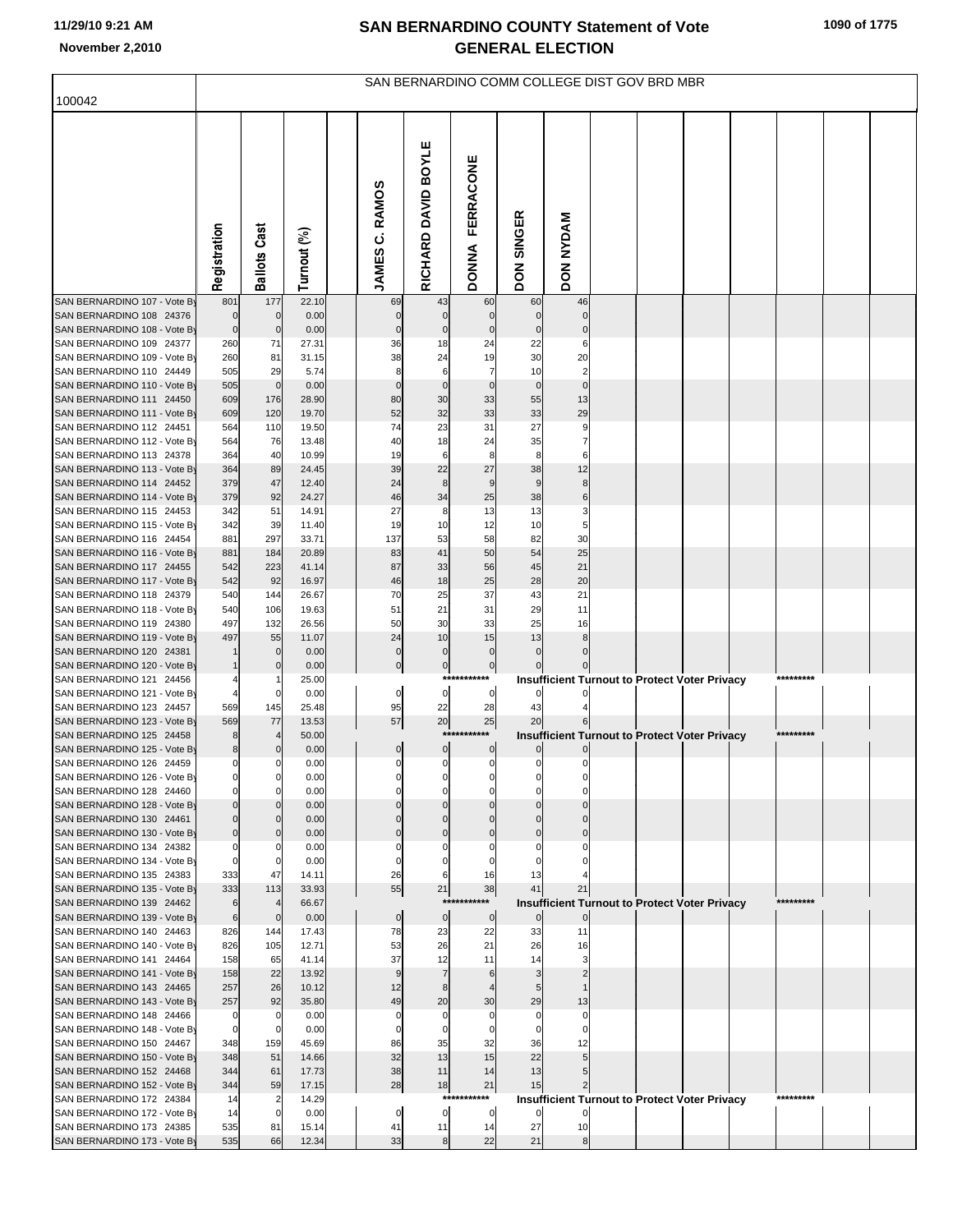# **11/29/10 9:21 AM**

|                                                          | SAN BERNARDINO COMM COLLEGE DIST GOV BRD MBR |                          |                |  |                          |                             |                                  |                             |                            |  |                                                      |  |  |           |  |
|----------------------------------------------------------|----------------------------------------------|--------------------------|----------------|--|--------------------------|-----------------------------|----------------------------------|-----------------------------|----------------------------|--|------------------------------------------------------|--|--|-----------|--|
| 100042                                                   |                                              |                          |                |  |                          |                             |                                  |                             |                            |  |                                                      |  |  |           |  |
|                                                          | Registration                                 | <b>Ballots Cast</b>      | Turnout (%)    |  | JAMES C. RAMOS           | RICHARD DAVID BOYLE         | <b>FERRACONE</b><br><b>DONNA</b> | <b>SINGER</b><br><b>NOD</b> | <b>DON NYDAM</b>           |  |                                                      |  |  |           |  |
| SAN BERNARDINO 175 24386                                 |                                              |                          | 0.00           |  |                          |                             |                                  |                             |                            |  |                                                      |  |  |           |  |
| SAN BERNARDINO 175 - Vote By<br>SAN BERNARDINO 177 24387 | $\mathbf 0$<br>$\mathbf 0$                   |                          | 0.00<br>0.00   |  |                          |                             |                                  |                             |                            |  |                                                      |  |  |           |  |
| SAN BERNARDINO 177 - Vote By                             | $\Omega$                                     |                          | 0.00           |  |                          |                             |                                  |                             |                            |  |                                                      |  |  |           |  |
| SAN BERNARDINO 180 24388                                 | $\Omega$                                     |                          | 0.00           |  |                          |                             |                                  |                             |                            |  |                                                      |  |  |           |  |
| SAN BERNARDINO 180 - Vote By                             | $\mathbf 0$                                  |                          | 0.00           |  |                          |                             |                                  |                             |                            |  |                                                      |  |  |           |  |
| SAN BERNARDINO 181 24469<br>SAN BERNARDINO 181 - Vote By | 46<br>46                                     | 18<br>$\mathbf 0$        | 39.13          |  | $\Omega$                 |                             |                                  |                             |                            |  |                                                      |  |  |           |  |
| SAN BERNARDINO 182 24470                                 | 248                                          | 112                      | 0.00<br>45.16  |  | 50                       | $\mathbf 0$<br>24           | 33                               | 42                          | 24                         |  |                                                      |  |  |           |  |
| SAN BERNARDINO 182 - Vote By                             | 248                                          |                          | 2.42           |  | 0                        | $\pmb{\mathsf{O}}$          | 1                                |                             |                            |  |                                                      |  |  |           |  |
| SAN BERNARDINO 183 24471                                 |                                              |                          | 100.00         |  |                          | $***$                       |                                  |                             |                            |  | <b>Insufficient Turnout to Protect Voter Privacy</b> |  |  | ********* |  |
| SAN BERNARDINO 183 - Vote By                             |                                              |                          | 0.00           |  |                          | 0                           | 0                                |                             |                            |  |                                                      |  |  |           |  |
| SAN BERNARDINO 184 24472<br>SAN BERNARDINO 184 - Vote By | 12<br>12                                     | $\mathbf 0$              | 41.67<br>0.00  |  | $\mathbf 0$              | $\overline{c}$<br>$\pmb{0}$ | $\overline{2}$<br>$\mathbf 0$    |                             |                            |  |                                                      |  |  |           |  |
| SAN BERNARDINO 185 24473                                 | 103                                          | 25                       | 24.27          |  | 16                       | $\boldsymbol{9}$            | 11                               | 10                          |                            |  |                                                      |  |  |           |  |
| SAN BERNARDINO 185 - Vote By                             | 103                                          |                          | 0.00           |  | $\mathbf 0$              | $\mathbf 0$                 | $\pmb{0}$                        |                             |                            |  |                                                      |  |  |           |  |
| SAN BERNARDINO 186 24474                                 |                                              |                          | 50.00          |  |                          | ****                        |                                  |                             |                            |  | <b>Insufficient Turnout to Protect Voter Privacy</b> |  |  | ********* |  |
| SAN BERNARDINO 186 - Vote By<br>SAN BERNARDINO 187 24475 | $\overline{2}$<br>$6\phantom{1}6$            |                          | 0.00<br>16.67  |  | $\overline{0}$           | $\overline{0}$<br>***       | $\overline{0}$                   |                             |                            |  |                                                      |  |  | ********* |  |
| SAN BERNARDINO 187 - Vote By                             | 6                                            |                          | 0.00           |  | $\mathbf 0$              | $\pmb{0}$                   | 0                                |                             |                            |  | <b>Insufficient Turnout to Protect Voter Privacy</b> |  |  |           |  |
| SAN BERNARDINO 188 24476                                 | 391                                          | 43                       | 11.00          |  | 26                       | $\overline{7}$              | $\overline{7}$                   | 11                          |                            |  |                                                      |  |  |           |  |
| SAN BERNARDINO 188 - Vote By                             | 391                                          | 38                       | 9.72           |  | 19                       |                             | 13                               | 17                          |                            |  |                                                      |  |  |           |  |
| SAN BERNARDINO 189 24477                                 | 36                                           | 13                       | 36.11          |  |                          |                             |                                  |                             |                            |  |                                                      |  |  |           |  |
| SAN BERNARDINO 189 - Vote By<br>SAN BERNARDINO 191 24478 | 36<br>$\mathbf 0$                            |                          | 0.00<br>0.00   |  |                          | $\Omega$                    | $\mathbf 0$                      |                             |                            |  |                                                      |  |  |           |  |
| SAN BERNARDINO 191 - Vote By                             | $\mathbf 0$                                  |                          | 0.00           |  |                          | $\mathbf 0$                 | $\mathbf 0$                      | $\mathbf 0$                 | $\Omega$                   |  |                                                      |  |  |           |  |
| SAN BERNARDINO NORTH 1                                   | 73                                           | 52                       | 71.23          |  | 23                       | 12                          | 16                               | 13                          | 18                         |  |                                                      |  |  |           |  |
| SAN BERNARDINO NORTH 1 - \                               | 73                                           | $\mathbf 0$              | 0.00           |  | 0                        | 0                           | $\mathbf 0$                      | $\mathbf 0$                 | $\mathbf 0$                |  |                                                      |  |  |           |  |
| SKYFOREST 23565<br>SKYFOREST - Vote By Mail              | 679<br>679                                   | 258<br>192               | 38.00<br>28.28 |  | 73<br>52                 | 70<br>40                    | 76<br>58                         | 72<br>61                    | 58<br>51                   |  |                                                      |  |  |           |  |
| SUGARLOAF 2 23492                                        | 828                                          | 249                      | 30.07          |  | 78                       | 53                          | 85                               | 72                          | 58                         |  |                                                      |  |  |           |  |
| SUGARLOAF 2 - Vote By Mail                               | 828                                          | 293                      | 35.39          |  | 97                       | 90                          | 115                              | 100                         | 70                         |  |                                                      |  |  |           |  |
| TERRACE 1 23864                                          | $\mathbf 0$                                  |                          | 0.00           |  | $\mathbf 0$              | $\mathbf 0$<br>$\mathbf 0$  | $\bf 0$<br>$\mathbf 0$           | $\bf 0$<br>$\mathbf 0$      | $\mathbf 0$<br>$\mathbf 0$ |  |                                                      |  |  |           |  |
| TERRACE 1 - Vote By Mail<br><b>TWIN PEAKS 1 23564</b>    | $\mathbf 0$<br>21                            | 17                       | 0.00<br>80.95  |  | 0                        |                             | 8                                | $\overline{a}$              |                            |  |                                                      |  |  |           |  |
| TWIN PEAKS 1 - Vote By Mail                              | 21                                           | $\mathbf 0$              | 0.00           |  | $\mathbf 0$              | $\mathbf 0$                 | $\mathbf 0$                      | $\mathbf 0$                 | $\mathbf 0$                |  |                                                      |  |  |           |  |
| <b>TWIN PEAKS 2 23566</b>                                | 944                                          | 382                      | 40.47          |  | 104                      | 68                          | 108                              | 94                          | 83                         |  |                                                      |  |  |           |  |
| TWIN PEAKS 2 - Vote By Mail<br><b>TWIN PEAKS 3 23567</b> | 944<br>119                                   | 303                      | 32.10<br>63.87 |  | 78                       | 62<br>13                    | 91<br>18                         | 71<br>20                    | 82<br>21                   |  |                                                      |  |  |           |  |
| TWIN PEAKS 3 - Vote By Mail                              | 119                                          | 76<br>-1                 | 0.84           |  | 14                       | $***$                       | ****                             |                             |                            |  | <b>Insufficient Turnout to Protect Voter Privacy</b> |  |  | ********* |  |
| <b>TWIN PEAKS 4 23568</b>                                | 512                                          | 178                      | 34.77          |  | 49                       | 36                          | 55                               | 37                          | 50                         |  |                                                      |  |  |           |  |
| TWIN PEAKS 4 - Vote By Mail                              | 512                                          | 156                      | 30.47          |  | 45                       | 38                          | 43                               | 47                          | 44                         |  |                                                      |  |  |           |  |
| <b>TWIN PEAKS 5 23569</b><br>TWIN PEAKS 5 - Vote By Mail | $\mathbf 0$<br>$\mathbf 0$                   | $\mathbf{0}$<br>$\Omega$ | 0.00<br>0.00   |  | $\mathbf{0}$<br>$\Omega$ | $\mathbf 0$<br>$\mathbf 0$  | $\mathbf 0$<br>$\mathbf 0$       | $\mathbf 0$<br>$\mathbf 0$  | $\mathbf 0$<br>$\mathbf 0$ |  |                                                      |  |  |           |  |
| <b>TWIN PEAKS 6 23570</b>                                | $\mathbf 0$                                  | $\Omega$                 | 0.00           |  | $\Omega$                 | $\mathbf 0$                 | $\overline{0}$                   | $\overline{0}$              | $\mathbf 0$                |  |                                                      |  |  |           |  |
| TWIN PEAKS 6 - Vote By Mail                              | $\mathbf 0$                                  | 0                        | 0.00           |  | O                        | $\Omega$                    | $\Omega$                         | $\Omega$                    | $\Omega$                   |  |                                                      |  |  |           |  |
| <b>TWIN PEAKS 7 23571</b>                                | $\mathbf 0$                                  | $\Omega$                 | 0.00           |  |                          | $\Omega$                    | $\Omega$                         | $\Omega$                    | $\Omega$                   |  |                                                      |  |  |           |  |
| TWIN PEAKS 7 - Vote By Mail                              | $\mathbf 0$                                  | 0                        | 0.00           |  |                          | $\Omega$                    | $\mathbf 0$                      | $\mathbf 0$                 | $\Omega$                   |  |                                                      |  |  |           |  |
| <b>TWIN PEAKS 8 23572</b><br>TWIN PEAKS 8 - Vote By Mail | 70<br>70                                     | 33<br>$\mathbf 0$        | 47.14<br>0.00  |  | 9<br>$\Omega$            | 6<br>$\mathbf 0$            | 10<br>$\mathbf 0$                | 12<br>$\mathbf 0$           | $\mathbf 0$                |  |                                                      |  |  |           |  |
| VERDEMONT 1 24516                                        | 111                                          | 48                       | 43.24          |  | 17                       | 11                          | 13                               | 16                          | 11                         |  |                                                      |  |  |           |  |
| VERDEMONT 1 - Vote By Mail                               | 111                                          | 0                        | 0.00           |  | $\Omega$                 | $\Omega$                    | $\Omega$                         | $\mathbf 0$                 | $\mathbf 0$                |  |                                                      |  |  |           |  |
| VERDEMONT 2 24517                                        | 21                                           | 8                        | 38.10          |  | $\overline{2}$           | 3                           | 3                                | $\overline{2}$              | $\overline{2}$             |  |                                                      |  |  |           |  |
| VERDEMONT 2 - Vote By Mail<br>YUCAIPA 1 24674            | 21<br>1107                                   | 0<br>383                 | 0.00<br>34.60  |  | $\Omega$<br>121          | $\Omega$<br>82              | $\Omega$<br>132                  | $\mathbf 0$<br>92           | $\mathbf 0$<br>103         |  |                                                      |  |  |           |  |
| YUCAIPA 1 - Vote By Mail                                 | 1107                                         | 273                      | 24.66          |  | 121                      | 65                          | 84                               | 103                         | 90                         |  |                                                      |  |  |           |  |
| <b>YUCAIPA 2 24675</b>                                   | 889                                          | 278                      | 31.27          |  | 99                       | 61                          | 81                               | 60                          | 74                         |  |                                                      |  |  |           |  |
| YUCAIPA 2 - Vote By Mail                                 | 889                                          | 275                      | 30.93          |  | 114                      | 45                          | 94                               | 88                          | 87                         |  |                                                      |  |  |           |  |
| YUCAIPA 3 24676                                          | 596                                          | 216                      | 36.24          |  | 102                      | 49                          | 76                               | 84                          | 58                         |  |                                                      |  |  |           |  |
| YUCAIPA 3 - Vote By Mail<br>YUCAIPA 4 24677              | 596<br>1227                                  | 173<br>410               | 29.03<br>33.41 |  | 90<br>191                | 32<br>73                    | 68<br>123                        | 55<br>110                   | 40<br>105                  |  |                                                      |  |  |           |  |
|                                                          |                                              |                          |                |  |                          |                             |                                  |                             |                            |  |                                                      |  |  |           |  |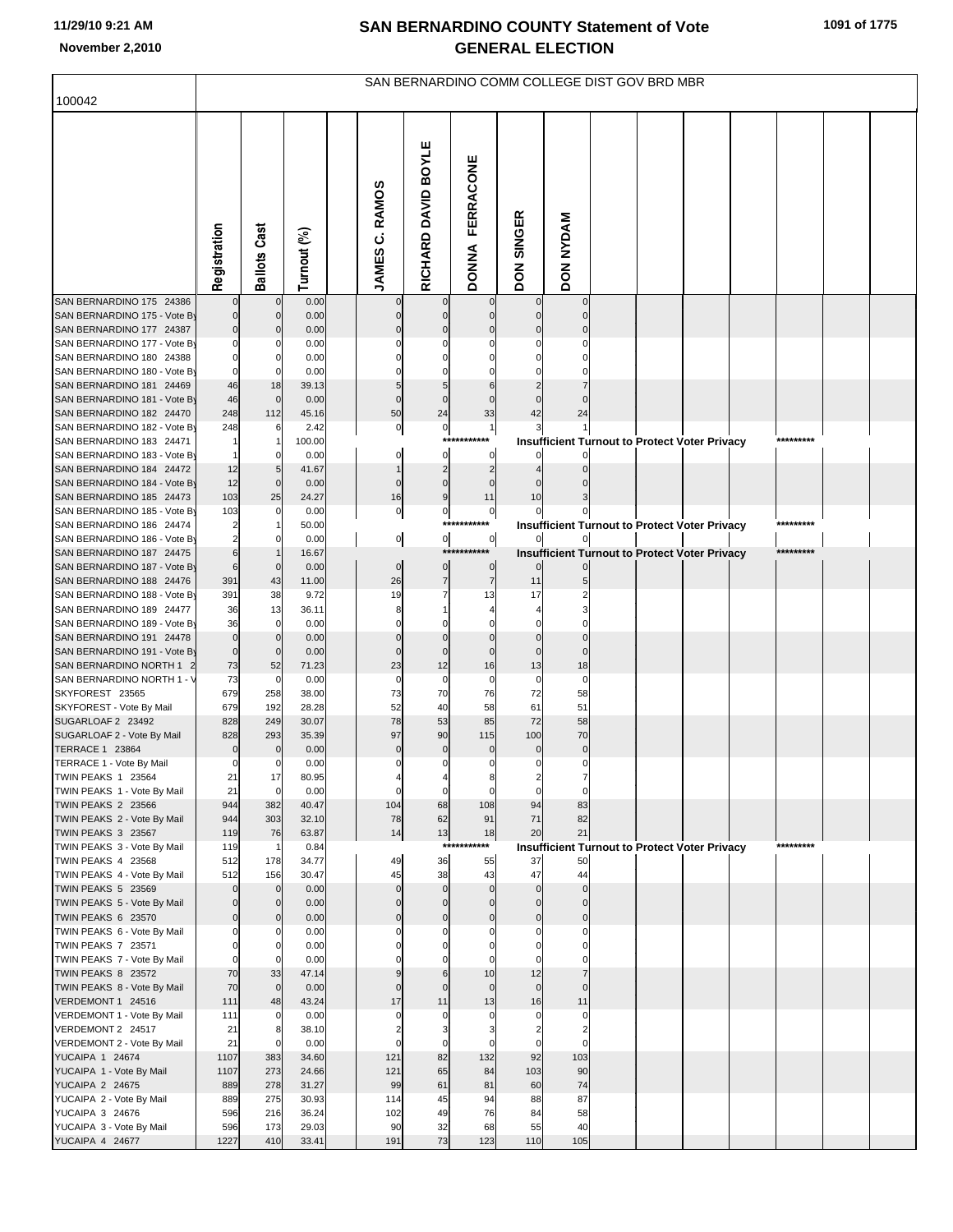| 100042                                        | SAN BERNARDINO COMM COLLEGE DIST GOV BRD MBR |                     |                |  |                                   |                               |                           |                             |                                                      |  |  |  |  |           |  |
|-----------------------------------------------|----------------------------------------------|---------------------|----------------|--|-----------------------------------|-------------------------------|---------------------------|-----------------------------|------------------------------------------------------|--|--|--|--|-----------|--|
|                                               |                                              |                     |                |  |                                   |                               |                           |                             |                                                      |  |  |  |  |           |  |
|                                               | Registration                                 | <b>Ballots Cast</b> | Turnout (%)    |  | <b>RAMOS</b><br>ن<br><b>JAMES</b> | <b>BOYLE</b><br>RICHARD DAVID | FERRACONE<br><b>DONNA</b> | <b>SINGER</b><br><b>NOG</b> | <b>DON NYDAM</b>                                     |  |  |  |  |           |  |
| YUCAIPA 4 - Vote By Mail                      | 1227                                         | 471                 | 38.39          |  | 181                               | 109                           | 151                       | 134                         | 151                                                  |  |  |  |  |           |  |
| YUCAIPA 5 24678<br>YUCAIPA 5 - Vote By Mail   | 987<br>987                                   | 318<br>310          | 32.22<br>31.41 |  | 131<br>139                        | 55<br>71                      | 108<br>102                | 91<br>110                   | 62<br>87                                             |  |  |  |  |           |  |
| YUCAIPA 6 24679                               | 1010                                         | 318                 | 31.49          |  | 111                               | 53                            | 89                        | 88                          | 101                                                  |  |  |  |  |           |  |
| YUCAIPA 6 - Vote By Mail                      | 1010                                         | 416                 | 41.19          |  | 175                               | 67                            | 157                       | 136                         | 143                                                  |  |  |  |  |           |  |
| YUCAIPA 7 24680                               | 1213                                         | 425                 | 35.04          |  | 176                               | 93                            | 138                       | 135                         | 88                                                   |  |  |  |  |           |  |
| YUCAIPA 7 - Vote By Mail<br>YUCAIPA 8 24681   | 1213<br>377                                  | 350<br>112          | 28.85<br>29.71 |  | 166<br>44                         | 66<br>14                      | 120<br>45                 | 124<br>34                   | 93<br>29                                             |  |  |  |  |           |  |
| YUCAIPA 8 - Vote By Mail                      | 377                                          | 129                 | 34.22          |  | 53                                | 19                            | 48                        | 42                          | 46                                                   |  |  |  |  |           |  |
| YUCAIPA 9 24682                               | 839                                          | 231                 | 27.53          |  | 94                                | 51                            | 71                        | 64                          | 50                                                   |  |  |  |  |           |  |
| YUCAIPA 9 - Vote By Mail                      | 839                                          | 211                 | 25.15          |  | 94                                | 45                            | 69                        | 47                          | 42                                                   |  |  |  |  |           |  |
| YUCAIPA 10 24683<br>YUCAIPA 10 - Vote By Mail | 1108<br>1108                                 | 340<br>301          | 30.69<br>27.17 |  | 144<br>136                        | 79<br>74                      | 114<br>99                 | 82<br>94                    | 71<br>87                                             |  |  |  |  |           |  |
| YUCAIPA 11 24684                              | 1253                                         | 431                 | 34.40          |  | 165                               | 86                            | 132                       | 119                         | 95                                                   |  |  |  |  |           |  |
| YUCAIPA 11 - Vote By Mail                     | 1253                                         | 280                 | 22.35          |  | 138                               | 54                            | 91                        | 94                          | 61                                                   |  |  |  |  |           |  |
| YUCAIPA 12 24685                              | 1308                                         | 386                 | 29.51          |  | 154                               | 80                            | 127                       | 115                         | 85                                                   |  |  |  |  |           |  |
| YUCAIPA 12 - Vote By Mail<br>YUCAIPA 13 24686 | 1308<br>907                                  | 430<br>293          | 32.87<br>32.30 |  | 197<br>107                        | 120<br>72                     | 145<br>100                | 149<br>94                   | 123<br>58                                            |  |  |  |  |           |  |
| YUCAIPA 13 - Vote By Mail                     | 907                                          | 238                 | 26.24          |  | 107                               | 47                            | 90                        | 84                          | 50                                                   |  |  |  |  |           |  |
| YUCAIPA 14 24687                              | 1049                                         | 305                 | 29.08          |  | 128                               | 62                            | 97                        | 70                          | 53                                                   |  |  |  |  |           |  |
| YUCAIPA 14 - Vote By Mail                     | 1049                                         | 300                 | 28.60          |  | 119                               | 74                            | 83                        | 92                          | 74                                                   |  |  |  |  |           |  |
| YUCAIPA 15 24688<br>YUCAIPA 15 - Vote By Mail | 917<br>917                                   | 317<br>254          | 34.57<br>27.70 |  | 114<br>110                        | 77<br>52                      | 104<br>71                 | 80<br>84                    | 66<br>70                                             |  |  |  |  |           |  |
| YUCAIPA 16 24689                              | 720                                          | 181                 | 25.14          |  | 66                                | 45                            | 53                        | 48                          | 39                                                   |  |  |  |  |           |  |
| YUCAIPA 16 - Vote By Mail                     | 720                                          | 181                 | 25.14          |  | 94                                | 49                            | 62                        | 56                          | 47                                                   |  |  |  |  |           |  |
| YUCAIPA 17 24690                              | 1132<br>1132                                 | 424                 | 37.46          |  | 167                               | 81                            | 154                       | 107<br>123                  | 114<br>128                                           |  |  |  |  |           |  |
| YUCAIPA 17 - Vote By Mail<br>YUCAIPA 18 24691 | 827                                          | 385<br>261          | 34.01<br>31.56 |  | 171<br>94                         | 83<br>48                      | 135<br>83                 | 80                          | 50                                                   |  |  |  |  |           |  |
| YUCAIPA 18 - Vote By Mail                     | 827                                          | 189                 | 22.85          |  | 77                                | 48                            | 58                        | 61                          | 45                                                   |  |  |  |  |           |  |
| YUCAIPA 19 24692                              | 1116                                         | 426                 | 38.17          |  | 157                               | 88                            | 117                       | 117                         | 112                                                  |  |  |  |  |           |  |
| YUCAIPA 19 - Vote By Mail<br>YUCAIPA 20 24693 | 1116<br>1118                                 | 233<br>420          | 20.88<br>37.57 |  | 109<br>153                        | 52<br>64                      | 83<br>131                 | 76<br>112                   | 68<br>114                                            |  |  |  |  |           |  |
| YUCAIPA 20 - Vote By Mail                     | 1118                                         | 330                 | 29.52          |  | 145                               | 64                            | 113                       | 91                          | 91                                                   |  |  |  |  |           |  |
| YUCAIPA 21 24694                              | 1147                                         | 323                 | 28.16          |  | 132                               | 68                            | 102                       | 125                         | 101                                                  |  |  |  |  |           |  |
| YUCAIPA 21 - Vote By Mail                     | 1147                                         | 460                 | 40.10          |  | 203                               | 90                            | 152                       | 15/                         | 145                                                  |  |  |  |  |           |  |
| YUCAIPA 22 24695<br>YUCAIPA 22 - Vote By Mail | 628<br>628                                   | 180<br>207          | 28.66<br>32.96 |  | 78<br>89                          | 28<br>47                      | 51<br>69                  | 58<br>66                    | 40<br>55                                             |  |  |  |  |           |  |
| YUCAIPA 23 24696                              | 1097                                         | 402                 | 36.65          |  | 175                               | 78                            | 125                       | 110                         | 79                                                   |  |  |  |  |           |  |
| YUCAIPA 23 - Vote By Mail                     | 1097                                         | 326                 | 29.72          |  | 139                               | 68                            | 124                       | 94                          | 85                                                   |  |  |  |  |           |  |
| YUCAIPA 24 24697                              | $\mathbf 0$<br>$\Omega$                      | $\Omega$            | 0.00           |  | $\Omega$<br>$\Omega$              | $\Omega$                      | $\Omega$                  | $\Omega$                    | $\Omega$                                             |  |  |  |  |           |  |
| YUCAIPA 24 - Vote By Mail<br>YUCAIPA 25 24698 | 914                                          | 0<br>258            | 0.00<br>28.23  |  | 100                               | n<br>59                       | C<br>82                   | 72                          | 0<br>60                                              |  |  |  |  |           |  |
| YUCAIPA 25 - Vote By Mail                     | 914                                          | 271                 | 29.65          |  | 117                               | 58                            | 85                        | 84                          | 86                                                   |  |  |  |  |           |  |
| YUCAIPA 26 24699                              | $\Omega$                                     | $\Omega$            | 0.00           |  | $\Omega$                          | $\Omega$                      | $\Omega$                  |                             | $\Omega$                                             |  |  |  |  |           |  |
| YUCAIPA 26 - Vote By Mail<br>YUCAIPA 27 24700 | $\Omega$<br>21                               | $\mathbf 0$<br>10   | 0.00<br>47.62  |  | O<br>2                            | $\Omega$                      | $\Omega$                  |                             | $\Omega$                                             |  |  |  |  |           |  |
| YUCAIPA 27 - Vote By Mail                     | 21                                           | 0                   | 0.00           |  | $\overline{0}$                    | $\overline{0}$                | $\mathbf 0$               |                             |                                                      |  |  |  |  |           |  |
| YUCAIPA 29 24701                              |                                              |                     | 75.00          |  |                                   | ***                           |                           |                             | <b>Insufficient Turnout to Protect Voter Privacy</b> |  |  |  |  | ********* |  |
| YUCAIPA 29 - Vote By Mail                     |                                              |                     | 0.00           |  | $\Omega$                          | $\Omega$                      | $\mathbf 0$               |                             | $\overline{0}$                                       |  |  |  |  |           |  |
| YUCAIPA 30 24702<br>YUCAIPA 30 - Vote By Mail |                                              | $\Omega$            | 0.00<br>0.00   |  | $\Omega$<br>$\Omega$              | $\Omega$<br>$\mathbf{0}$      | $\Omega$<br>$\Omega$      | $\Omega$                    | $\Omega$                                             |  |  |  |  |           |  |
| YUCAIPA 32 24703                              | 840                                          | 280                 | 33.33          |  | 125                               | 61                            | 100                       | 84                          | 69                                                   |  |  |  |  |           |  |
| YUCAIPA 32 - Vote By Mail                     | 840                                          | 260                 | 30.95          |  | 130                               | 60                            | 95                        | 89                          | 84                                                   |  |  |  |  |           |  |
| YUCAIPA 33 24704                              |                                              |                     | 0.00           |  | $\Omega$                          | $\Omega$                      |                           |                             |                                                      |  |  |  |  |           |  |
| YUCAIPA 33 - Vote By Mail<br>YUCAIPA 34 24705 |                                              | $\Omega$            | 0.00<br>0.00   |  | $\Omega$                          | $\Omega$<br>$\Omega$          | $\Omega$                  |                             |                                                      |  |  |  |  |           |  |
| YUCAIPA 34 - Vote By Mail                     |                                              | O                   | 0.00           |  | $\mathbf 0$                       | $\overline{0}$                | $\mathbf 0$               |                             |                                                      |  |  |  |  |           |  |
| YUCAIPA 36 24706                              |                                              |                     | 100.00         |  |                                   |                               | ***********               |                             | <b>Insufficient Turnout to Protect Voter Privacy</b> |  |  |  |  | ********* |  |
| YUCAIPA 36 - Vote By Mail                     |                                              | $\Omega$            | 0.00           |  | $\mathbf 0$                       | $\overline{0}$                | $\overline{0}$            | $\mathbf{0}$                | $\overline{0}$                                       |  |  |  |  |           |  |
| YUCAIPA 37 24707<br>YUCAIPA 37 - Vote By Mail | 487<br>487                                   | 146<br>197          | 29.98<br>40.45 |  | 75<br>118                         | 28<br>45                      | 46<br>60                  | 43<br>72                    | 36<br>68                                             |  |  |  |  |           |  |